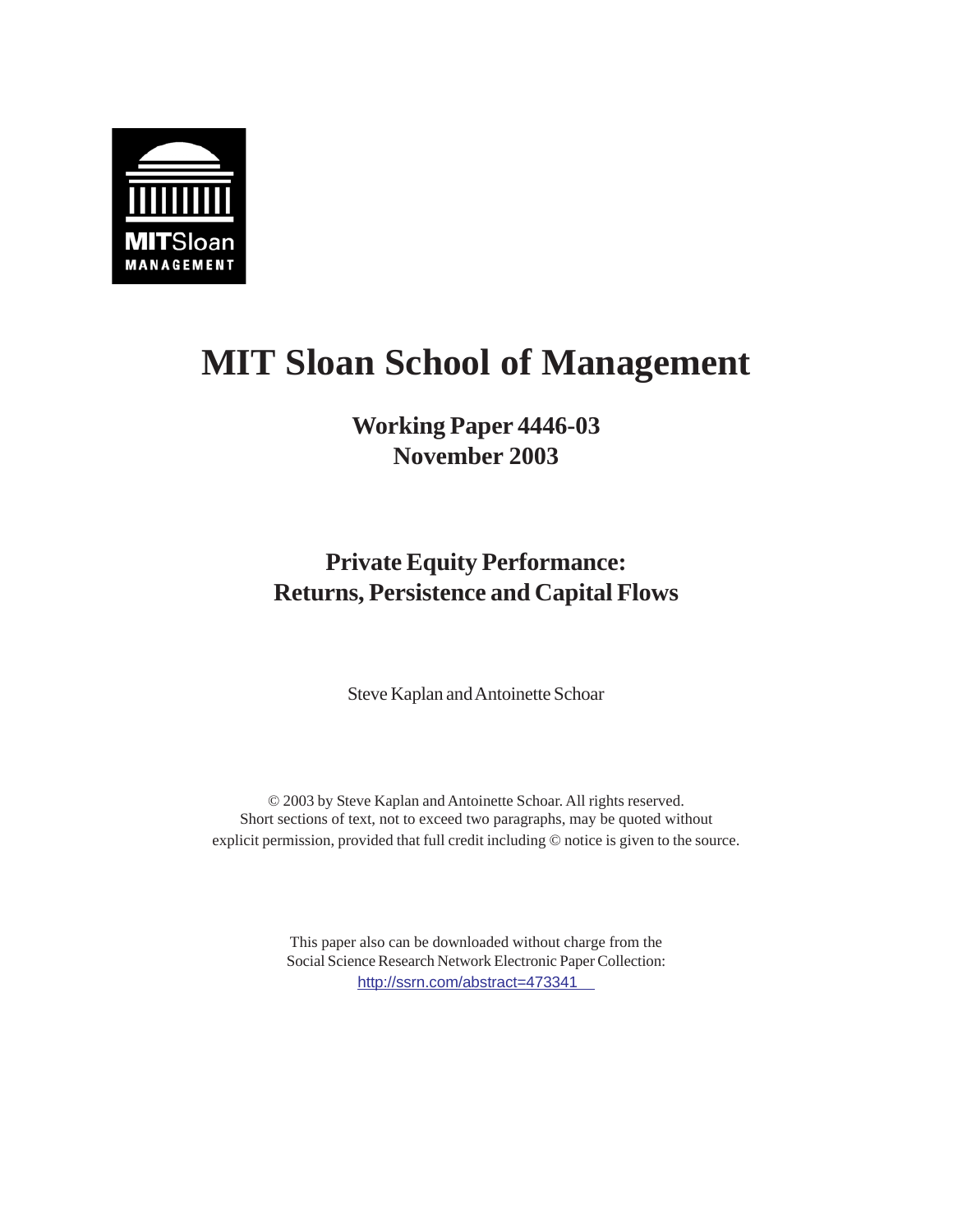## Private Equity Performance: Returns, Persistence and Capital

## Flows

Steve Kaplan and Antoinette Schoar<sup>∗</sup>

November 17, 2003

#### Abstract

This paper investigates the performance of private equity partnerships using a data set of individual fund returns collected by Venture Economics. Over the sample period, average fund returns net of fees approximately equal the  $S\&P$  500 although there is a large degree of heterogeneity among fund returns. Returns persist strongly across funds raised by individual private equity partnerships. The returns also improve with partnership experience. Better performing funds are more likely to raise follow-on funds and raise larger funds than funds that perform poorly. This relationship is concave so that top performing funds do not grow proportionally as much as the average fund in the market. At the industry level, we show that market entry in the private equity industry is cyclical. Funds (and partnerships) started in boom times are less likely to raise follow-on funds, suggesting that these funds subsequently perform worse. Aggregate industry returns are lower following a boom, but most of this effect is driven by the poor performance of new entrants, while the returns of established funds are much less affected by these industry cycles. Several of these results differ markedly from those for mutual funds.

<sup>∗</sup>University of Chicago Graduate School of Business, NBER; MIT Sloan School of Management, NBER and CEPR. Addresses: 1101 E. 58th Street, Chicago, IL 60637; 50 Memorial Drive, E52-455, Cambridge, MA 02142. E-mail: steve.kaplan@gsb.uchicago.edu; aschoar@mit.edu. We thank Ken Morse and Jesse Reyes for making this project possible. We thank Eugene Fama, Josh Lerner, Alexander Ljungqvist, Jun Pan, Matt Richardson, Rex Sinquefield seminar participants at Alberta, Arizona State, Chicago, MIT, NBER Corporate Finance, NYSE-Stanford Conference on Entrepreneurial Finance and IPOs, NYU, and USC for helpful comments. Data for this project was obtained from the VentureExpert database collected by Venture Economics.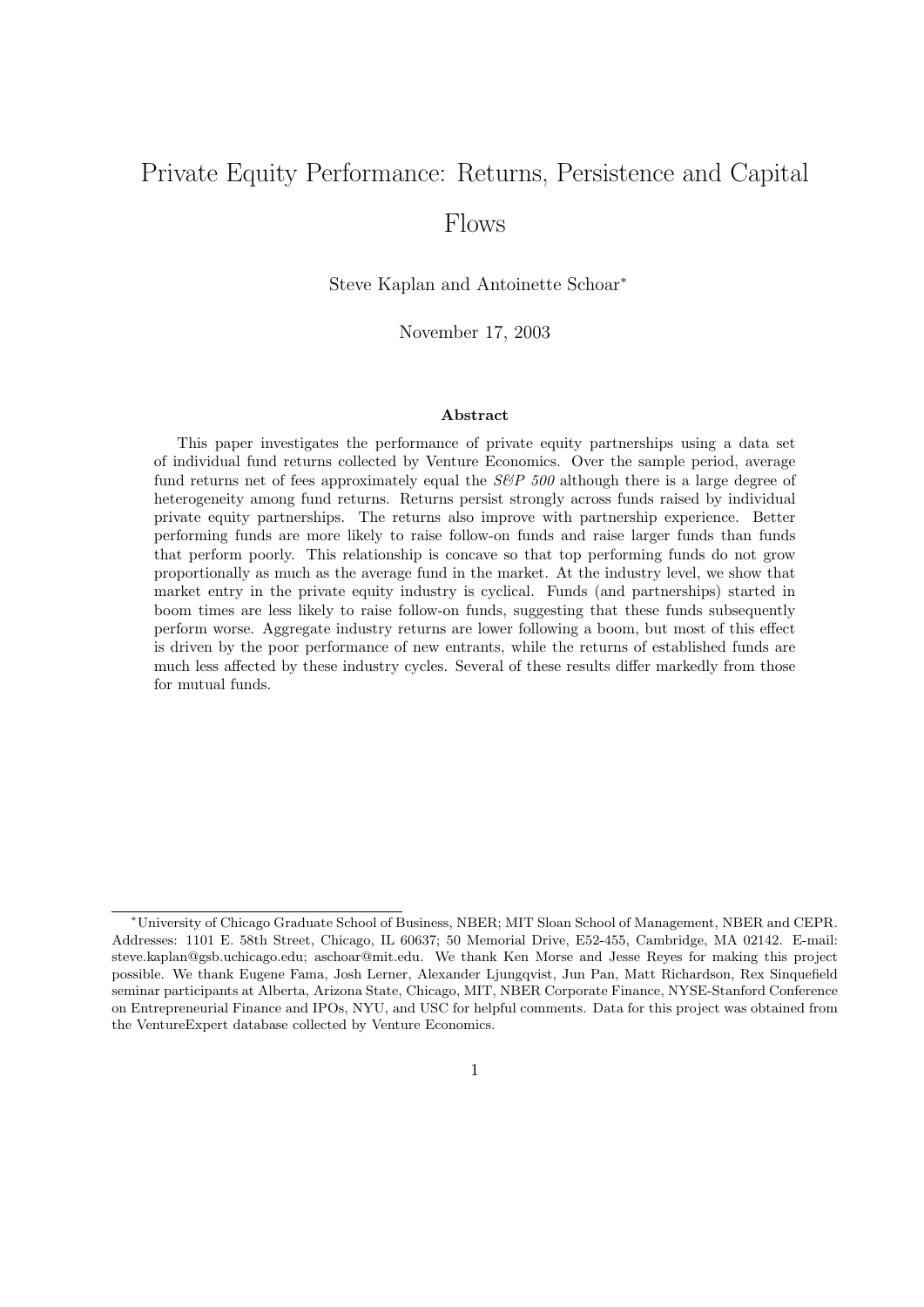## 1 Introduction

The private equity industry, primarily venture capital (VC) and buyout (LBO) investments, has grown tremendously over the last decade. While investors committed less than \$10 billion to private equity partnerships in 1991, more than \$180 billion was committed to this asset class at the peak in 2000. (See for example Jesse Reyes, Private Equity Overview and Update 2002). The increased investment is partly due to well-publicized returns of some private equity funds, especially at the end of the 1990s. Moreover, venture capital has received a great deal of attention during the recent surge of entrepreneurship in the US.

Despite the heightened interest in private equity as an asset class and the potential importance of private equity investments for the economy as a whole, we have only a limited understanding of the dynamics of fund returns, and the flow of capital into the industry overall and individual funds. One of the main obstacles has been lack of available data, because private equity firms, as their names suggest, are largely exempt from the disclosure requirements that public firms are subject to.

In this paper, we make use of a data set of individual fund performance collected by Venture Economics.<sup>1</sup> The Venture Economics data set is based on voluntary reporting of fund returns by the private equity firms (or general partners) as well as their limited partners. This data set allows us to study three issues that have not been closely examined previously. First, we investigate the characteristics of fund performance in the private equity industry. We find large heterogeneity in returns across funds and time periods. On average, LBO fund returns net of fees are lower than those of the S&P 500; VC fund returns are lower than the S&P 500 on an equal-weighted basis, but higher than the  $S\&P 500$  on a capital weighted basis.<sup>2</sup> These results combined with previous evidence on private equity fees, however, suggest that on average, both types of private equity returns exceed those of the  $S\&P 500$  gross of fees.

Second, we document substantial persistence in fund performance in the private equity industry, both for LBO and VC funds. General partners (GPs) whose funds outperform the industry in one fund are likely to outperform the industry in the next; GPs who underperform are likely to repeat this performance as well. We find strong persistence not only between two consecutive funds,

<sup>&</sup>lt;sup>1</sup>We thank Jesse Reyes from Venture Economics for making the data available.

<sup>&</sup>lt;sup>2</sup>These results compare returns to the  $S\&P$  500 and, therefore, do not adjust for systematic risk or liquidity risk. We discuss this in some detail in the text.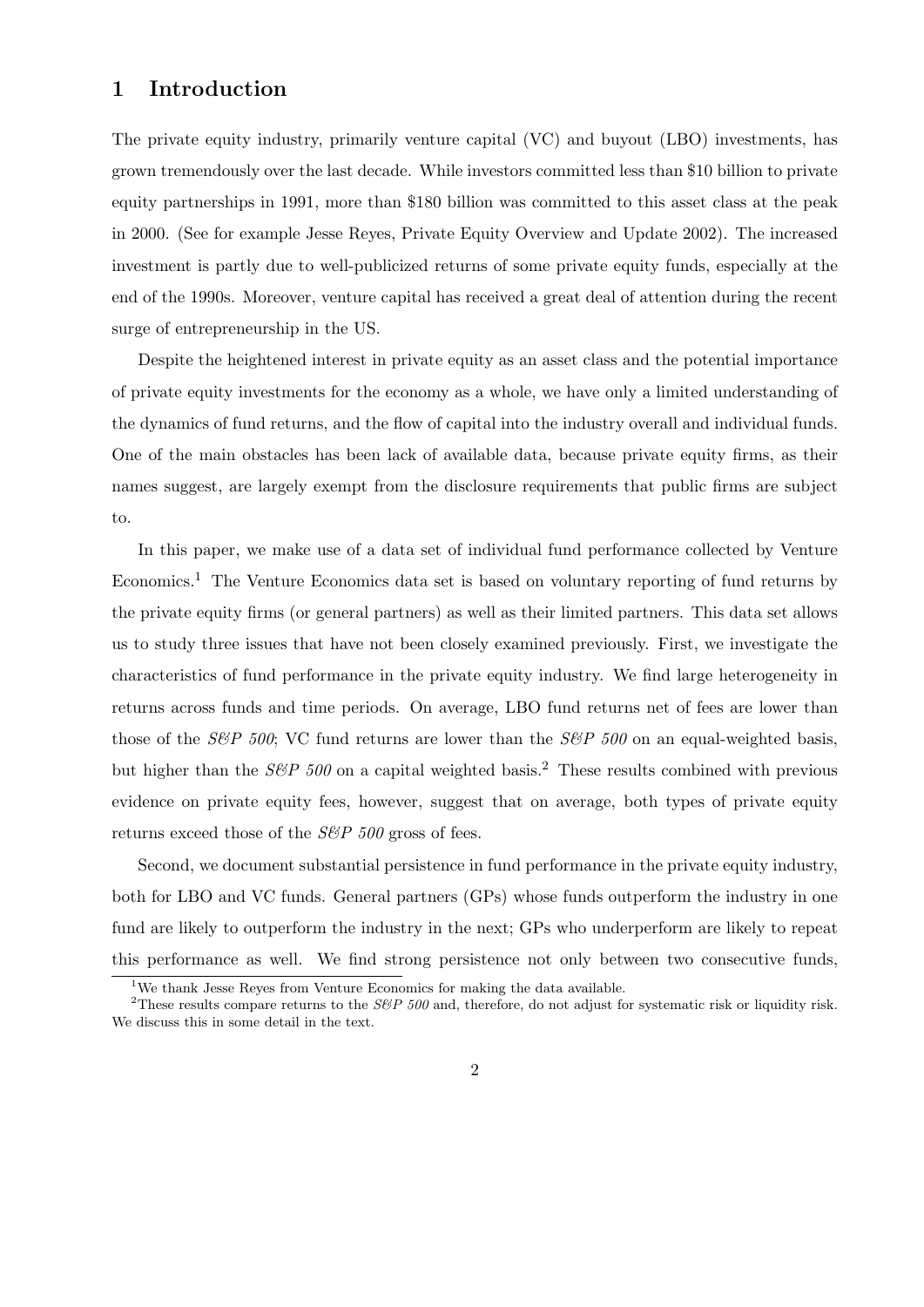but also between the current fund and the second previous fund. These findings are markedly different from the results for mutual funds, where persistence has been difficult to detect and, when detected, tends to be driven by persistent underperformance rather than over-performance.<sup>3</sup> We explore potential explanations for the difference from other asset classes in our discussion. We also consider alternative explanations for the persistence results such as selection biases, risk differences, or industry differences. We conclude that it is unlikely such alternatives explain our results.

Third, we study the relation of fund performance to capital flows, fund size and overall fund survival. We analyze how a fund's track record effects capital flows into individual partnerships and the industry overall. We document that fund flows are positively related to past performance. In contrast to the convex relationship in the mutual fund industry, the relationship is concave in private equity (see Chevalier and Ellison (1997), Sirri and Tufano (1998) and Chen et al. (2003)). Similarly, we find that new partnerships are more likely to be started in periods after the industry has performed especially well. However, funds that are raised in boom times (and partnerships which are started during booms) are less likely to raise follow-on funds, indicating that these funds likely perform poorly. The major fraction of fund flows during these times, therefore, does not appear to go to the top funds, but to funds that have a lower performance and a lower probability of being able to raise a follow-on fund. Finally, we also show that the dilution of overall industry performance in periods when many new funds enter is mainly driven by the poor performance of new entrants. The performance of established funds is less affected.

In the last section of the paper, we discuss possible explanations for our findings in the private equity industry. Underlying heterogeneity in the skills and quality of general partners could lead to heterogeneity in performance and to more persistence if new entrants cannot compete effectively with existing funds. There are a number of forces that might make it difficult in this industry to drive down the margins of established funds. First, many practitioners assert that unlike the case for mutual fund and hedge fund investors, private equity investors can have proprietary access to particular transactions, i.e., "proprietary deal flow." In other words, better funds may see and be able to invest in better investments. Second, private equity investors typically provide

<sup>&</sup>lt;sup>3</sup>In fact, many recent papers in this literature question whether there is any evidence of actual persistence given the selection issues that many mutual fund data sets face. See Carhart et al. (2002) for a comprehensive review of this topic and Berk and Green (2003) for a model of mutual funds returns and capital flows. Our findings on persistence also differ from those for hedge funds, which provide little or modest evidence of persistence. See Bares, Gibson, and Gyger (2002), Brown, Goetzman and Ibbotson (1999), Edwards and Cagalyan (2001), and Kat and Menexe (2002).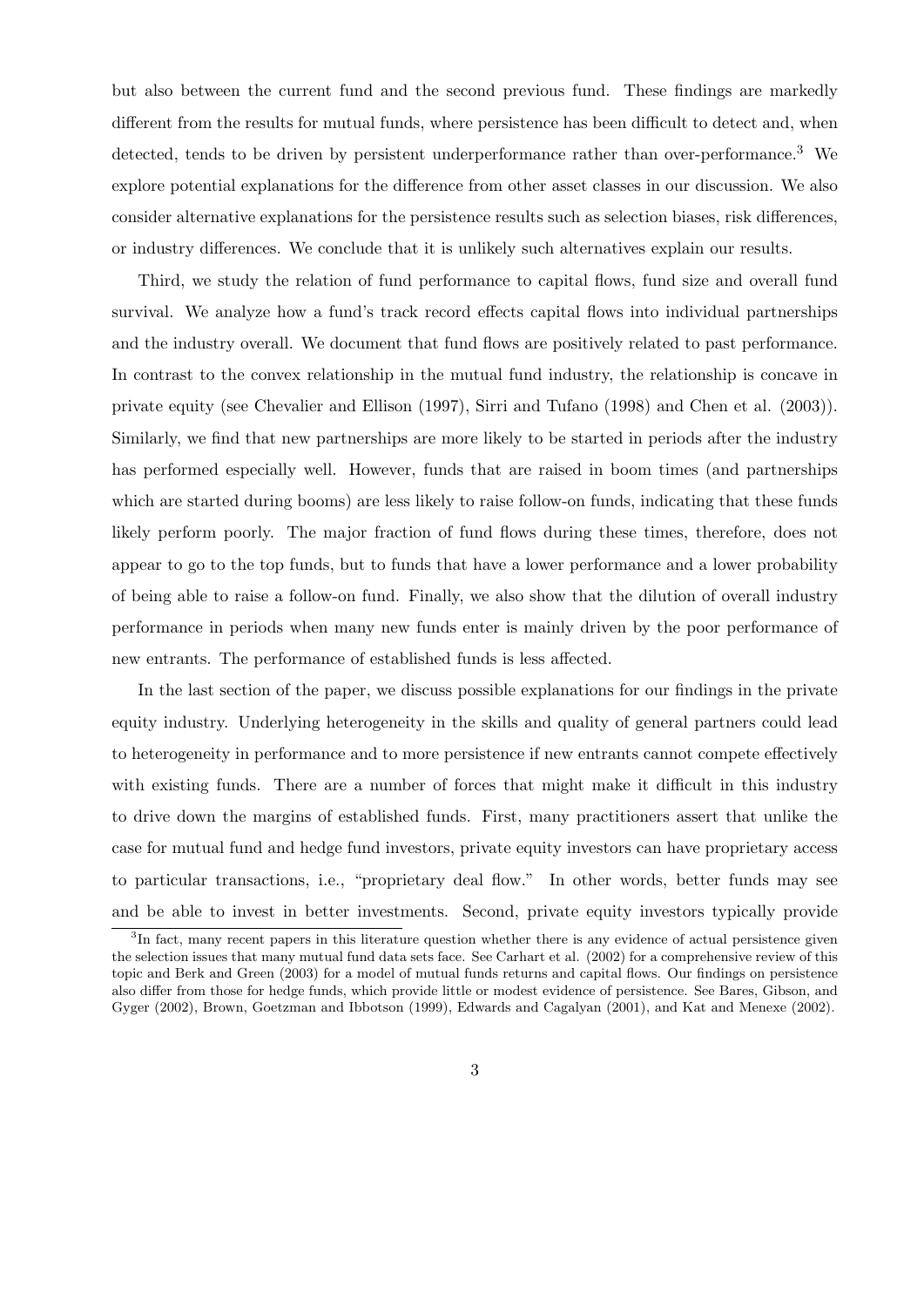management or advisory inputs along with capital. If high-quality general partners are a scarce commodity, differences in returns between funds could persist.<sup>4</sup> Third, there is some evidence that better venture capital funds get better deals terms (i.e. lower valuations) when negotiating with start-ups (see the paper by Hsu (2002)). A start-up would be willing to do this if the investor provided superior management, advisory, or reputational inputs.

On the other hand, if the persistence results are driven by heterogeneity in GP skills, it is puzzling that these returns to superior skill are not appropriated by this scarce input factor in the form of higher fees and larger funds, as has been suggested for mutual funds (see Berk and Green (2003)). From Gompers and Lerner (1999), we know that compensation was relatively homogeneous across private equity partnerships over our sample period. Most funds used a compensation scheme of a 1.5% to 2.5% annual management fee and a 20% carried interest or share of the profits. To the extent that there were systematic differences, Gompers and Lerner (1999) find that profit shares are higher for older and larger GPs, the GPs that tend to perform well. Moreover, growing the size of the fund potentially leads to lower marginal and average productivity if funds operate with a concave production function. We find evidence that fund returns decline when partnerships grow their next fund abnormally fast.<sup>5</sup> But again, it appears that in our sample period, on average, the top performing funds grew proportionally slower than the median and lower performing funds.

Our results suggest that the forces operating in the private equity industry have not been strong enough to drive away persistence. These effects might have changed in the late 1990s, since this was a period of substantial growth in fund size (especially for top performing funds). Moreover, the top performing venture capital funds moved towards a carried interest of 30% during that time period. Unfortunately, we will not be able to say anything definite about these effects for a number of years until the returns of those funds have been realized.<sup>6</sup>

#### 1.1 Related Literature on Private Equity

Private equity investing is typically carried out through a limited partnership structure in which the private equity firm or partnership serves as the general partner (GP). The limited partners

 $4$ See Hellman and Puri (2002).

 ${}^{5}$ For related evidence for mutual funds, see Chen et al. (2003).

<sup>6</sup> It is also interesting that recently many of the top funds in the industry have voluntarily returned large fractions of the committed capital to their limited partners, most likely because they are concerned about the effect of poor performance on their reputation.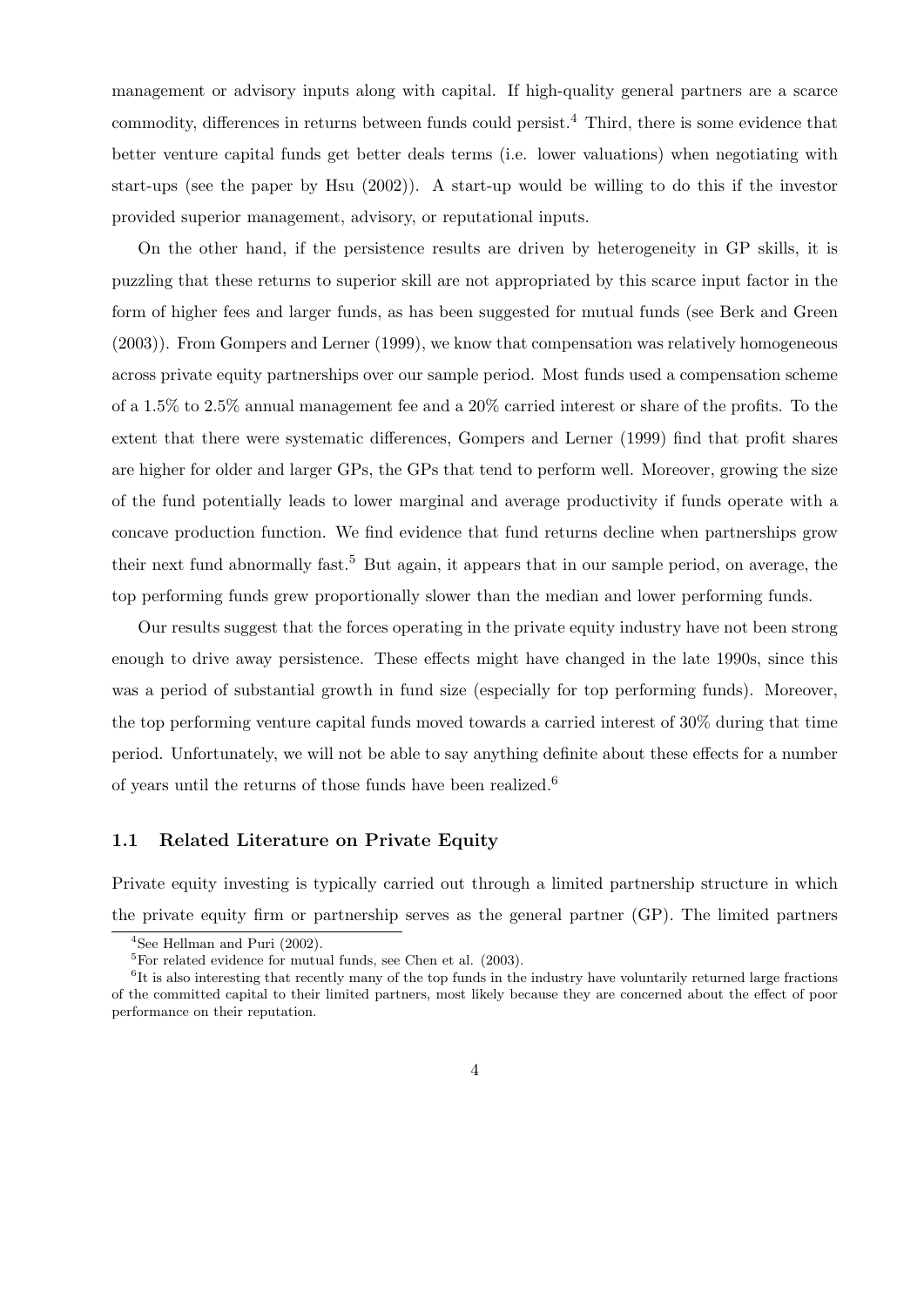(LPs) consist largely of institutional investors and wealthy individuals who provide the bulk of the capital. We refer to each individual limited partnership as a fund. The LPs commit to provide a certain amount of capital to the fund. The GP then has an agreed time period in which to invest the committed capital - usually on the order of five years. The GP also has an agreed time period in which to return capital to the LPs - usually on the order of ten to twelve years in total. Each fund or limited partnership, therefore, is essentially a closed end fund with a finite life. When the GP exhausts a substantial portion of a funds committed capital, the GP typically attempts to obtain commitments for a subsequent (and separate) fund.

There is a growing literature studying the economics of the private equity industry. Most of the existing studies either have focused on aggregate trends in private equity or have been interested in the relation between general partners and entrepreneurs. This restriction is mainly due to the difficulty of obtaining information on individual fund performance. Two recent exceptions are Jones and Rhodes-Kropf (2003) and Ljungqvist and Richardson (2003) who study private equity returns at the partnership level. We discuss their results and the comparison to the current study in some detail in our section describing average returns.

Gompers and Lerner (1998) look at aggregate performance and capital flows. The authors find that macroeconomic factors like past industry performance and overall economic performance as well as changes in the capital gains tax or ERISA provisions are related to increased capital flows into private equity.

Cochrane (2003) characterizes venture capital returns based on the economics of individual investments in portfolio companies. He finds that venture returns are very volatile; later stage deals have less volatility than early stage deals; returns have a market risk or beta of 1.7; and (arithmetic) returns (gross of fees) shows a highly positive alpha (32% per year) over his sample period. Papers that focus on the relation between general partners and entrepreneurs include Kaplan and Stromberg (2003) who document the structure of incentive contracts between venture capitalists and entrepreneurs. Gompers and Lerner (2000) suggest that the valuation of individual deals is affected by overall macroeconomic conditions and the degree of competition in the venture capital industry.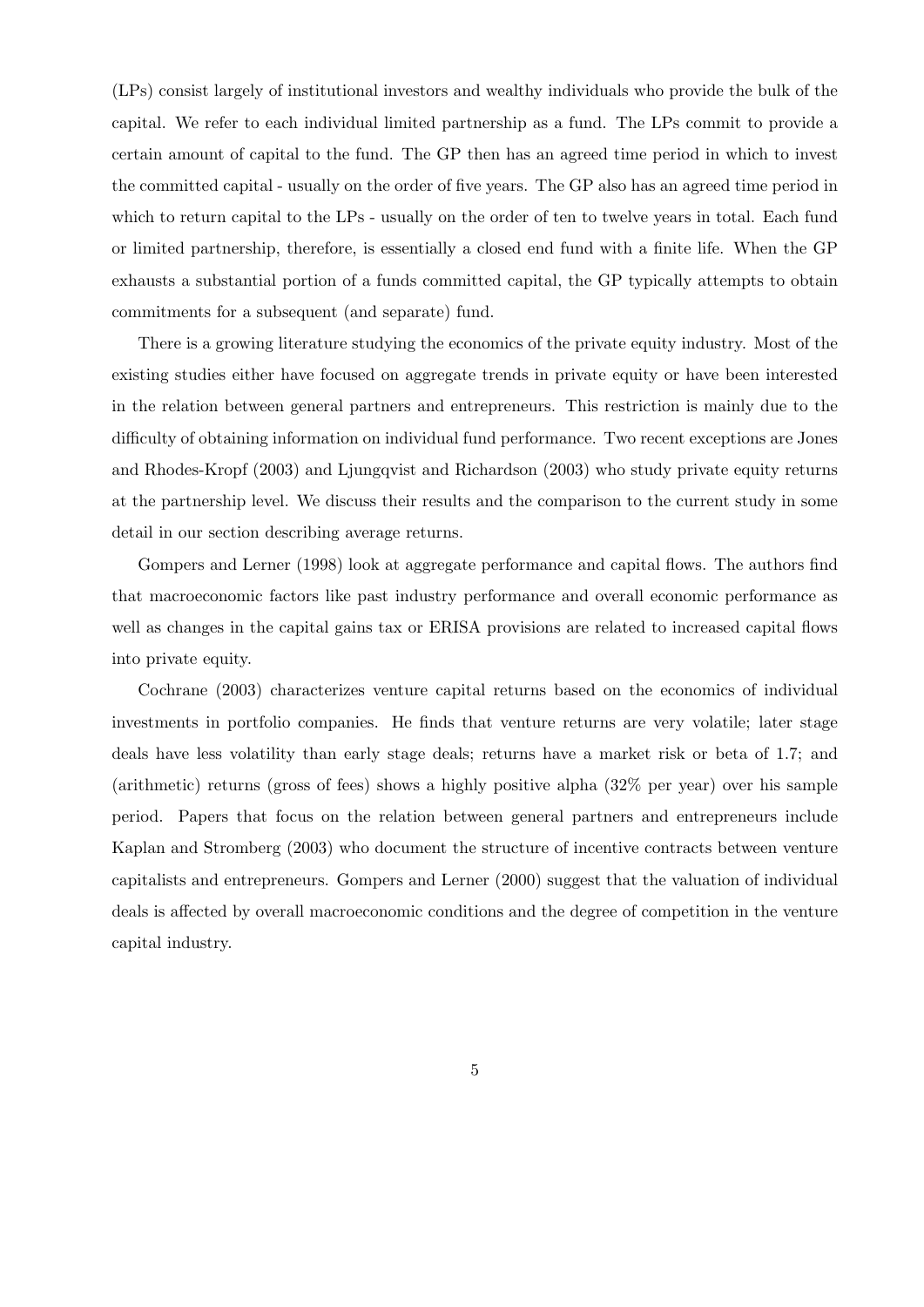### 2 Data

The data for this study have been obtained from Venture Economics. Venture Economics collects quarterly information on individual funds in the private equity industry. The Venture Economics data set is based on voluntary reporting of fund information by the private equity firms as well as by their limited partners. Venture Economics claims that because they receive information from both the GPs and LPs, there is "little opportunity for inconsistent reporting." Given the private nature of the data, we cannot validate this statement. It seems likely, however, that any bias would be one toward over-reporting by better-performing funds. If present, this would create an upward bias on our results on average returns. At the same time this would make it more difficult to find persistence. After presenting our main results, we discuss and test for this and other potential biases in the data.

The sample covers the years 1980 to 2001. Because of the rapid growth of the industry in the 1990s, the earlier years contain fewer observations of funds than the later years. The Venture Economics data for each fund include the quarterly performance measures that were collected from GPs and LPs. These measures are the internal rate of return (IRR), the cumulative total value to paid-in capital (TVPI), and the distributed total value to paid-in capital (DPI). Venture Economics also collects the quarterly cash flows in and out of each fund for the life of the fund or through the end of 2001. All these performance measures, as well as the cash flows, are reported net of management fee and carried interest. We do not know the identities of the particular GPs, but we do know the sequence number of each fund, i.e., if the fund is the first, second, etc. raised by the particular GP.

Throughout the paper, we use two samples of the data. In the main part of the analysis, we include funds: (1) that have been officially liquidated; or (2) whose returns are unchanged for at least the final six quarters we observe; and (3) whose reported unrealized value is less than 10% of committed capital. These criteria make it highly likely that the funds we include are largely liquidated and that the performance measures we calculate are based almost entirely on cash flows to LPs rather than subjective estimates of value by the GPs. We also exclude funds with less than \$5 million of committed capital in 1990 dollars to focus on economically meaningful funds. We obtain 746 funds that satisfy these criteria, consisting largely of funds started before 1995.

We also use a larger sample of funds that have either been officially liquidated or were started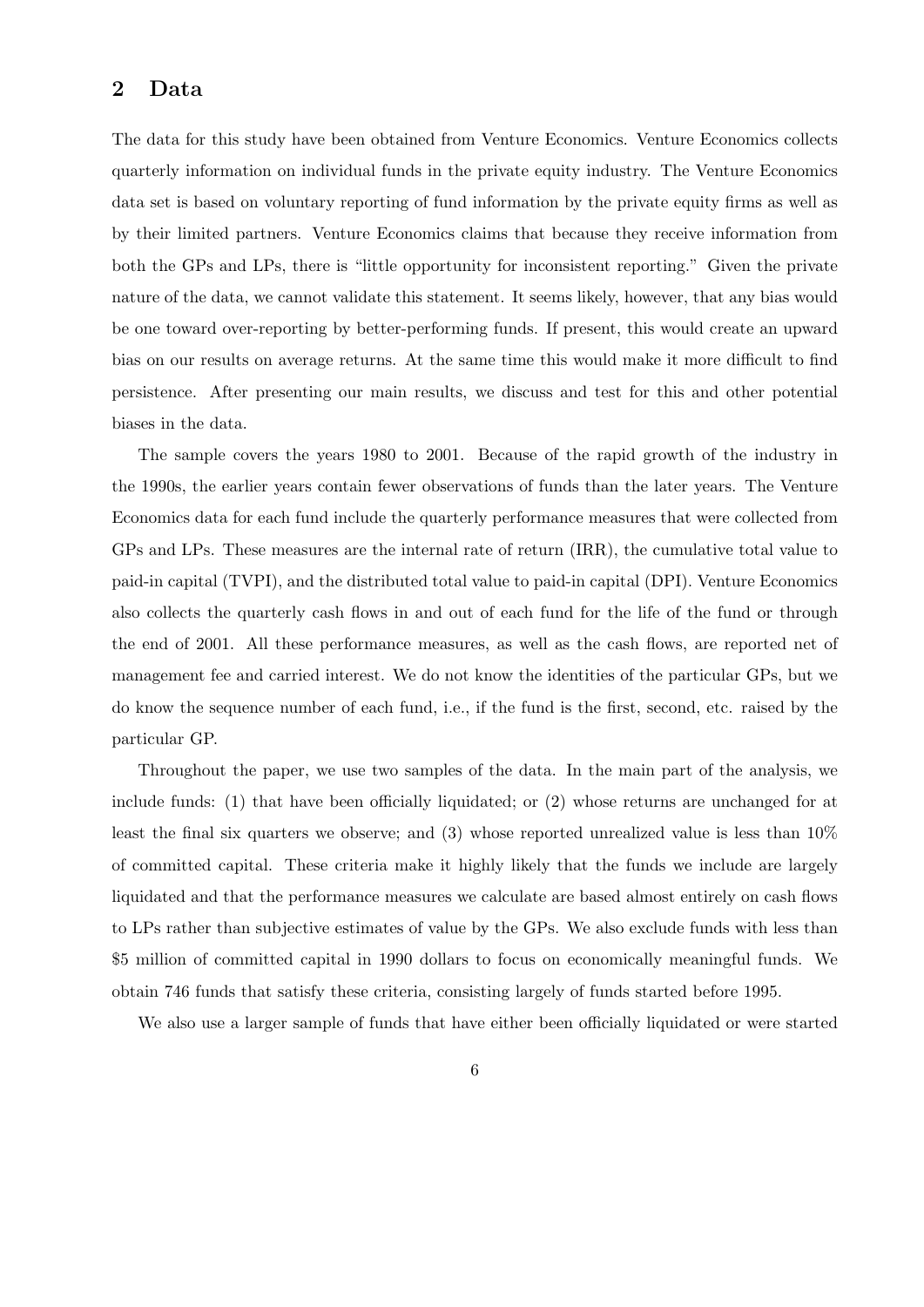before 1997. Again we exclude funds with less than \$5 million of committed capital in 1990 dollars. Using these sample selection criteria, we obtain a sample of 1090 funds. Because these funds are not all fully realized and we cannot reliably calculate performance for all the funds, we use the Venture Economics reported IRRs. This sample is less likely to be subject to the look ahead bias described in Carhart et al. (2002). We report most of our results using the smaller sample. Unless otherwise noted, however, the findings reported in the paper are qualitatively unchanged when we use the second, larger sample.

We also have collected performance data on funds that have been released recently by several large public LPs (CALPERS, UTIMCO, and the University of Michigan) in response to Freedom of Information Act requests. These sources yielded only 150 funds that have been largely liquidated and included only 24 GPs with more than one liquidated fund in the sample (we only use funds that were riased prior to 1998 to proxy for liquidation, since these sources do not provide any explicit information about whether a fund has been liquidated). For these funds, IRRs are reported, but cash flows are not, making it impossible to verify the IRRs and make any market adjustments. Furthermore, we find that the reported IRRs for the same fund differ between LPs in some cases, making the lack of cash flow information particularly problematic. The quality, selectivity, and sample size issues for this data set seem much more problematic than those in the Venture Economics data set. As a result, we chose not to rely on these data sources in our primary analysis. In the section on robustness checks, however, we show that all the results on persistence go through for this sample.

## 3 Descriptive Statistics

Columns (1) to (3) of Table 1 report the descriptive statistics for the sub-sample of 746 funds that are largely liquidated and for which we have calculated performance measures. Roughly 78% of the funds in our sample are venture capital funds while 22% are buyout funds. To get a sense of any potential selection bias in our sample of fund returns, columns (4) to (6) of Table 1 report the same statistics for all 1814 funds that are described in Venture Economics and were raised before 1995. We exclude funds that have a vintage year of 1995 or later to match the sample period of the funds we use in our analyses. Our sub-sample covers about 40% of the funds in Venture Economics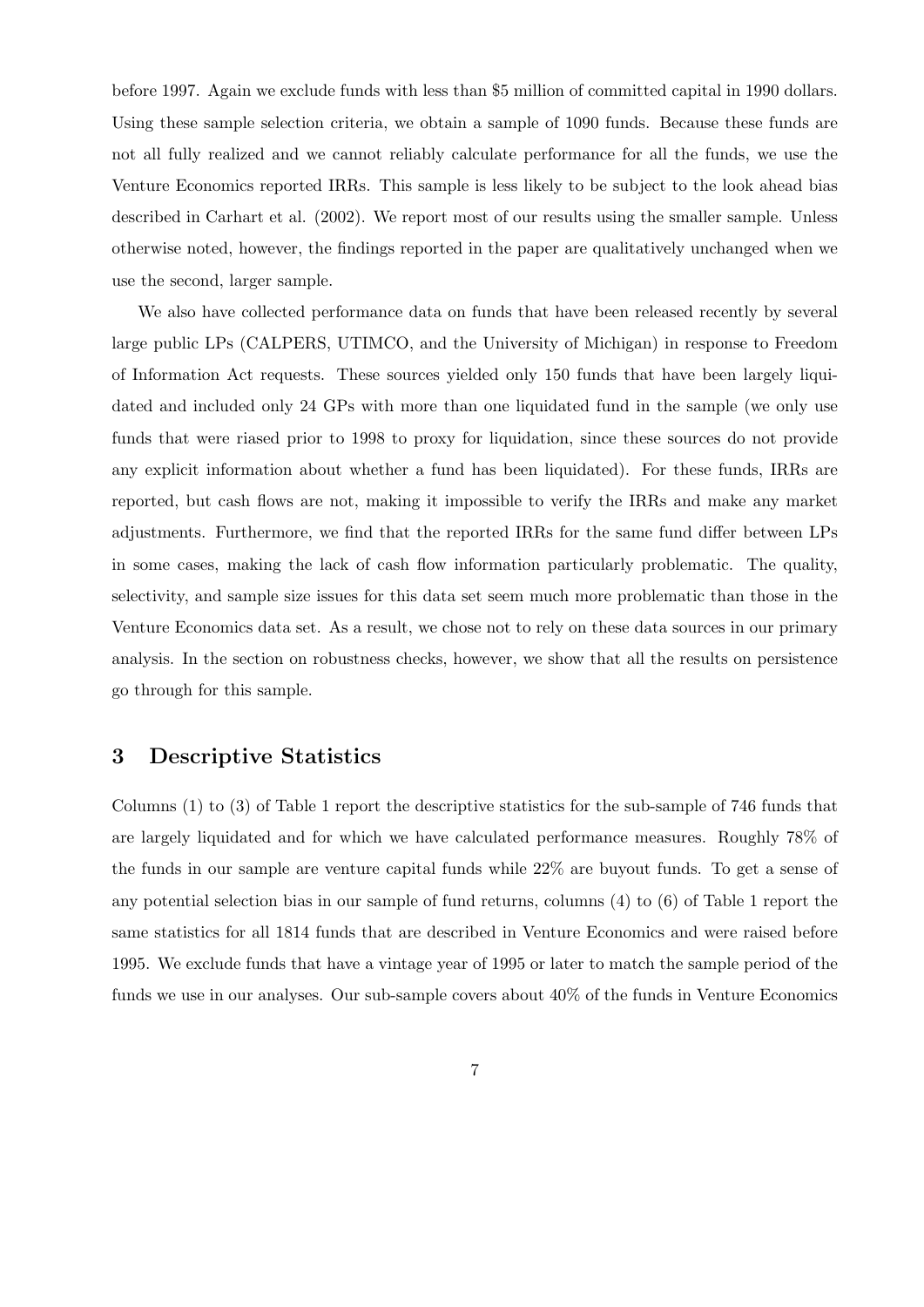over the same time period. Roughly 50% of the funds raised do not provide performance data. The remaining 10% of the funds are not fully liquidated. The funds for which we have performance measures are larger on average than the funds in the full sample. The average size of the funds in our sample is \$172 million (all figures in 1990 dollars), with venture funds being substantially smaller than buyout funds, \$103 million versus \$416 million. These compare to average fund size in the full sample of \$116 million for all funds, \$53 million for venture funds, and \$262 million for buyout funds. These averages imply that our performance sample includes 88% of capital committed to venture funds and 49% of capital committed to buyout funds.<sup>7</sup>

Table 1 also documents the fraction of first time funds, second time and third time funds in the two samples. In the sample with returns, 41% of the funds are first time funds, 23% are second time funds and 14% are third time funds. The remaining 22% are funds with higher sequence numbers. The corresponding percentages for the full sample are very similar: 40% are first time funds, 21% are second time funds, 13% are third time funds, and 25% are funds with higher sequence numbers.

One potential selection bias in our returns sample, therefore, is toward larger funds. As we show later, larger funds tend to perform better than smaller ones, potentially inducing an upward bias on the performance of funds with returns. We also over-sample first time funds for buyouts. As we show later, first-time funds do not perform as well as higher sequence number funds. Our results for average returns, therefore, should be interpreted with these potential biases in mind. We will address other types of potential biases in the next section, but we do not think that these affect the results on persistence and fundraising.

#### 3.1 Private Equity Performance

In this section, we describe private equity performance and compare that performance to the performance of the  $S\&P$  500. We report performance at the fund level in three ways: (1) the IRR of the funds calculated by Venture Economics, (2) the IRR of the funds that we calculate ourselves using the funds' cash flows, (3) the public market equivalent (PME). The PME compares an investment in a private equity fund to an investment in the  $S\&P$  500. We implement the PME calculation by discounting (or investing) all cash outflows of the fund in the total return to the

<sup>&</sup>lt;sup>7</sup>As mentioned previously, we obtain similar results with the larger sample of 1090 funds. That larger sample includes 92% of capital committed to VC funds and 54% of capital committed to buyout funds for the relevant time period.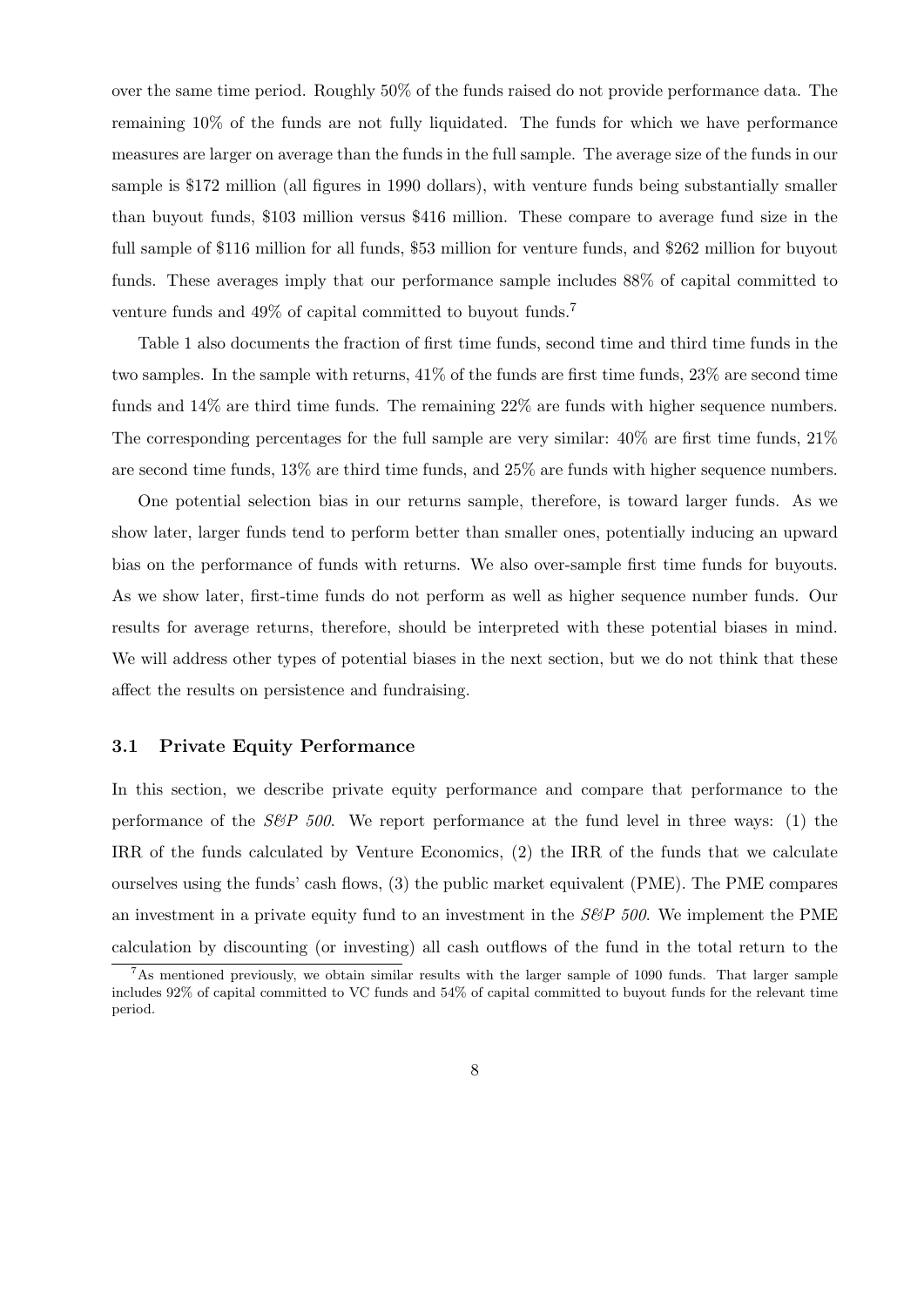$S\&P$  500 and comparing the resulting value to the discounted (or appreciated) value of the cash inflows (all net of fees) to the fund, again using the total return to the  $S\&P$  500. A fund with a PME greater than one outperformed the S&P 500 (net of all fees). We (not Venture Economics) perform the PME calculations using fund cash flows.

We think PME is a sensible measure for LPs as it reflects the return to private equity investing relative to the alternative of investing exclusively in public equities. For example, a private equity fund investing \$50 million in March 1997 and realizing \$100 million in March 2000 would have generated an annualized IRR of 26%. However, a limited partner would have been better off investing in the  $S\&P$  500 because \$50 million in the  $S\&P$  500 would have grown to \$103.5 million over that period. The PME of 0.97 (or 100 / 1003.5) for this investment reflects the fact that the private equity investment would have underperformed the  $S\&P$  500. Alternatively, a private equity fund investing \$50 million in March 2000 and realizing \$50 million in March 2003 would have generated an IRR of 0%. However, a limited partner would have been better off investing in the private equity fund because \$50 million invested in the  $S\&P$  500 would have declined to \$29.5 million over that period. The PME of  $1.69$  (or  $50 / 29.5$ ) for this investment reflects the fact that the private equity investment would have outperformed the  $S\&P$  500.

Before proceeding, we want to point out an issue regarding PME and performance measures in private equity more generally. If private equity returns have a beta greater than one, PME will overstate the true risk-adjusted returns to private equity. In measuring performance, we do not attempt to make more complicated risk adjustments than benchmarking cash flows with the  $S\&P$  500 because of the lack of a true market value in the early years of a funds life. Instead in the analysis that follows, particularly the persistence regressions, we consider how differences in risk might affect our results and attempt to control for observable differences such as industry composition and stage of investment.

Table 2 reports the three different performance measures for all private equity funds, VC funds only, and Buyout funds only for the 746 funds with largely complete cash flow data. The first number in each cell is the median return, the next is the average return followed by the standard deviation. The last row in each cell contains the returns at the 25th and 75th percentile.

Panel A of Table 2 reports the performance measures on an equal weighted basis while panel B reports them on a commitment value- or fund size-weighted basis. Panel A indicates that the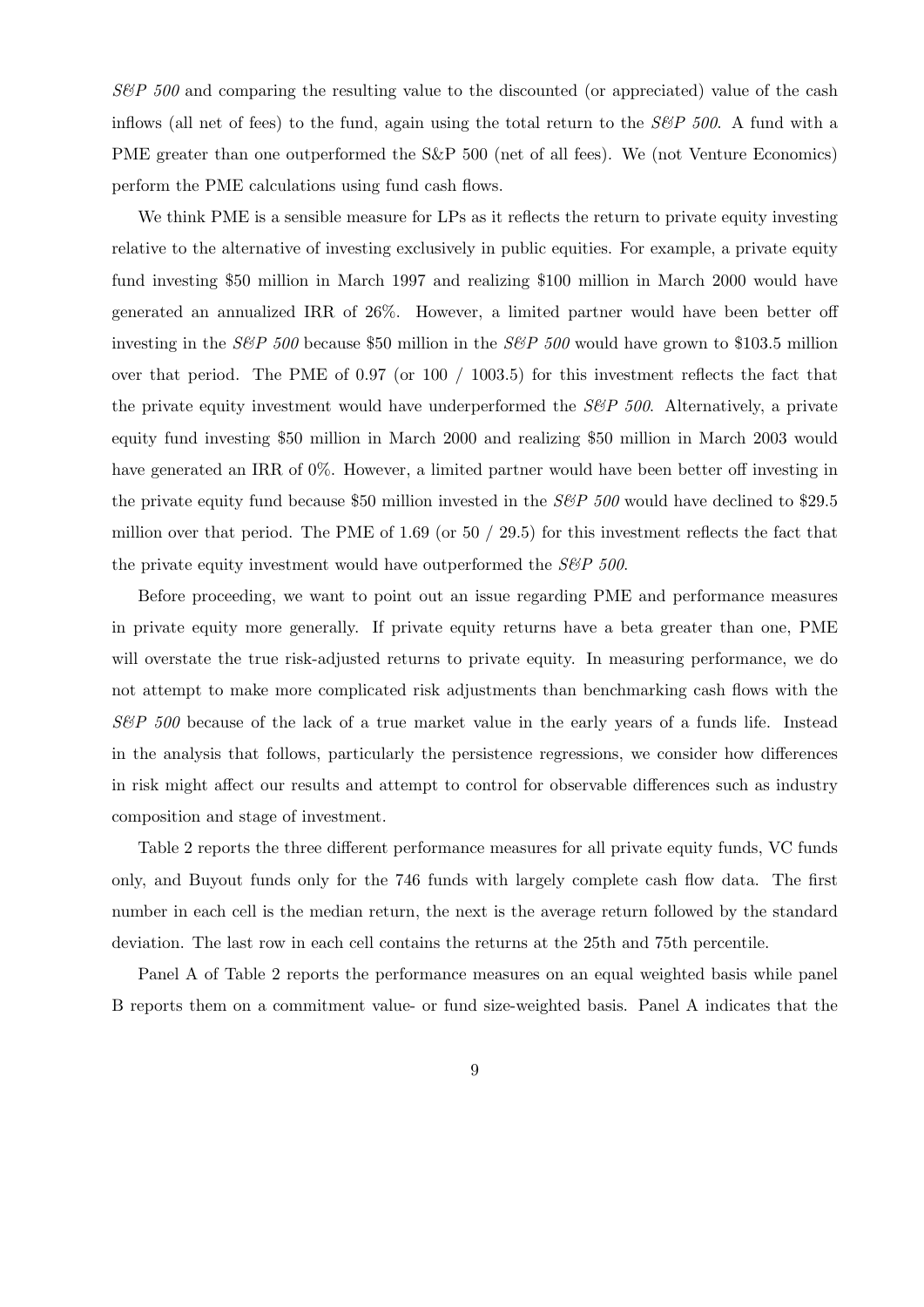equal-weighted median and average IRRs reported by Venture Economics over the sample period are 12% and 17%, respectively. Returns to buyout funds are slightly higher than the returns to venture funds. The IRRs that we calculate from the cash flows are virtually identical. Panel A also indicates that the median and average funds have PMEs of 0.74 and 0.96, respectively, indicating that private equity has returned slightly less then an investment in the  $S\&P$  500 over the sample period. The average PMEs to VC and buyout funds are roughly the same at 0.96 and 0.97.

Finally, the table is suggestive of one additional quality of private equity returns. There appear to be large differences in the returns of individual funds. The funds at the 25th percentile show a cash flow IRR of 3% while the funds at the 75th percentile exhibit a cash flow IRR of 22% per year. The amount of variation seems qualitatively similar for all performance measures, and is greater for VC funds alone.

The value-weighted performance in Panel B of Table 2 is better than the equal-weighted performance. The Venture Economics IRRs are a median 14% and average 18% while the cash flow IRRs are a median of 12% and an average of 18%. The PMEs increase to a median of 0.82 and an average of 1.05, indicating that an investment in private equity slightly outperforms the  $S\&P$ 500 on average. There is a substantial difference between the average PMEs for VC and buyout funds. VC funds have average PMEs of 1.21 while buyout funds have average PMEs of 0.93. This difference is driven by the fact that the larger VC funds of the 1990s outperformed the smaller VC funds of the 1980s while the opposite was true for buyout funds.

It is worth pointing out that the average returns net of fees of 0.96 (equal-weighted) and 1.05 (value-weighted) suggest that the average returns to private equity gross of fees in both cases exceed the  $S\&P$  500. Unfortunately, we do not have information on GP compensation in individual funds. However, we know from Gompers and Lerner (1999) that GP compensation was fairly uniform during our sample period. They find that the carried interest or profit share for VC funds is almost always 20%. (Subsequently, some of the more successful VC funds have raised their profit share to 25% and 30%.) Our discussions with industry participants indicate that the same is true for the buyout funds in our sample. Gompers and Lerner (1999) also find that the discounted value of management fees for VC funds (discounted at 10%) equals 16% to 19% of committed capital. Conservatively, the management fees would reduce the denominator of PME by 8% – half of the Gompers and Lerner estimate while adding back the private equity profit share of 20% would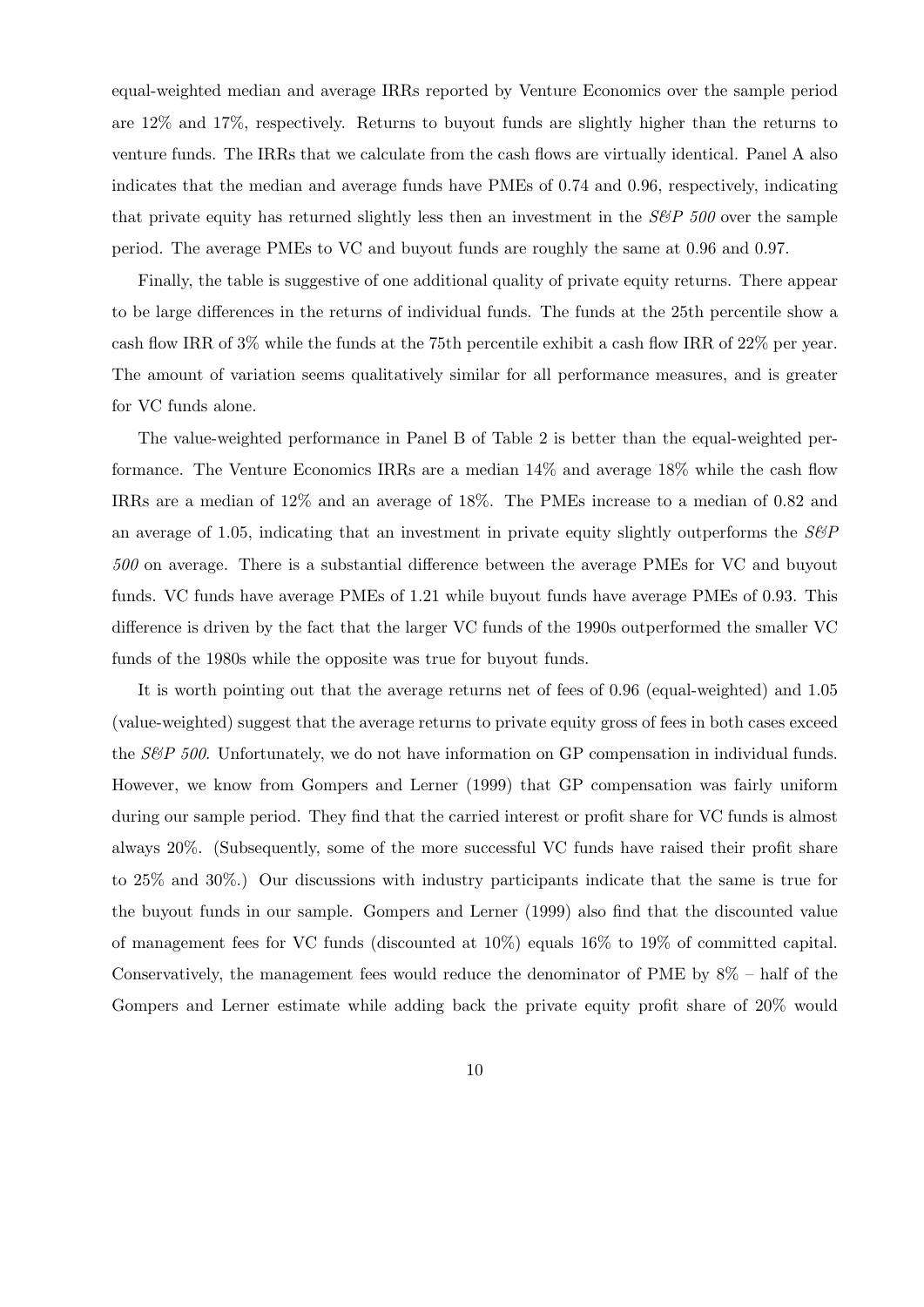increase the numerator by at least 5%. The effect of these two adjustments would increase the net PME by at least 13% leading to gross PMEs well above one, both on an equal- and value-weighted basis for both VC and buyout funds.

Table 3 presents performance results for the 1090 funds in the larger sample. To put all the funds on an equal footing, we use the IRR calculated by Venture Economics five years after the fund began. We also report the TVPI calculated by Venture Economics five years after the fund began where TVPI is the ratio of cumulative total value: distributed value plus estimated residual value to paid-in capital. These results reflect a somewhat greater number of more recent funds. Relative to the results for the smaller (less recent) sample, Table 3 shows that the VC returns are somewhat higher and the buyout returns somewhat lower reflecting the performance of more recent funds included in this sample. The TVPI results in Table 3 also indicate that the average private equity fund returns roughly twice the capital committed to it.

#### 3.2 Performance Correlations

Tables 2 and 3 present five different measures of performance. Table 4 shows the correlations of those performance measures for the sample of 746 funds for which we can calculate all five measures. All five measures are highly correlated with each other. For example, the IRR we calculate from cash flows is strongly positively correlated with the IRR calculated by Venture Economics (at 0.98). PME is strongly correlated with both the IRR calculated by Venture Economics and the IRR we calculate (at 0.88). These results suggest that our IRR and PME calculations accurately reflect the actual performance of the funds. Finally, the IRR calculated by Venture Economics for a fund after 5 years of existence also is strongly positively correlated with PME (at 0.86) and the IRR we calculate from actual cash flows (at 0.89). This suggests that performance five years after a fund is a strong indication of the final or ultimate fund performance.

In the persistence and fundraising analyses that follow, we use PME and the IRR that we calculate from cash flows. As we mentioned earlier, we repeat all our tests using both Venture Economics IRR measures, the final IRR and the five-year IRR and obtain qualitatively and statistically similar results.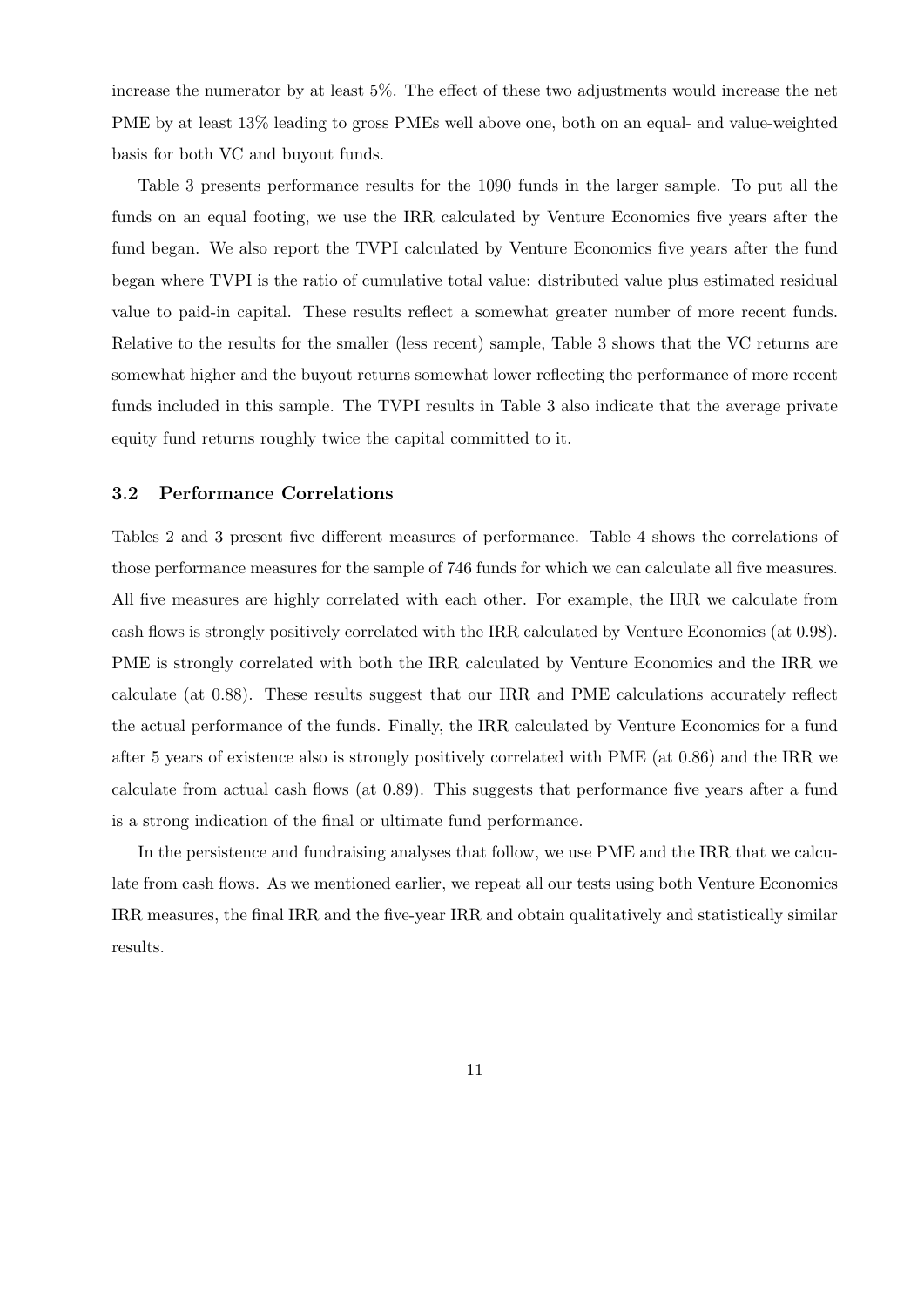#### 3.3 Industry Returns Over Time

The performance of private equity overall in Tables 2 and 3 masks a great deal of time series variation in that performance. In Table 5 we detail that variation by presenting the average performance of the funds started each year from 1980 to 1997, weighted by the capital committed to each fund. We do not include returns prior to 1980, because we have fewer than three observations per vintage year in most years prior to 1980. Table 5 presents three measures of performance. For the 746 funds that are largely liquidated, the table presents the IRR and PME we calculate. For the 1090 fund sample, the table presents the average Venture Economics IRR.

Column (1) of Table 5 shows a large increase in the number of funds in the mid-1980s as well as in the second half of the 1990s. The three measures of performance show a consistent pattern: VC funds performed relatively poorly in much of the 1980s with IRRs in the single digits and PMEs below 1.00. Since 1988, VC funds have had higher IRRs as well as PMEs that always exceed 1.00. Buyout funds exhibit almost the reverse pattern with substantial IRRs and PMEs greater than 1.00 in the first half of the 1980s, followed by relatively poor performance in the first half of the 1990s.

#### 3.4 Relation to Other Studies and Implications

As mentioned earlier, Jones and Rhodes-Kropf (2003) use the same Venture Economics data set that we employ in this paper. They use data from 1,245 funds and include returns calculated using GP estimates of value rather than actual cash flows. The focus of their paper, however, is different from ours in that they investigate whether and how idiosyncratic risk is priced in private equity. They also use a different empirical methodology. They estimate alphas that are positive 4.68% per year for venture funds and 0.72% per year for buyout funds but not statistically significant using value-weighted regressions. They also estimate betas of 1.11 for venture funds and 0.81 for buyout funds. The results for venture funds are qualitatively similar to ours. Our average PME of 1.21 translates into a cumulative alpha of 21% over the life of the venture fund. Although we cannot calculate an annual alpha given the nature of our data, the cumulative 21% is the same order of magnitude as the annual 4.68%. Our results for buyout funds are slightly more negative with an average PME of 0.93. This may be driven by the different sample size, their use of unrealized returns, and by their different estimate of beta.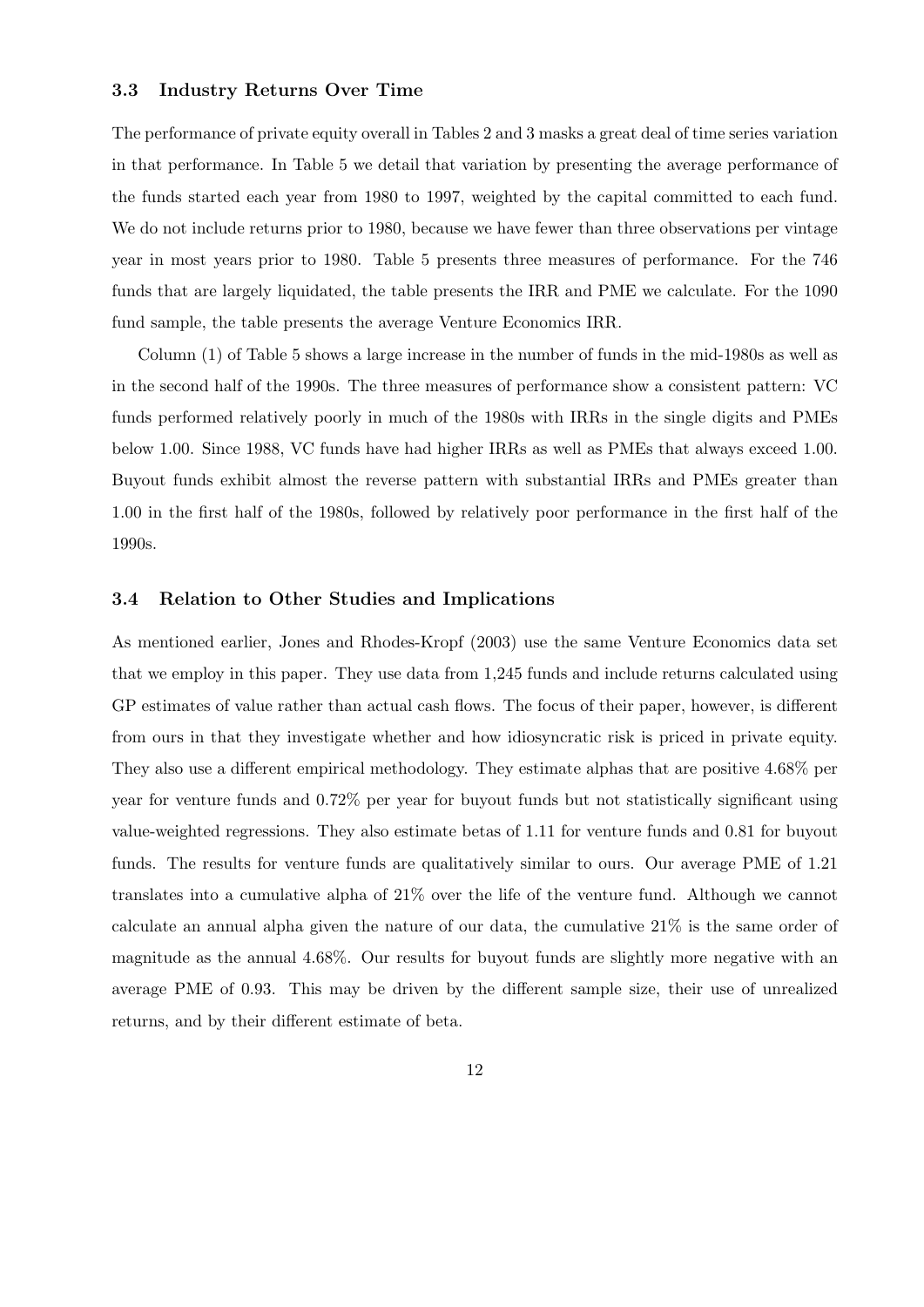Ljungqvist and Richardson (2003) study the returns to investments in 73 venture and buyout funds by one large limited partner in funds raised from 1981 to 1993. They find that the funds in their sample (54 buyout funds and 19 venture capital funds) outperform the equity market and have positive alphas. Again, the results for venture funds, despite the small sample, are qualitatively similar to ours. The results for buyout funds are more positive than ours (and those of Jones and Rhodes-Kropf (2003)). The primary differences in our samples (aside from the number of funds) is that Ljungqvist and Richardson (2003) under sample first-time funds, 29% of their funds are first time funds. On the other hand, our buyout sample over samples first-time funds, 50% of our buyout funds are first time funds, relative to the Venture Economics universe of 40% first time funds. Moreover, most of the funds in their sample are raised in the 1980s, a period for which we also find higher returns for buyout funds in the Venture economics sample.

What can we conclude from these two studies and ours? First, the results are consistent with venture funds having generated positive alphas over the estimated time period. This conclusion, however, is by no means certain, as all three studies potentially suffer from a positive selection bias and all three may understate the market risk of venture funds. Second, the results for buyout funds are more ambiguous. As noted earlier, these ambiguous results are based on the somewhat questionable assumption that the equity betas of buyout portfolio companies are roughly equal to one. We believe that it is possible that the market risk for buyout funds exceeds one because these funds invest in highly leveraged companies. Therefore, buyout firms' equity betas may be greater than those for public companies in the same industry.

## 4 Characteristics of Fund Returns

#### 4.1 Relation of Performance to Fund Size and Sequence Number

In this section, we explore how realized fund returns correlate with partnership and fund characteristics. The basic empirical specification is as follows:

$$
PME_{it} = \alpha_t + \beta(FundSize_{it}) + \lambda(Sequence_{it}) + \gamma_{VC} + \epsilon_{it}
$$
\n(1)

where  $PME_{it}$  is calculated from the cash inflows and outflows of each fund,  $FundSize_{it}$  is the logarithm of the capital committed to the fund,  $Sequence_{it}$  is the logarithm of the sequence number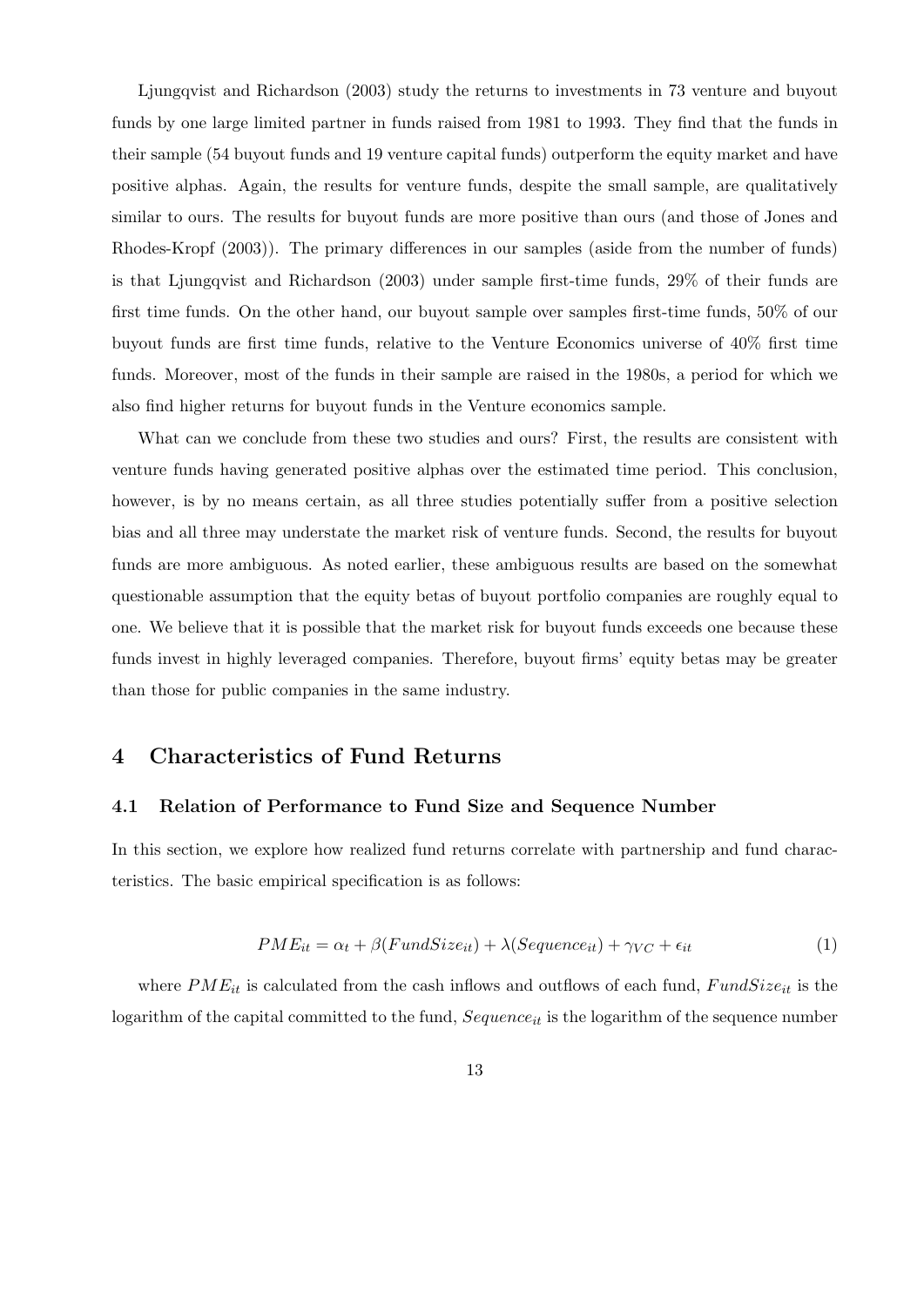of the fund (later funds of the same firm), and  $\gamma_{VC}$  is a dummy equal to one if the partnership is a venture capital firm and zero otherwise. We also include year fixed effects in all specifications to control for the large inter-year variation in returns. In the regressions we report, standard errors are corrected for heteroscedasticity and clustered at the general partnership level. We obtain, but do not report, *lower* standard errors when we cluster by year.<sup>8</sup>

Columns (1) to (3) of Table 6 show the cross sectional relations between fund performance and fund characteristics. The estimates in column (1) indicate that larger funds and funds that have higher sequence numbers have significantly higher realized returns. The estimates also confirm that the VC funds in our sample perform better on average than buyout funds. The point estimate on the VC dummy is 0.24 with a standard error of 0.09.

In column (2) of Table 6, we include squared terms of Fund Size and Sequence number along with the direct effects in the regression to analyze the functional form of this relation. The point estimate on the linear term of (log) Fund Size increases significantly when including the squared term, and the coefficient on the squared (log) Fund Size is negative and significant. This suggests a concave relation between Fund Size and performance. While larger funds have higher returns, when funds become very large, i.e. mega-funds, their performance tends to decline.

The relationship between fund performance and the sequence number of the fund is convex, although not significantly so. The coefficient on the squared term of Sequence Number is positive, but not significant while the coefficient on the linear term is smaller, but remains positive and significant. To check the robustness of this relation we also choose a different specification in column (3) in which we include a dummy variable (First Time Fund) equal to one if the fund is a first time fund. The coefficient on this dummy is negative (-.10) and significant. In unreported regressions, we also estimated a piece-wise regression that allows for different slope coefficients across different ranges of the size distribution. The results show the same concave pattern as the more parsimonious quadratic specification.

In columns (4) and (5) of Table 6, we estimate the same specifications as in columns (1) and (2), but include firm (i.e., general partner) fixed effects. In the linear specification in column (4), the signs on the Fund Size and Sequence Number variables switch (from the specifications without GP fixed effects). The coefficient on Fund Size is significant while the coefficient on Sequence

<sup>&</sup>lt;sup>8</sup>We thank Gene Fama for suggesting that we do this.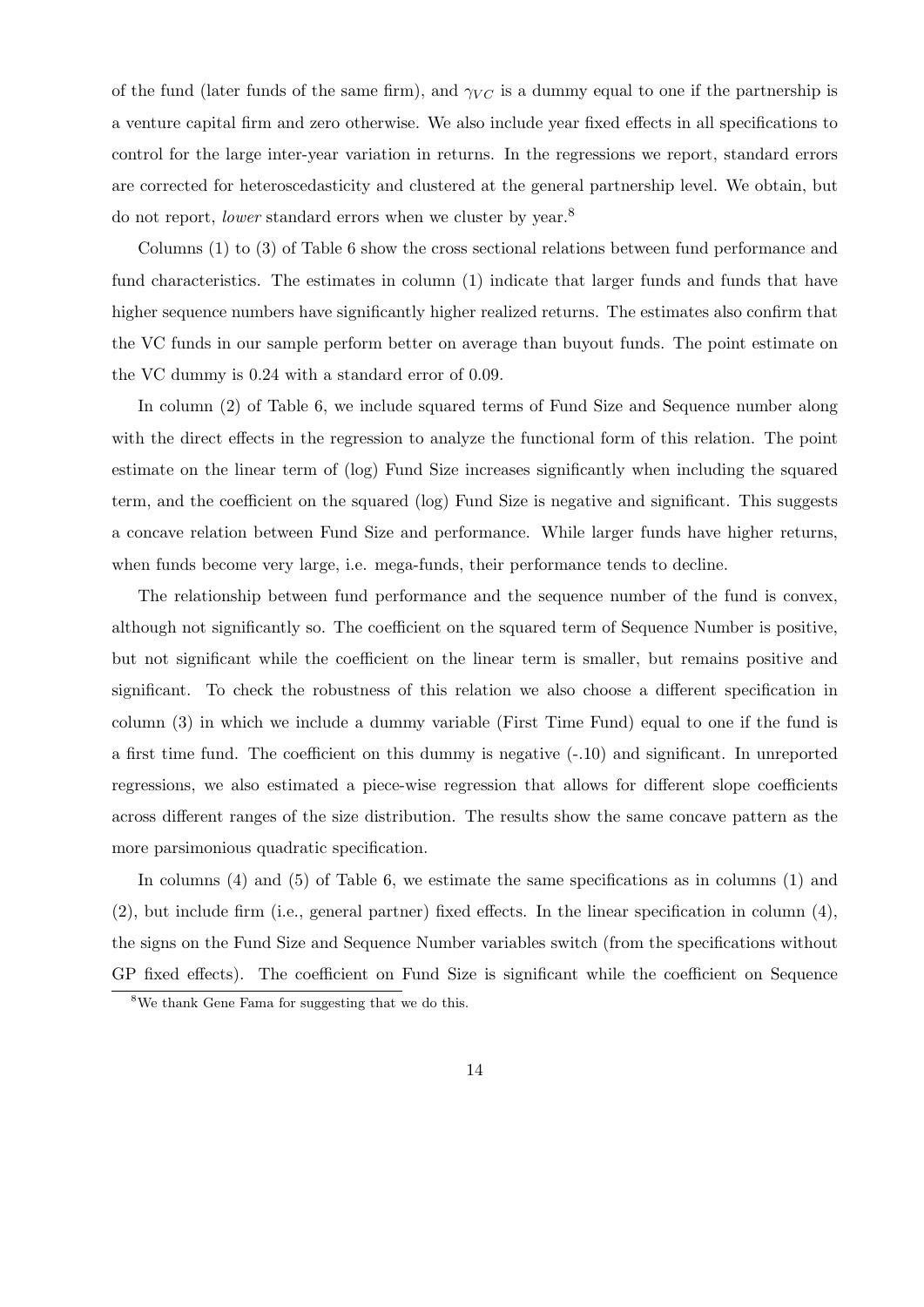Number is not. The Fund Size result indicates that while larger funds have higher returns in the cross-section, when a given GP subsequently raises a larger fund, the return of the fund declines for that GP. The Sequence Number result has a similar interpretation. In the cross-section, higher sequence number funds have higher returns. However, when a given GP raises a subsequent fund, its returns decline, albeit not in a statistically significant way. When we add squared terms to the firm fixed effects regressions in column (5), we find the same concave pattern for Fund Size that we found in the cross section.

Columns (6) and (8) estimate the quadratic regression specification of column (2) (without GP fixed effects) separately for VC funds and LBO funds, respectively. The concave relationship with Fund Size is present for both type of funds, but statistically significant only for VCs. Sequence number is no longer significant for either type of fund.

Columns (7) and (9) repeat the linear specification in column (4) with GP fixed effects separately for VC funds and LBO funds, respectively. The signs and magnitude of the coefficients are similar for both types of funds, but, again, with greater standard errors than in the regression that uses the combined data.

#### 4.2 Persistence of Fund Performance

We now turn to persistence in fund performance. The results in Table 6 provide a first indication of the importance of persistence in the private equity industry. The  $R<sup>2</sup>$  of the regressions in columns (1) to (3) increase by about 13 to 14 percent when we include firm fixed effects, in columns (6) and (7). We also find that an F-test on the joint significance of these partnership fixed effects is strongly significant (not reported). The importance of firm fixed effects suggests that partnerships vary systematically in their average performance.

To test persistence more directly, we use a parametric approach. We extend the basic specification of the previous section to include lagged performance as right hand side variables. We use lagged PME of the first, second, and third previous funds raised by the GP. In Table 8 we repeat our regressions using the IRR that we calculate from cash flows.

$$
Performance_{it} = \alpha_t + \delta (Performance_{it-1}) + \beta (FundSize_{it}) + \lambda (SequenceNumber_{it}) + \gamma_{VC} + \epsilon_{it}
$$
\n(2)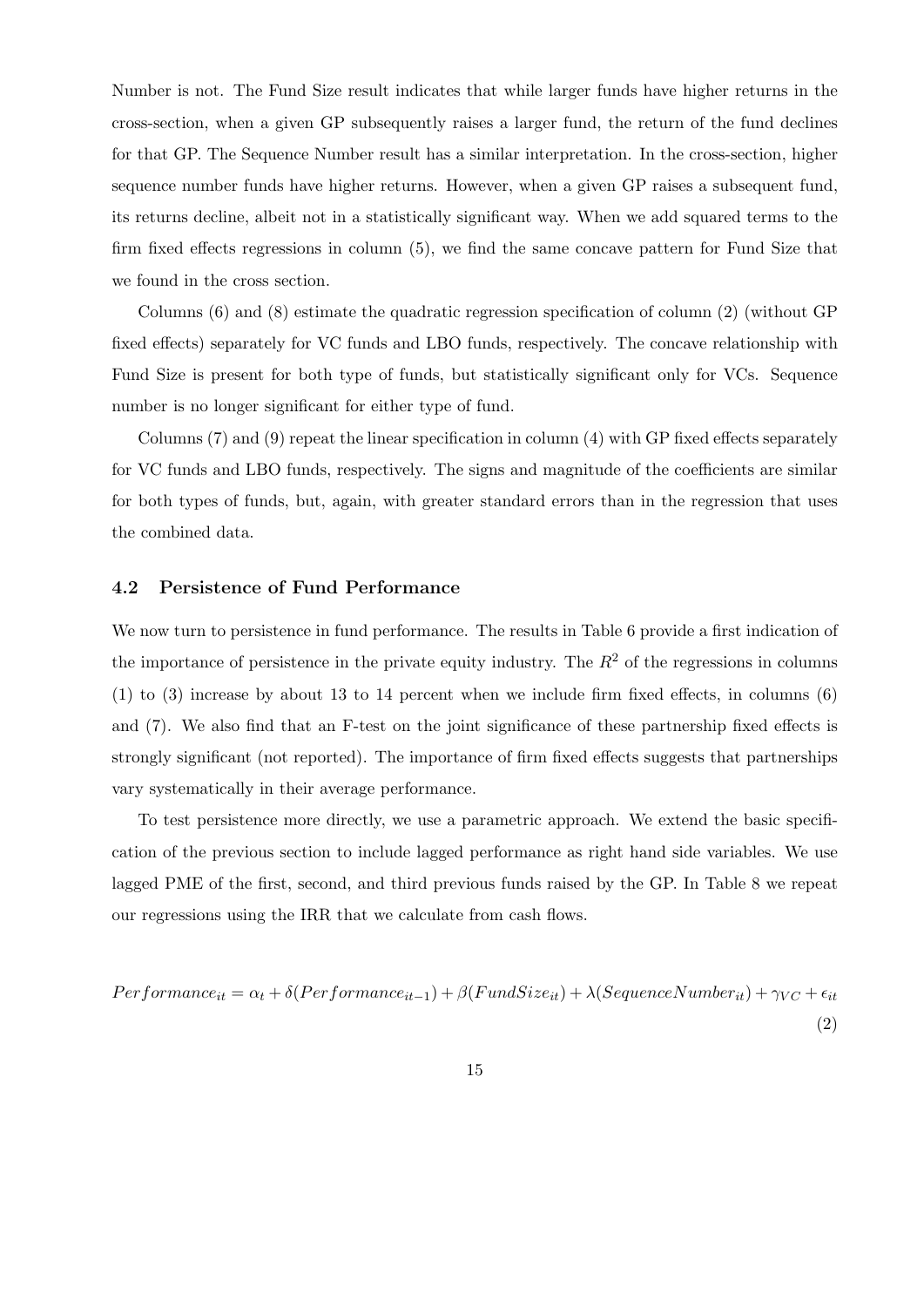Because we include the lagged PME or IRR as a right hand side variable, we cannot simultaneously control for firm fixed effects in this regression.

In the analyses that use PMEs, we implicitly assume that private equity funds have a systematic or market risk equal to one. This assumption is not inconsistent with the systematic risk results in the papers by Jones and Rhodes-Kropf (2003) and Ljungquist and Richardson (2003). We also discuss two other tests that address whether persistence could be driven by differences in the risk profiles of different GPs.

Table 7 presents our results. We find strong persistence in fund returns across different funds within the same partnership. Column (1) contains the results from a regression of PME on lagged PME only controlling for year fixed effects and a VC dummy. The coefficient on lagged PME is positive and strongly significant; the point estimate is 0.54 with a standard error of 0.17. The coefficient implies that a fund with 1% higher performance in the current fund is associated with 54 basis point better performance in the subsequent fund.<sup>9</sup>

The regression in column (2) includes the performance of both the previous fund and the fund before that. Again the coefficients on both performance measures are positive and significant. The coefficients imply that a 1% increase in performance is associated with a combined 77 basis point increase in performance in subsequent funds (the sum of the two coefficients on lagged performance).

It is possible that the current fund and the previous fund of a particular GP have some investments in common. This could mechanically induce persistence in our sample.<sup>10</sup> To account for this possibility, column (3) of the table presents estimates of a regression that includes only the performance of the second previous fund. Because the second previous fund is typically raised six years before the current fund, there is likely to be little, if any overlap. The coefficient on the performance of the second previous fund is positive and significant (at the 1% level). The coefficient of 0.39 compares to that of 0.54 on the first previous fund suggesting that overlap does not drive our results. In column (4), we include only the performance of the third previous fund. The point estimate on third previous fund performance is 0.32. Because this reduces our sample size to only 128 funds, that coefficient is not significant. It is worth noting that we do obtain a statistically significant result on the third previous fund when we use the larger sample of 1090 funds (those

<sup>&</sup>lt;sup>9</sup>As mentioned earlier, all the results for performance hold if we use last reported Venture Economics IRR, cash flow IRR, and TVPI as measures of performance.

<sup>&</sup>lt;sup>10</sup>Investment across funds is likely to be more of an issue for venture funds than buyout funds. Buyout investors are less likely to invest again in portfolio companies after the initial investment.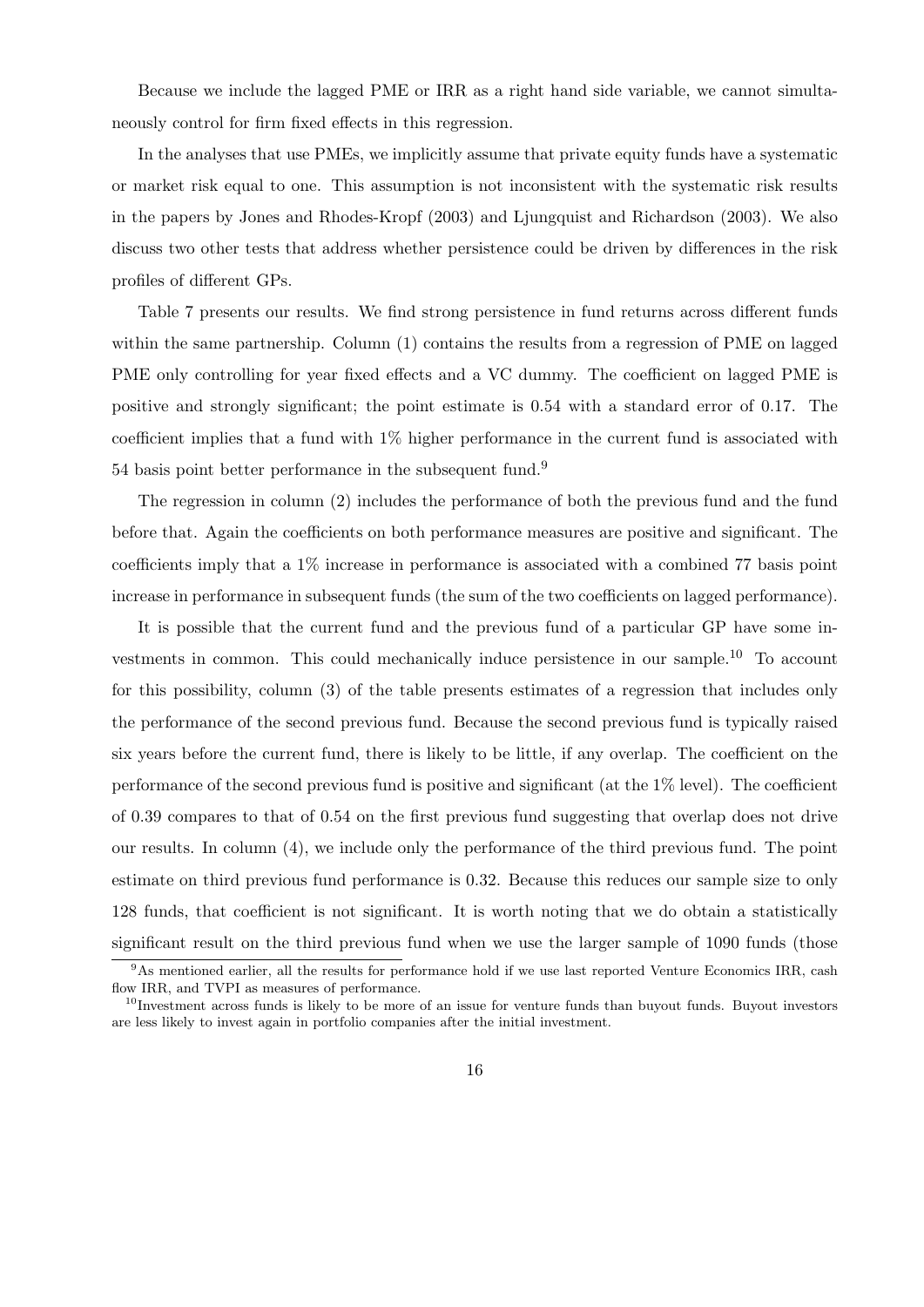that are older than 5 years).

In addition to the possibility that GP investments overlap across funds, it also is possible that overlapping time periods across funds induce some persistence. If such overlaps are important, persistence should decline with the amount of time that elapses between funds. In unreported regressions, we test for this possibility by interacting the PMEs for the first and second previous funds with the log of the number of years between the current fund and the respective previous fund. When we do this, the coefficients on the interaction terms are positive not negative (but statistically not significant). This result suggests that our persistence results are not caused by either investment overlap or time period overlap. If anything, this result is consistent with more persistence for GPs who invest more slowly.

In columns  $(6)$  through  $(9)$ , we estimate the persistence regressions in columns  $(1)$  and  $(2)$ separately for VC and buyout funds. The coefficients for the VC fund regressions are greater than those for the combined regressions at 0.69 versus 0.54 for first previous fund and 1.10 versus 0.77 for the sum of the two coefficients on the two previous funds. The coefficients are statistically significant. The coefficients for the buyout funds, in contrast, are smaller at 0.17 for the first previous fund and 0.26 for the sum of the two previous funds. Despite the smaller magnitude and smaller sample size, the coefficient on the first previous fund is statistically significant.

Overall, then, the results in table 7 suggest a statistically and economically strong amount of persistence in private equity, particularly for VC funds.

#### 4.3 Additional Robustness Checks

Because the persistence results are unusual relative to the findings for mutual funds and hedge funds, we consider a number of additional checks to test the robustness of our findings. In Table 8 we re-estimate the persistence results using fund IRRs based on the cash inflows and outflows to the funds as performance measures.

The regressions in columns (1) of panel A, Table 8 confirm that performance increases with fund size and with sequence number (without GP fixed effects). When squared terms are included in column (2), fund size remains concave while sequence number becomes insignificant. The regressions in columns (3) and (4) of Table 8 show that our key persistent results hold for IRRs. The performance of the previous fund and the second previous fund are statistically significantly related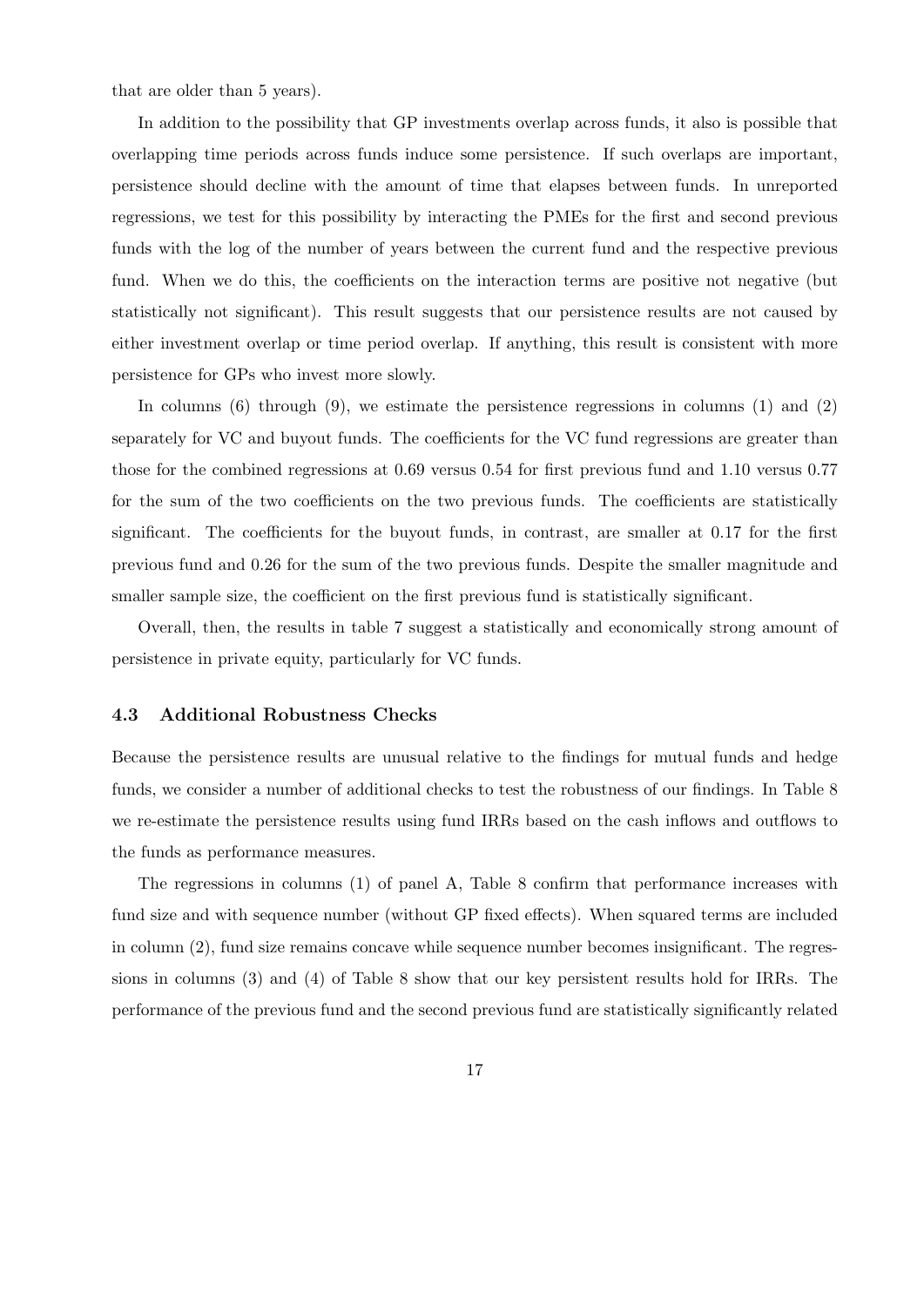to current fund performance, both individually and when included together. The coefficients are similar in magnitude to those using PME to measure performance.

Panel B estimates the regressions separately for VC and buyout funds. Columns (1) and (5) indicate that the concavity results with respect to fund size are driven by the VC funds. Columns (2) and (6) of panel B indicate that the IRRs persist both for VC funds and buyout funds. In contrast to the results for PMEs, the magnitudes of the coefficients on previous fund and second previous fund IRRs are similar and statistically indistinguishable for the VC and buyout funds.

#### 4.3.1 Differences in Risk

One possible concern about the persistence we have documented is that some GPs might consistently take on more systematic or market risk than others. High systematic risk GPs would have persistently higher returns. We attempted to control for potential differences in systematic risk in several different ways by controlling for differences in average market risk, dividing funds according to investment stage focus and industry composition, and analyzing the cross sectional dispersion of fund returns.

We attempt to adjust for average market risk by including the average annual return to the S&P 500 in the five years after a fund is raised and excluding year fixed effects. This allows us to control variations in market risk over time in the private equity industry. The estimates are only an imperfect measure for average "beta" since we cannot calculate different betas for different GPs. As mentioned earlier, we chose not to rely on interim IRRs measured before the liquidation of a fund because they are necessarily based on subjective valuations by the funds GP.

In column (5) of Panel A in Table 8 we include the  $S\&P 500$  return, but do not include past performance. The coefficient on the  $S\&P 500$  is 1.12. In columns (3) and (7) of panel B, we estimate the regression separately for VC and buyout funds. The coefficient on the  $S\&P 500$  is 1.23 for VC funds and 0.41 for buyout funds. The 1.23 for VC funds is higher than those found by Ljungqvist and Richardson (2003) and Jones and Rhodes-Kropf (2003), but lower than that found for individual deals in Cochrane (2003). While the coefficient for buyout funds is low, especially compared to Ljungqvist and Richardson (2003) and Jones and Rhodes-Kropf (2003) who find values closer to 1.0, the coefficient is estimated imprecisely (with a standard error 0.29).

In column (6) of panel A, we include the returns of the two previous funds and the  $S\&P 500$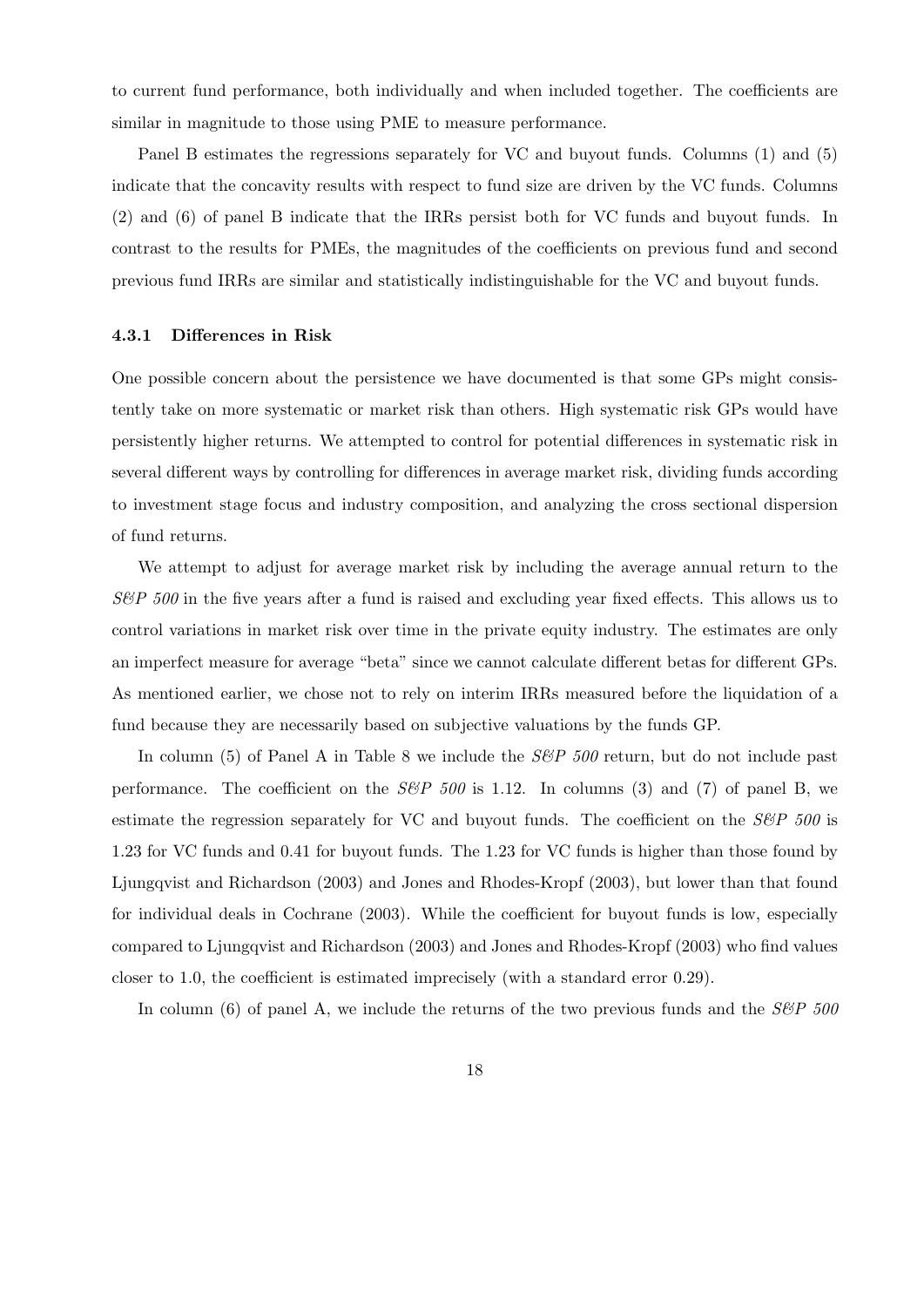returns. This adjustment increases the measured persistence. The coefficient on the previous fund increases from 0.40 to 0.67 while the coefficient on the second previous fund is unchanged. In columns (4) and (8) of panel B, we estimate coefficients for VC and buyout funds separately. The adjustment strengthens the persistence results for VC funds and leaves it essentially unchanged for buyout funds.

Next, we divide the sample of private equity funds into early stage, later stage, expansion stage, leveraged buyout, and mezzanine funds. If these different stages are correlated with differences in market risk, we would expect to see decreases in persistence after controlling for the differences. We obtain (not reported in the table) qualitatively and statistically similar persistence results controlling for the different types of private equity funds.

To control for industry, Venture Economics (VE) constructed measures of industry focus for the funds in our sample. The industry classes VE uses are biotech, communications and media, computer hardware, computer software and services, consumer related, industrial/energy, internet, medical/health and semiconductors and other electronics. Any fund that has more than 60% of its investments in one industry is classified as focused. These data were available for 412 funds in our sample.<sup>11</sup> We estimated the regressions in Columns  $(6)$  to  $(8)$  controlling for industry fixed effects. We also estimated the regressions in these tables including only a dummy for whether the partnership is focused or not. The persistence results are qualitatively unchanged.

Finally, we also considered the possibility that differences in total risk (and systematic risk) might drive our results. To do so, we look at the dispersion in fund returns conditional on having been in the top, medium or bottom tercile of performance in the previous fund. If persistence is explained by differences in investment risk that partnerships take on, funds with high returns in the first period (which under this model would imply they took on a lot of risk and had good realizations of returns) should show more dispersion in returns in the follow on funds. In contrast, we should expect that low return funds have very little dispersion of returns in their next fund, since they make conservative investment choices. When we look at the raw PMEs we find that the dispersion increases slightly for funds in the middle and high performance tercile. However once we use residual PME (after taking out size and year fixed effects) we find no increase in dispersion; if anything we see a decrease.

<sup>&</sup>lt;sup>11</sup>Because of disclosure concerns by Venture Economics, we could not obtain more precise information about the industry composition of the portfolio firms.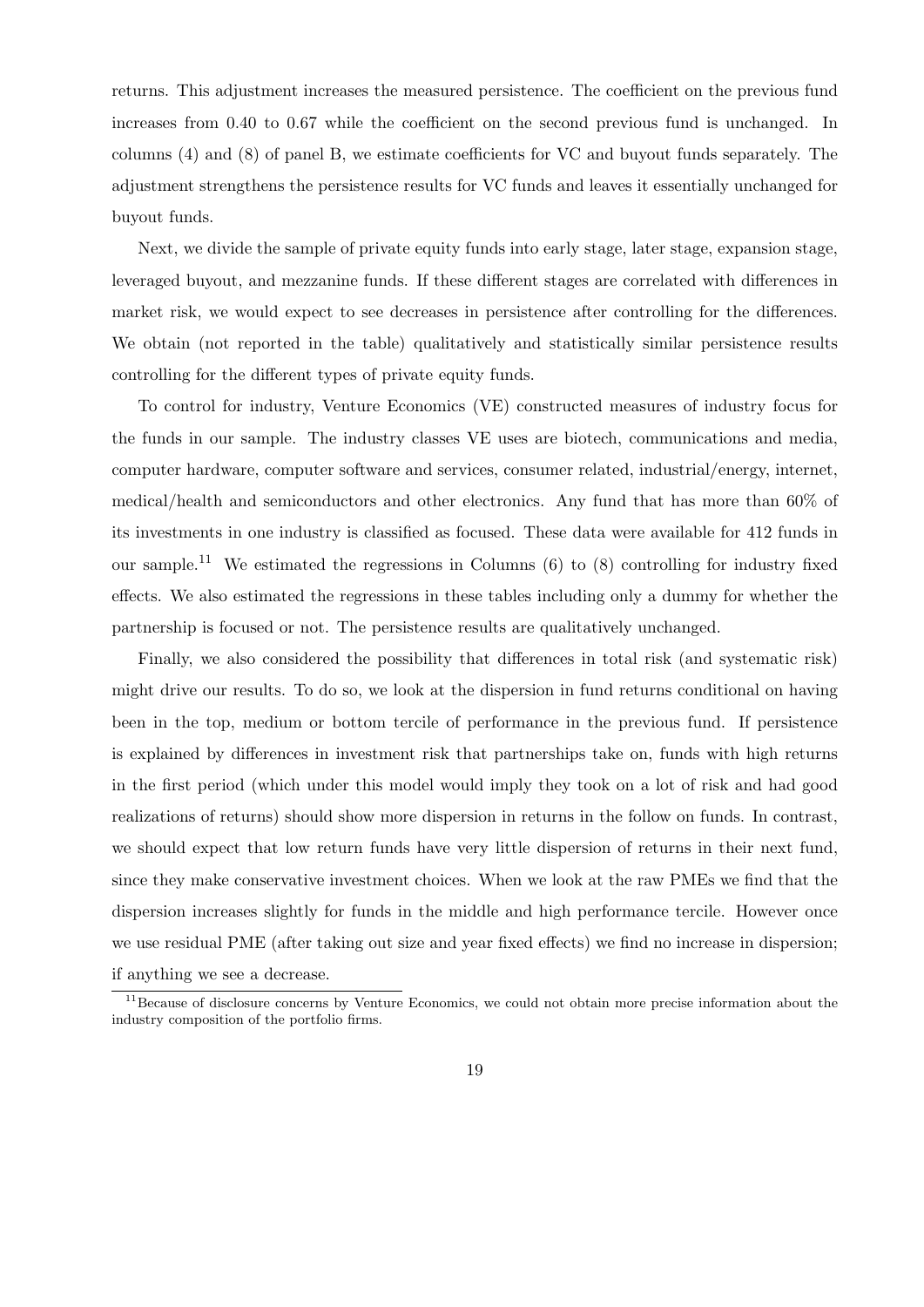Overall, then, while we cannot completely rule out the possibility that differences in market and total risk drive the persistence results, we believe that such an explanation is unlikely.

#### 4.3.2 Selection bias

The last issue we consider is the possibility that selection bias and data collection issues drive our findings on persistence. A number of studies in the mutual fund industry have found that persistence of fund returns can be affected by sample selection. Cahart et al. (2002) provide an in-depth discussion of these problems in mutual fund studies.

Our sample differs from the mutual fund studies, because we use only realized returns of a fund at or near the end of its lifetime. We are able to use such a measure because private equity funds have limited lifetimes. The advantage in this research design is that observations are not dropped from the dataset if returns in a given period fall below a certain threshold as is sometimes the case in mutual fund data sets. In an interview in the Asset Alternative Newsletter (Asset Alternative 2002), Jesse Reyes from Venture Economics discussed this type of selection bias in the reporting of private equity funds. He states that Venture Economics observes very few incidents of funds that stop reporting when the returns worsen. Reyes supports his claim with the observation that Venture Economics does not rely solely on the private equity funds for performance information, but also collects such information directly from limited partners who are not prone to this type of selection bias.

This type of reporting can create an upward bias in measured persistence if funds initially report good performance, but as soon as realizations about performance change, they stop reporting. We test whether GPs stop reporting performance of a fund after large (negative) changes in quarterly reported performance in the previous period. To do so, we construct a panel of quarterly reported performance for all funds in our sample from the first quarter of the fund to the final quarter in which they are liquidated. Given the nature of the data, it is impossible for us to know if the fund was really liquidated in that quarter or if it just stopped reporting. We construct a dummy equal to one for the last quarter in which the fund reported and zero otherwise. We regress this dummy variable on quarterly reported IRR (or changes in IRR) including controls for log of fund size, sequence number, and fund fixed effects. The coefficient on IRR (change in IRR) is basically zero, indicating that funds do not experience an abnormally large change in performance in the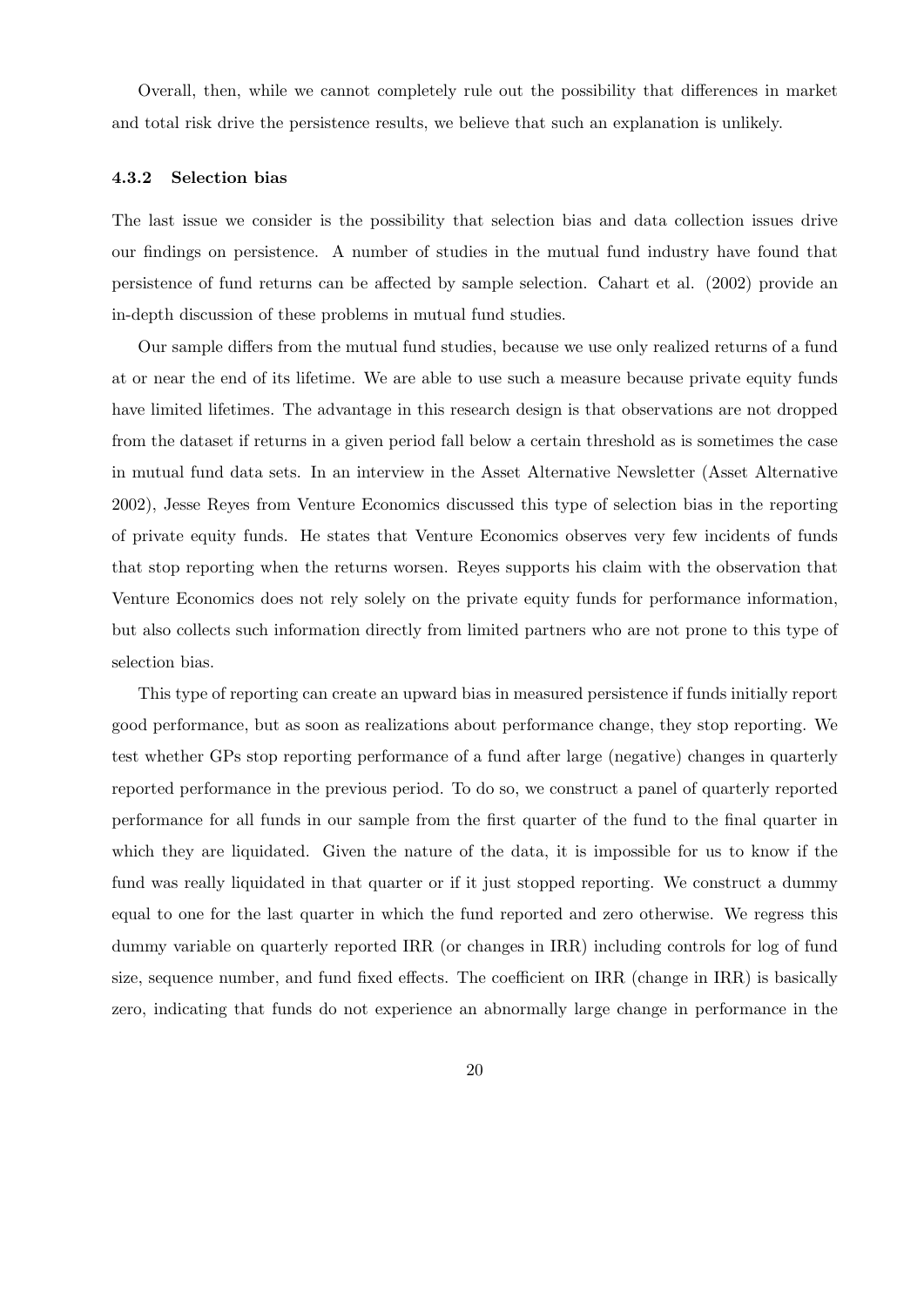quarter prior to which they stopped reporting.

A different concern is that partnerships do not report the performance of subsequent funds after a particularly poor or particularly good fund. To investigate this concern, we test whether the likelihood of reporting the performance of a follow on fund is a function of the previous funds performance. We find that better performing funds are more likely to report the performance of a follow on fund. This is not surprising since better performing funds also have a higher probability of raising a subsequent fund. We rerun these regressions with firm fixed effects and again obtain a negative coefficient on the performance measure. Funds that experience an increase in performance from one fund to the other are more likely to report the performance of the next fund. These results do not support the hypothesis that once funds become very good they stop reporting their performance to VE.

It is worth pointing out that all of these stories of selection or survivorship biases would predict that persistence of returns is driven either by the positive end of the performance distribution or by the negative end. To test for this in Table 9 we sort all the funds for which we have follow-on funds into performance terciles. We then calculate the conditional probability that a partnership's next fund will either stay in the same performance tercile, or move into one of the other two terciles. The results in Panel A measure fund performance using PME. The results in Panel B use the Venture Economics IRR at the end of five years. The results show that there is persistence at both ends of the distribution. In both panels, funds in the top (and bottom) terciles have at least a 44% chance of remaining in those terciles and at most a 21% chance of moving to the bottom (and top) terciles. In both panels, a chi-squared test rejects the equality of all cells at the 1% level.

Finally, we estimate the persistence regressions using publicly available data reported by public pension funds. The advantage of this sample is that funds cannot stop reporting to their LPs. As we noted earlier, this sample is smaller and likely much less reliable than the VE sample. Nevertheless, the sample does provide an additional independent observation. We restrict our analysis to mature funds, those funds raised before 1997 (given the limited disclosure by LPs we do not have information about whether a fund was truly liquidated or not). We estimate regressions using 69 subsequent funds for 24 different GPs. The observed persistence in this data set is even stronger than that in the VE sample. In all of the different regressions we estimated, the coefficient on the previous fund IRR is around 2.0 with a standard error less than 0.35.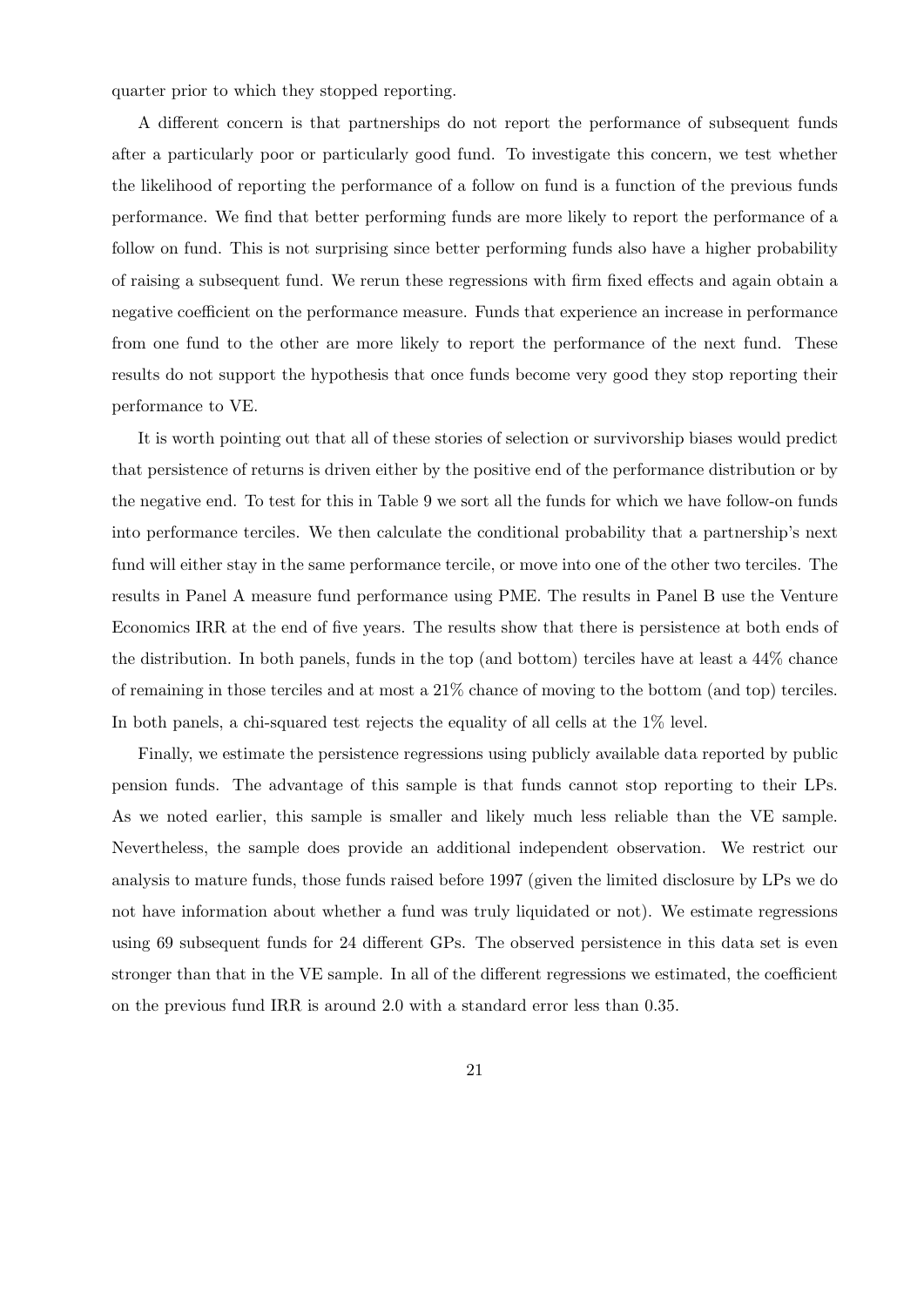While we cannot rule out that risk differences and selection biases affect our results, we believe that the evidence strongly favors the existence of persistence in private equity.

## 5 Capital Flows and Fund Performance

In this section, we analyze how fund performance and a partnership's track record affect the flow of capital into subsequent funds. To take the mutual fund industry as a benchmark again, studies by Sirri and Tufano (1998) and Chevalier and Ellison (2000) indicate that funds that outperform the market experience increased capital inflows. This relationship tends to be convex; mutual funds with above average performance increase their share of the overall mutual fund market.

We estimate the relationship between fund size and performance using Tobit regressions that control for the left censoring in the size variable. If poorly performing GPs are unable to raise follow-on funds, a simple OLS estimator will be biased because poor first-time funds will drop out of the sample. Yet not being able to raise a fund at all is clearly an (extreme) outcome of poor initial performance.

In Table 10, we find that capital flows into private equity funds are positively and significantly related to past performance. Column (1) of Table 10 shows the basic specification controlling only for sequence number and VC Dummy. (The logarithm of) Fund size is positively and significantly related to the performance of the previous fund. Fund size also increases with sequence number controlling for performance. This suggests that GPs of higher sequence number funds are better able to survive the poor performance of one particular fund. Finally, venture funds are smaller than buyout funds. In Column (2), we include lagged fund size to control for partnership specific effects given that we cannot use firm fixed effects in the specification with lagged return variables. The only effect of this control is to render the VC dummy insignificant. The coefficient on previous performance is still positive and significant.

Parallel to our analysis of persistence in returns we also consider the relationship between fund size and performance in the second previous fund. Column (3) shows that current fund size is positively and significantly related to the performance of each of the two previous funds. These findings suggest that funds with persistently good performance are especially favored in the fund raising process. This timing effect makes sense given that returns take some time to realize in the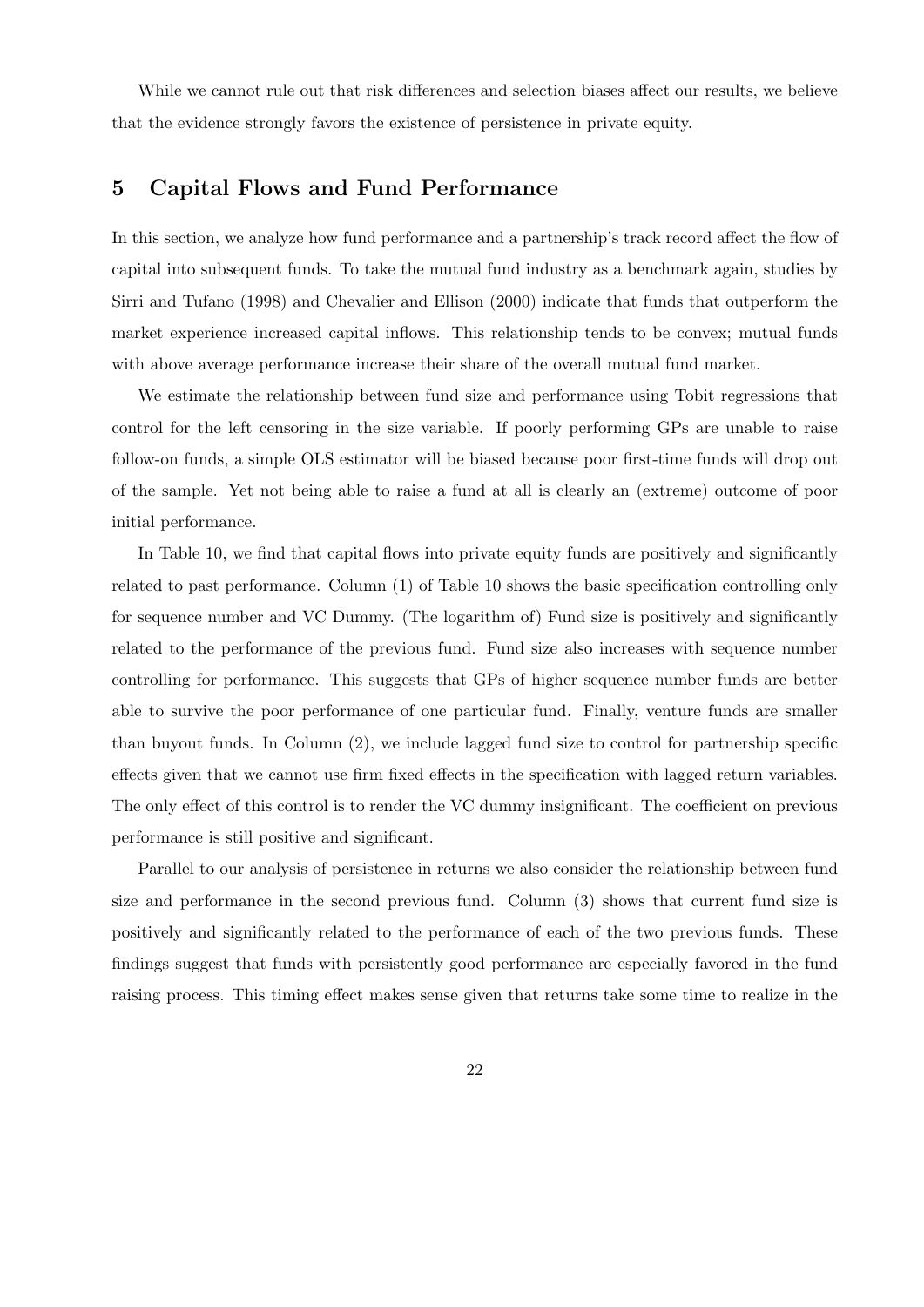private equity industry. When a GP raises the first follow-on fund, investors may not have learned completely about the true quality of the previous fund. By the time of the second follow-on fund, limited partners are able to evaluate a longer track record of the GP.

In column (4) Table 10, we test whether the relation between fund size and prior performance is best characterized by a linear relation or some other functional form. To do this, we include a squared term of the PME $_{it-1}$ . The relationship between fund size and performance is positive but concave. The coefficient on the squared term is negative and significant. This result differs from that for the mutual fund industry where researchers find a convex relation between fund size and excess returns. In column (5), we repeat this exercise by including a squared term for the PMEs of the two previous funds along with the linear terms. We find a concave relation between fund raising and returns for both previous funds.<sup>12</sup>

In columns  $(6)$  and  $(7)$ , we estimate regressions for VC funds only; in columns  $(8)$  and  $(9)$ , for buyout funds only. The results are economically and qualitatively identical to the results for the entire sample. The only difference is that the coefficient on the squared term for PME is not significant in the buyout fund regression, although it is negative and economically larger than the corresponding coefficient in the VC funds regression.

The findings in table 10 suggest that the top performing funds in the private equity industry grow less than proportionally with the increase in performance than do the lower performers. Given that most limited partners claim that the top funds are all highly oversubscribed, it seems likely that the better funds voluntarily choose to stay smaller. This result, in turn, might help explain the persistence in performance that we find. By growing relatively less rapidly than the market on a performance adjusted basis, top funds are able to avoid moving into regions of diminishing returns.

There are at least two reasons why superior partnerships might choose to do so. On the demand side, it is possible that the number of good deals in the economy is limited at each point in time. If partnerships believe that they face diseconomies of some sort even on their infra-marginal deals when moving down the quality curve, it could be in their interest to grow slowly. On the supply side, better funds might face constraints if GP human capital is not easily scalable and new qualified general partners are scarce. Under either of these constraints, superior GPs have to trade off staying

 $12$ We also estimated, but do not report, probit regressions of the likelihood a GP raises a next fund. The likelihood of raising a next fund is negatively related to the performance of the previous fund.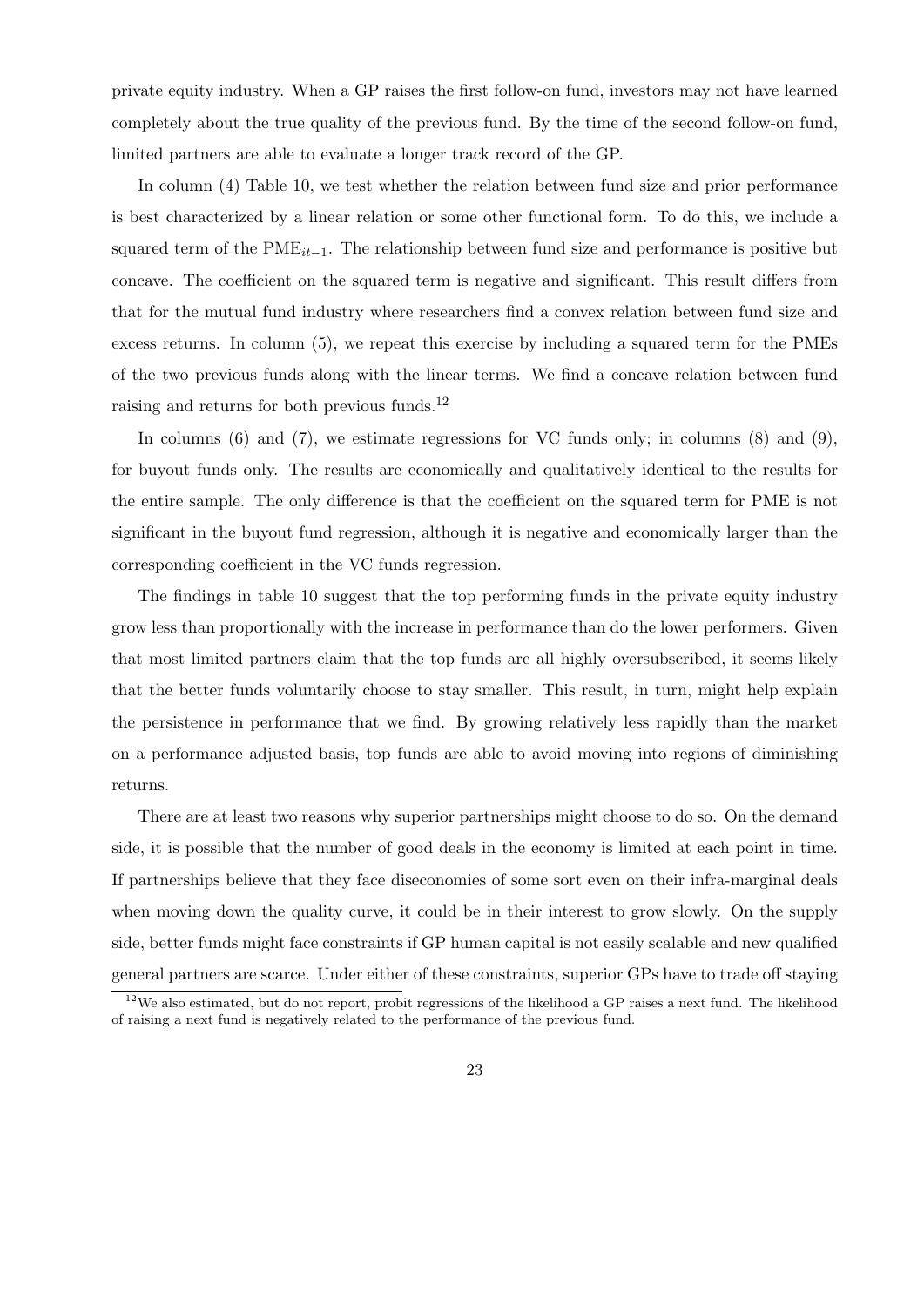small (and having high returns) or growing at the same speed as the market (or at a higher speed), but moving down the marginal returns curve. In the next section, we look at the flow of funds and the entry and exit decisions of partnerships in more detail.

### 6 Market Dynamics and Entry of Funds

In this section, we analyze the overall dynamics of performance and capital flows in the private equity industry in more detail. So far, our results indicate that there is strong persistence in performance across funds (at the upper as well as the lower end). At the same time, we find evidence that mediocre performing funds grow proportionally faster than the top funds, while the relationship of fund performance to returns is concave. This raises the question of how capital is allocated to poorly performing funds and whether this has a spill over effect on the industry overall.

## 6.1 Timing of Entry and Cyclicality of Returns

We first consider the entry and exit of partnerships into the private equity market and the fundraising activities of existing partnerships. To this end, we turn to the general database collected by Venture Economics. The benefit of this data is that it is more comprehensive in the coverage of funds than the performance data we used thus far. Venture Economics estimates that this data set covers 70 percent of the overall private equity market. The drawback is that we do not observe performance for all of the funds. Therefore, in this section we rely on aggregate measures of industry returns as well as information on fund size and fund sequence number (that we found to be positively related to performance in the previous analysis).

In Table 11, we look at the timing of funds raised by new private equity partnerships. We regress the logarithm of the total number of partnerships started in a given year on different measures of market returns in the current and previous year. We have 26 years of data for this exercise. In column (1) of Table 11, we relate the number of partnerships that are started each year to the returns on the Nasdaq Composite index in the current and the prior year. Lagged Nasdaq returns have a coefficient of 1.46 and a standard error 0.9, while current Nasdaq returns have a smaller coefficient of 0.47 with a standard error of 0.88. Similarly, in column (2) of Table 11, we include current and lagged returns on the  $S\&P$  500. These have a positive and significant relation (at the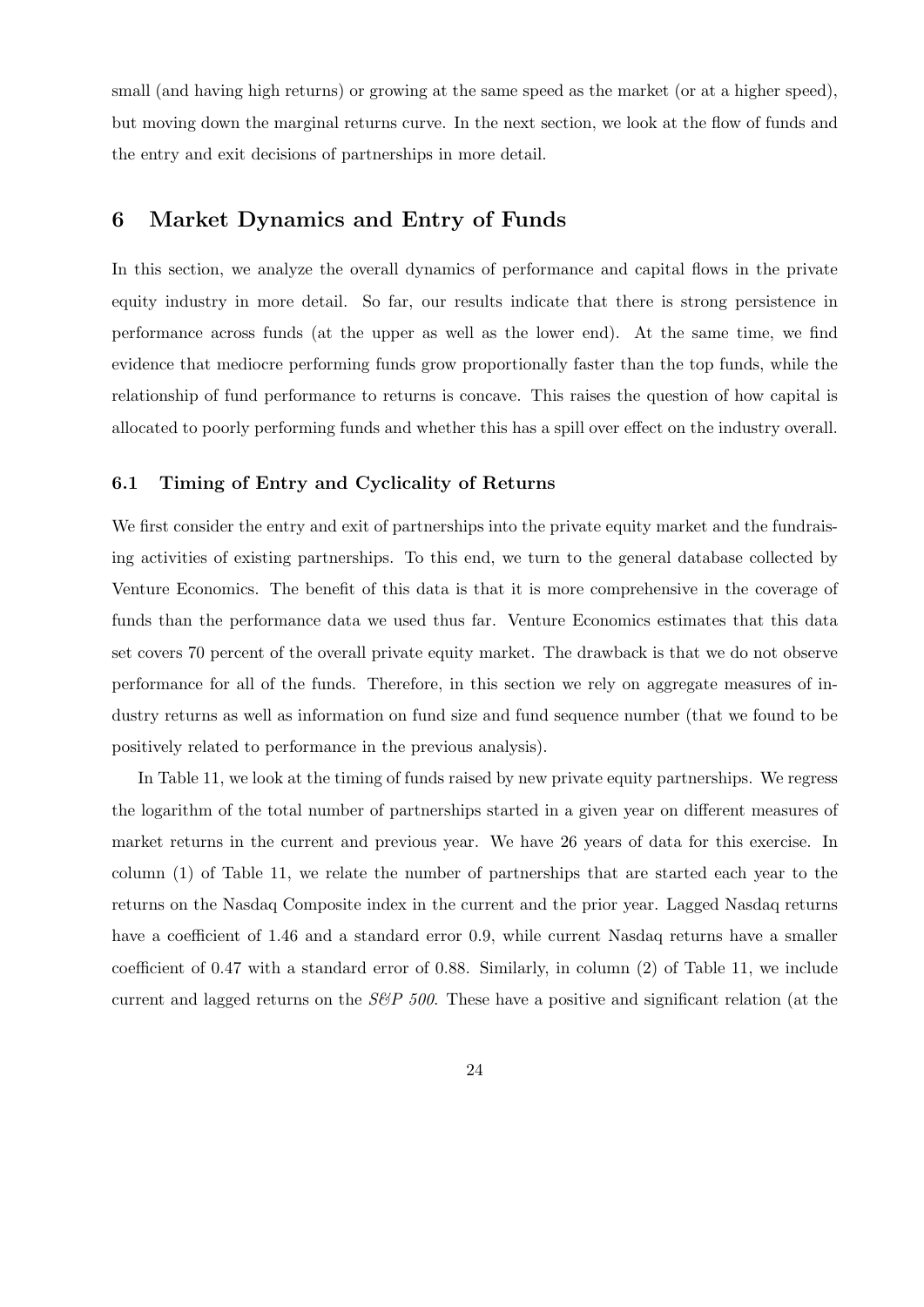10% level) to the number of partnerships that are started each year as well. The point estimate is 2.6 with a standard error of 1.4 for the current  $S\&P$  returns, and the coefficient on the lagged returns is 2.41 with a standard error of 1.4. Finally, we repeat this exercise for the aggregate returns of the venture capital industry. Column (3) of Table 11 shows that there is an increase in partnership starts when lagged venture capital returns are high, while the contemporaneous relation between industry returns and partnership starts is positive but not significant.

We also repeat these estimates using the aggregate amount of capital that is raised by first time partnerships in a given year. We report the results in columns (4) to (6) of the same Table 11. The results are consistent with the previous findings based on the number of new entrants. In fact, the relationship between lagged returns and partnership entry becomes stronger. This suggests that not only do more partnerships decide to start up after a period in which the industry performed well, but also, first time funds tend to raise bigger amounts of capital when the private equity industry performed well. Gompers and Lerner (1999) find similar results for private equity industry returns.

#### 6.2 Which Type of Funds are Raised in Boom Times?

We now consider the extent to which capital that flows into the private equity industry in boom times is allocated to worse funds than capital that enters in other periods. As mentioned before, we do not observe individual fund performance for the funds in the full Venture Economics data set. However, we do observe whether a partnership raises a follow on fund. Our earlier analysis indicates that the ability to raise a follow on fund is a rough proxy for fund performance.

In Table 12, we report the results of a linear probability model in which we relate the likelihood of raising a follow-on fund to market conditions at the time the initial fund was raised. We construct a dummy variable equal to one if a given partnership raises a follow-on fund and zero if the current fund is the last fund. Because we do not want to bias the results for partnerships that only recently raised a fund (and therefore, have not had enough time pass to need to raise a next fund), we drop any fund that was started after 1998. We regress this dummy variable on the measures of market performance we have used throughout the paper:  $S\&P$  500, Nasdaq Composite Index, and venture industry returns. We include contemporaneous performance at the time the current fund was raised, and market performance one year before the current fund started.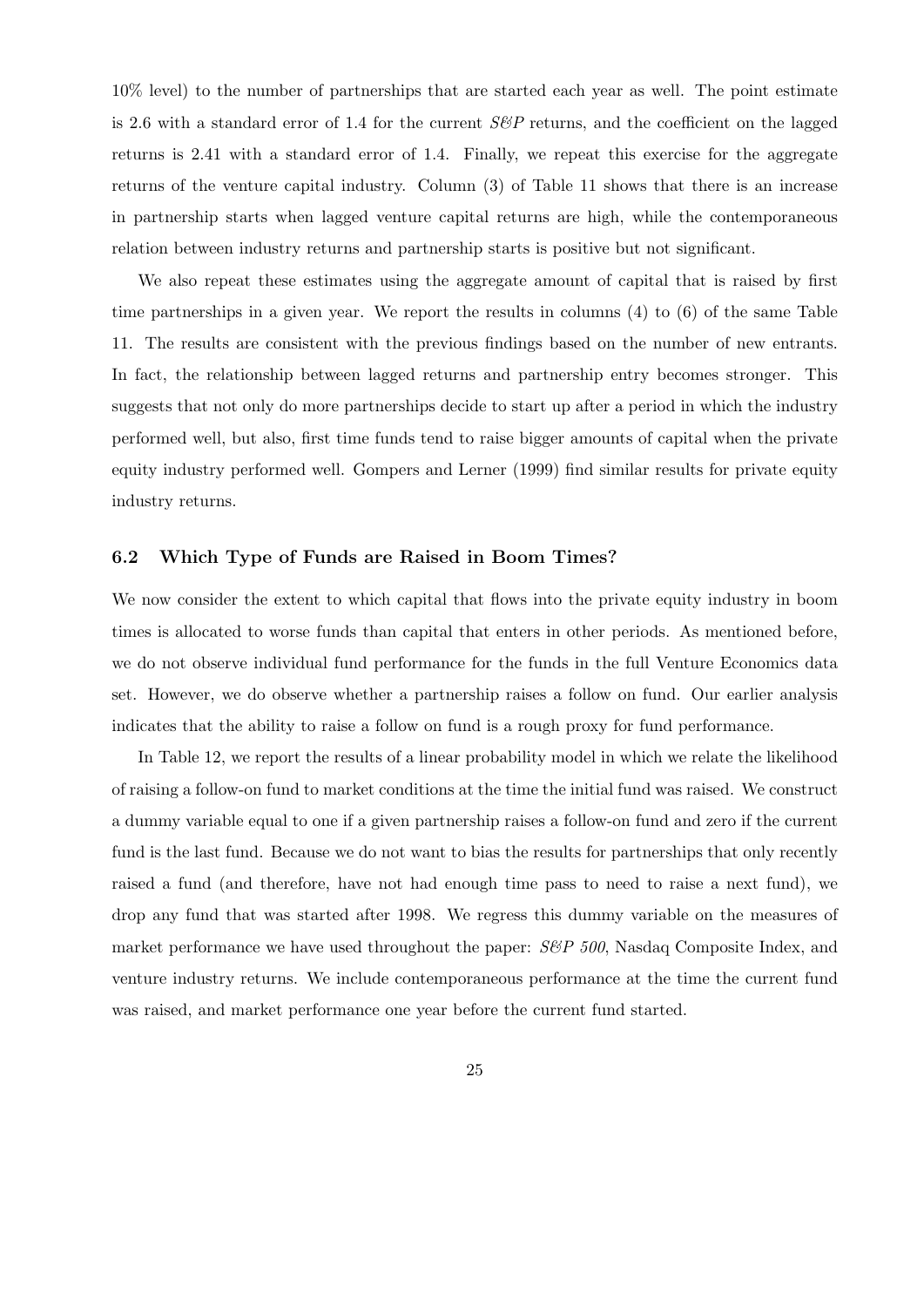Columns (1) and (4) of Table 12 report that funds raised in years when market returns are high and in years after market returns are high are less likely to raise a follow on fund. This negative relation is significant for all four contemporaneous and lagged performance measures for Nasdaq and S&P. This suggests that funds raised in boom years are more likely to perform poorly and, therefore, are unable to raise a follow on fund. Column (7) uses the annual return to venture funds as calculated by Venture Economics. The results of this regression are more ambiguous. The coefficient on contemporaneous venture performance is positive and of the same magnitude as the negative coefficient on lagged performance.

In columns (2), (5) and (8) of Table 12, we also include a measure of market returns in the third year after the current fund was raised. From anecdotal evidence, we know that partnerships tend to raise new funds about every three years. Therefore, we include this three year leading market indicator to capture market conditions at the time the partnership is most likely to be trying to raise a next fund. The coefficient on the three-year leading market index is positive and strongly significant for all measures of market returns. Again, this finding is consistent with private equity firms being able to raise capital more easily when overall market conditions are good.

Finally, we repeat the above estimation for follow on funds by new general partnerships or firsttime funds (as opposed to follow on funds by an existing GP). We report the results in columns (3), (6) and (9) of Table 12. The same pattern we observe for individual funds holds true for GP starts. GPs that enter the market in boom times are less likely to raise a follow on fund. However, if the market conditions are positive three years after the initial funds were raised, the likelihood of being able to raise a follow-on fund improves significantly.

In sum, it appears that the marginal dollar invested in boom times goes towards financing funds which are less likely to be able to raise a subsequent fund, which we interpret as a proxy for poor performance.

#### 6.3 Are Fund Returns Affected by the Number of New Entrants?

Finally, we consider the effects of the entry of new partnerships and funds in boom times on overall industry performance and on the performance of particular types of funds. In Table 13, we regress the performance of individual funds on the number of new funds entering the industry in the year the fund was started as well as controls for fund size, sequence number and VC Dummy. For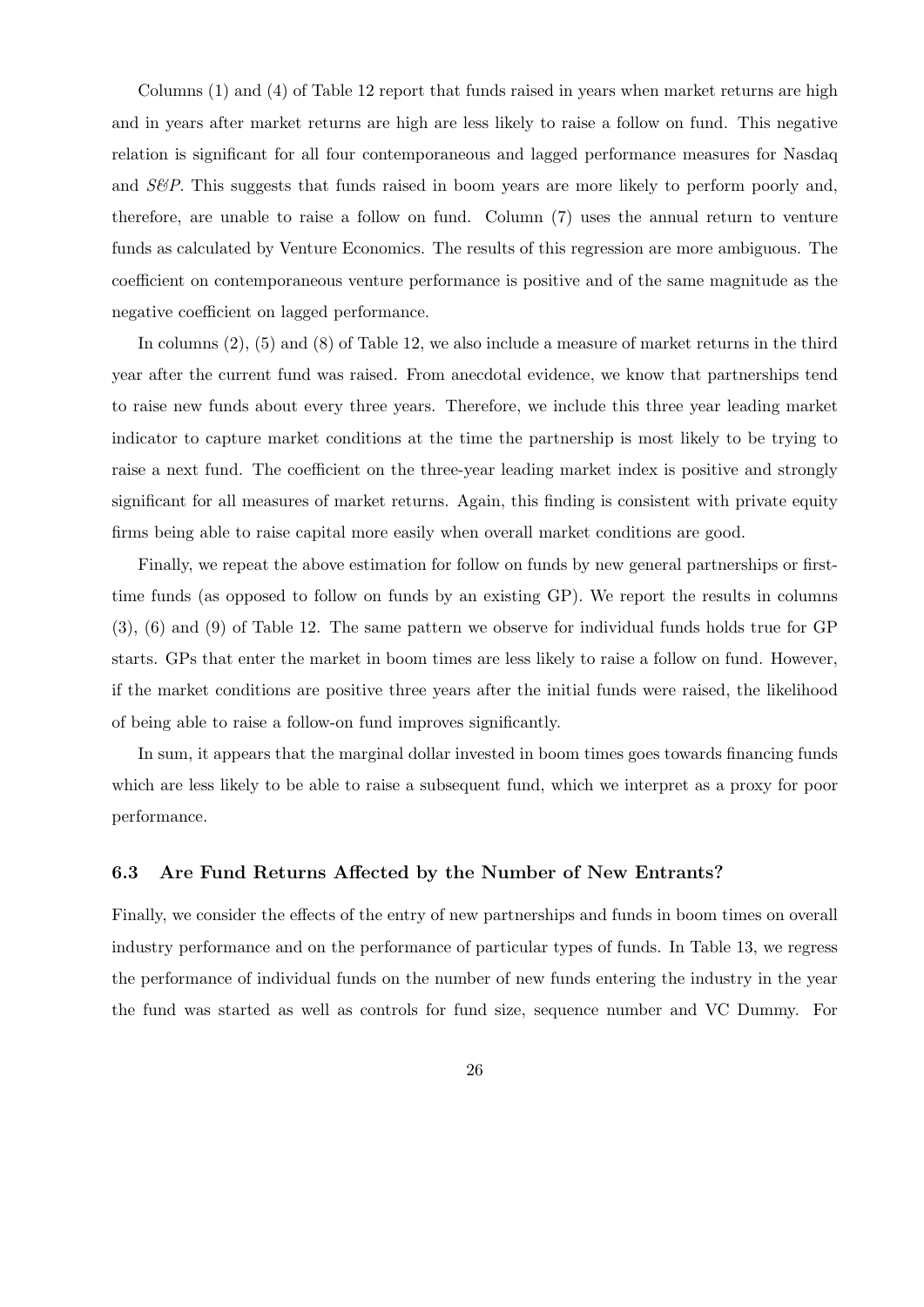this table, we use the larger sample of private equity funds and we measure performance using the Venture Economics IRR after five years. The variable Entry is the logarithm of the aggregate number of new private equity funds in a given year. We also control for the returns on the Nasdaq Composite Index in the year a fund was started, as we know from the results in the previous table that funds are more likely to get started in boom years.<sup>13</sup>

We report results for the overall industry in columns (1) and (2) of Table 13. Column (1) shows the correlation between fund returns and the logarithm of the number of new entrants. The point estimate is negative (-0.14) and statistically insignificant. However, when we include an interaction term between the entry variable and the logarithm of the sequence number of a fund, the coefficient on the interaction term is positive and statistically significant (the point estimate is 0.76 with a standard error of 0.28). At the same time, the coefficient on the direct effect of entry is now negative and statistically significant as well (point estimate of -0.61 and a standard error of 0.20). These results suggest that in periods of increased entry of funds into the industry overall, we observe a larger negative effect on the young funds (those with lower sequence numbers) than on the older, more established funds.

In columns (3) and (4), we repeat the above analysis only for the sub-sample of venture capital funds. In this specification, we base the aggregate number of new entrants only on new venture capital funds that enter the industry in a given year. We find that the effect is stronger in the VC industry. In column (3), we only include the direct effect of the number of new entrants. The coefficient on this variable is negative and barely significant (coefficient of -0.34 with a standard error of 0.18). In column (4), we again include the interaction term between the entry variable and the logarithm of the sequence number of a fund. The coefficient on this term is positive and significant, with a coefficient of 1.13 and a standard error of 0.42. When we combine the direct effect and the interaction effect, the returns of older funds are relatively unaffected by the inflow of new funds. The returns of the entering funds, however, are significantly lower in these periods. The overall effect on the industry returns, therefore, is negative in periods with a large number of new entrants.

Finally, in columns (5) and (6), we repeat these regressions for the sub-sample of buyout funds.

 $13$ We also repeat the regressions in Table 13 when measuring entry as the number of new *partnerships* entering the industry in a given year. The results are qualitatively unchanged. Similarly, we also include annual returns on the S&P 500 or the venture capital index as measures of market performance. Again the results are qualitatively the same.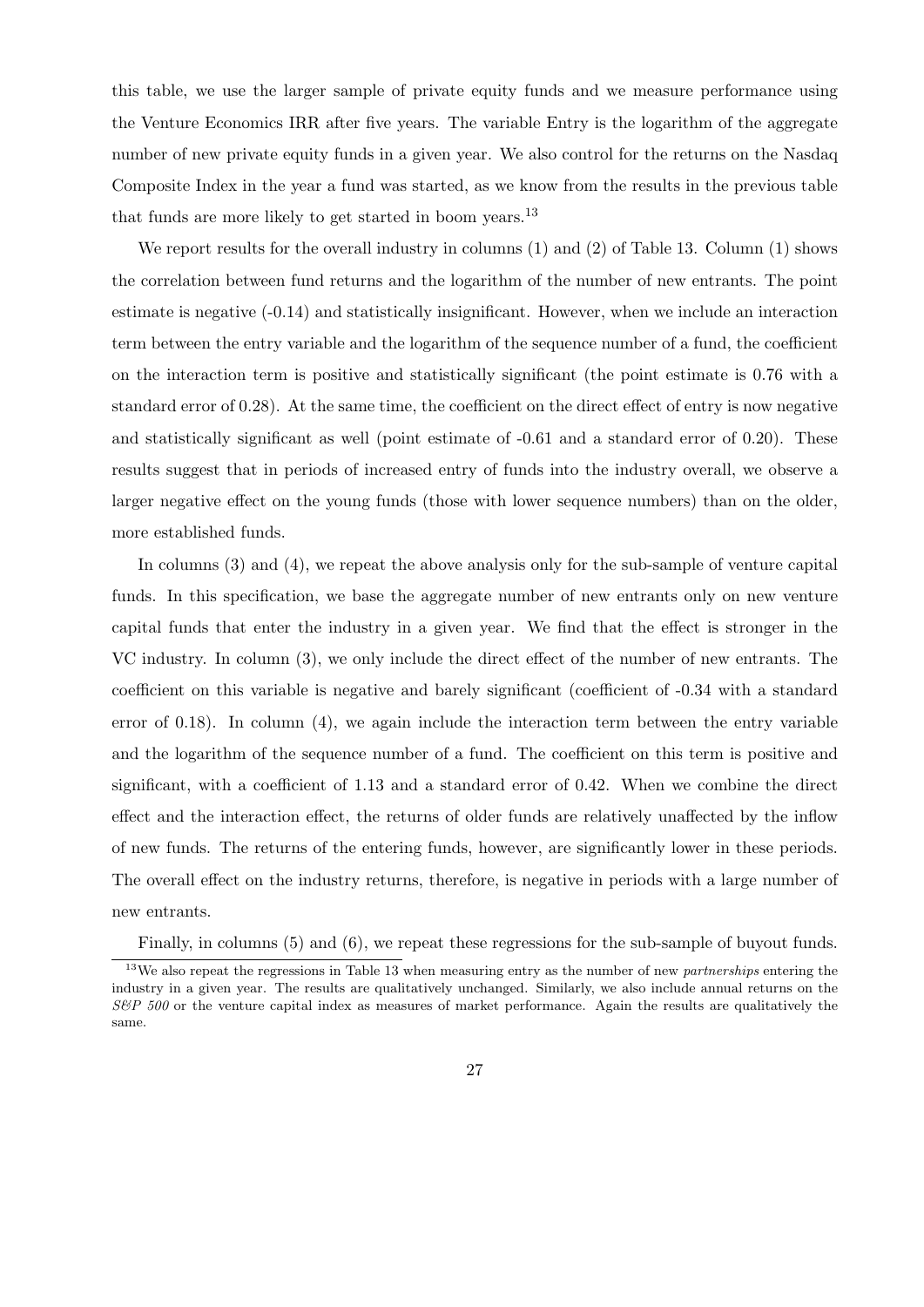We base the aggregate number of new entrants only on new buyout funds that enter the industry in a given year. In column (5), we find that the direct effect of the number of new entrants is negative and statistically significant for the buyout industry. The coefficient on the entry variable is -1.35 with a standard error of 0.25. Overall returns in the buyout industry are significantly diluted in periods where many new funds enter the market. In column (6), we again include the interaction term between the entry variable and the logarithm of the sequence number of a fund. The coefficient on this term is positive, but smaller than for the sample of VC funds and it is not statistically significant. This result suggests that unlike in the VC industry, the returns of older funds in the buyout industry (those with higher sequence numbers) are less isolated from the entry of new funds. Returns for all funds in the buyout entry seem diluted by the inflow of new funds.<sup>14</sup>

## 7 Summary and Implications

In this paper, we investigate the performance of private equity partnerships using a data set of individual fund returns collected by Venture Economics. Over the entire sample period (1980 to 1997), average fund returns net of fees are roughly equal to those of the  $S\&P$  500. Weighted by committed capital, venture funds outperform the  $S\&P 500$  while buyout funds do not. These results are similar to the findings of Jones and Rhodes-Kropf (2003) and Ljungqvist and Richardson (2003). Our estimates also suggest that gross of fees, both types of private equity partnerships earn returns exceeding the  $S\&P$  500. We acknowledge that the conclusions regarding average returns are not certain as our sample potentially suffers from a positive selection bias and our analysis may understate market risk.

We find that returns persist strongly across funds raised by individual private equity partnerships. We believe that these results are unlikely to be induced by differences in risk or sample selection biases. Performance persists for all measures of fund performance and at both ends of the performance distribution. We perform a number of robustness checks and do not find any

<sup>&</sup>lt;sup>14</sup>One could speculate about the reasons, why we observe such a difference between the returns in the buyout versus the venture capital industry. There are a number of practitioners as well as academics who suggest that buyout returns are more sensitive to market timing and herding effects, see for example Kaplan and Stein (1993). In contrast, it is often stated that VC returns are crucially driven by the specific human capital or networks of a funds general partners. However, since our sample of buyout funds is relatively small and less comprehensive than the sample of venture capital funds (336 versus 754 observations), we do not want to overstate the inference we can draw from the differences between the two industries. Our results also do not include returns on funds raised in 1999 and 2000, a period that appears to have particularly poor returns for venture funds.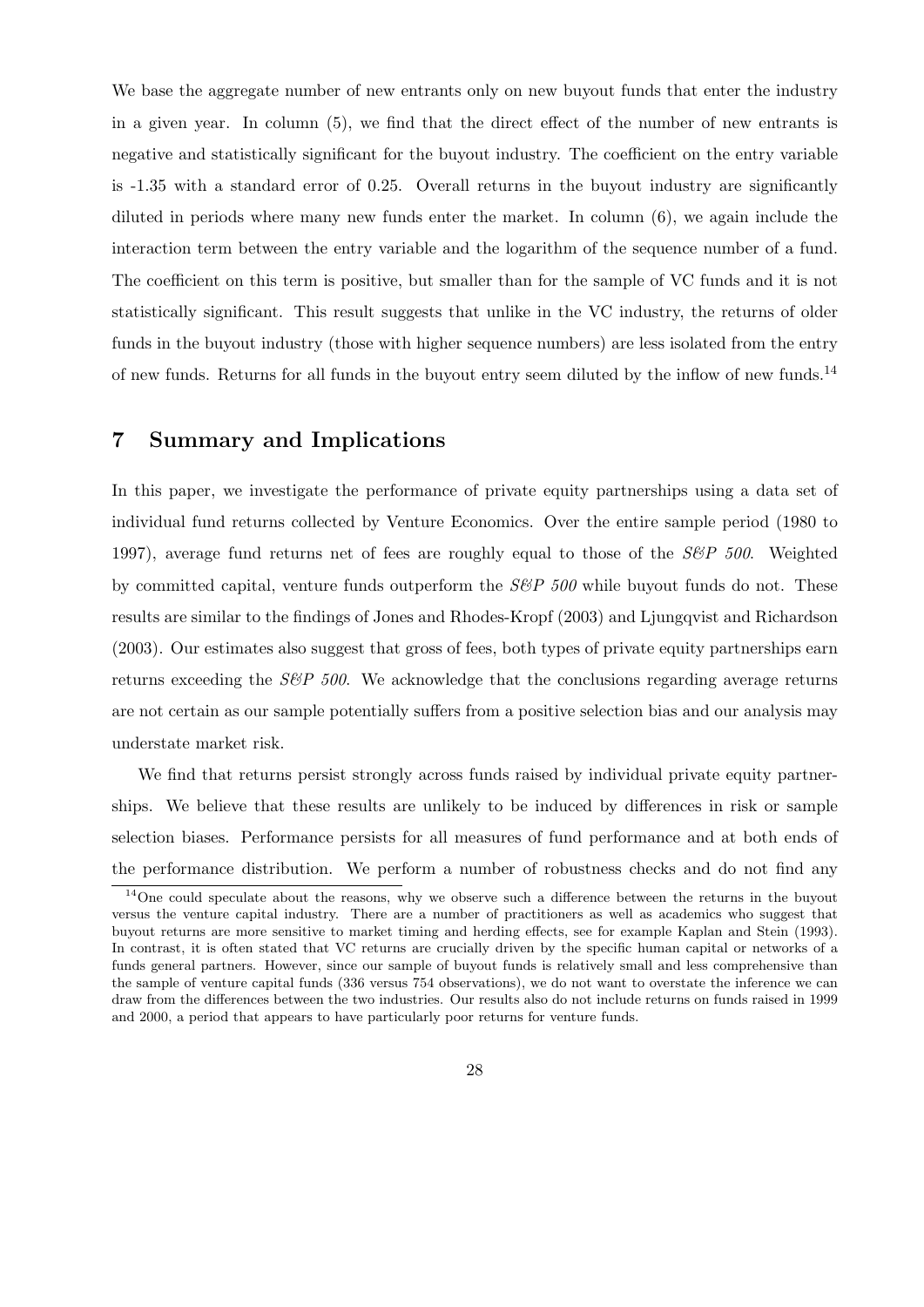evidence that industry or investment stage differences, or positive performance biases drive the persistence results. If there are survivorship or selection biases in our sample of funds based on poor performance, actual persistence is likely greater than the persistence we measure.

We also document that performance increases with fund size and with the partnership's experience. The relation with fund size is concave, suggesting decreasing returns to scale. Similarly, a partnership's track record positively affects the partnership's ability to attract capital into new funds. In contrast to the convex relationship in the mutual fund industry, this relationship is concave in private equity.

Finally, we find some evidence that funds that are raised in boom times and firms that are started in boom times are less likely to raise a follow-on fund, suggesting that these funds perform worse. In conjunction with our results on average returns, this suggests a boom and bust type cycle in which positive market-adjusted returns encourage entry that leads to negative market-adjusted returns, etc.

These empirical relations between performance and capital flows differ substantially from the ones found for mutual funds. We think the most likely explanation for these results is a model of underlying heterogeneity in the skills of GPs, and concavity in the production function. Successful partnerships might choose not to grow their funds until the excess returns have been diluted if there are strong diseconomies from scale and scope. This could be true for a number of non-mutually exclusive reasons. First, a successful private equity investor cannot easily scale up investments by putting more money in any particular deal or investing in more companies, because he provides other inputs that are difficult to scale, such as time and advice. Second, it may also be difficult for a successful fund to hire partners who are as skilled as the existing partners. Third, it is possible that top GPs choose to raise less capital than they could because the number of good deals in the economy is limited at each point in time. However, passing up less profitable (but potentially still positive NPV projects) could only be an optimal choice for the GP if there are negative spill-over effects on the infra-marginal deals from engaging in these investments.

If, indeed, the persistence results are driven by heterogeneity in GP skills and limited scalability of superior human capital, it remains puzzling that these returns to superior skill are not appropriated by the scarce input (i.e., the GP) in the form of higher fees. At the market level, it is puzzling that the cyclical nature of the industry during boom times seems to result in capital flows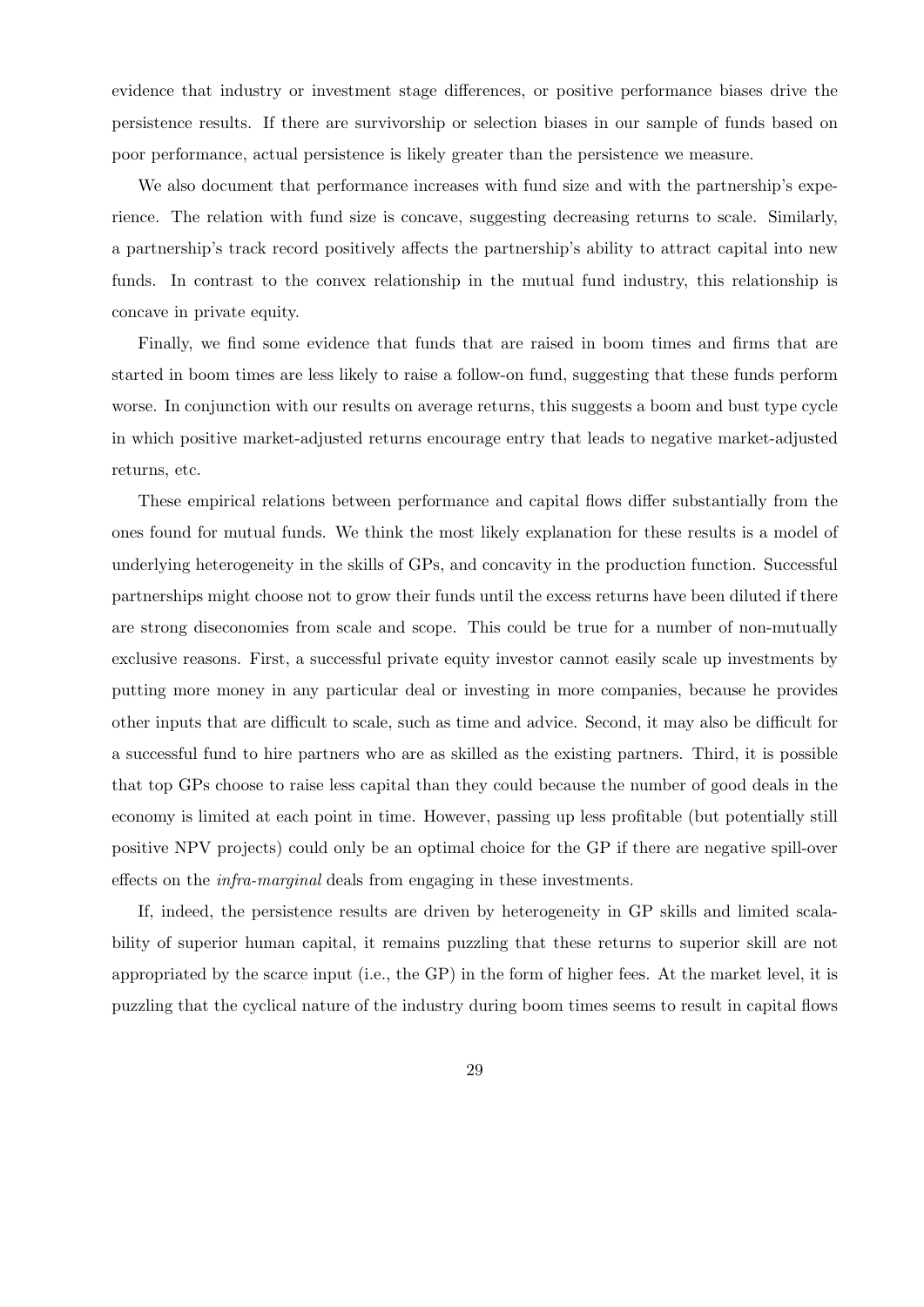to funds that do not have a good track record and subsequently have very low returns. One could conjecture that better performing funds have better governance structures or limited partners that provide more value added (see for example Lerner and Schoar (2002) for a possible mechanism). While these explanations are possible, we do not have a way to test them in the current paper. These findings highlight the need for future work that aims to better understand the organizational structure of the private equity industry.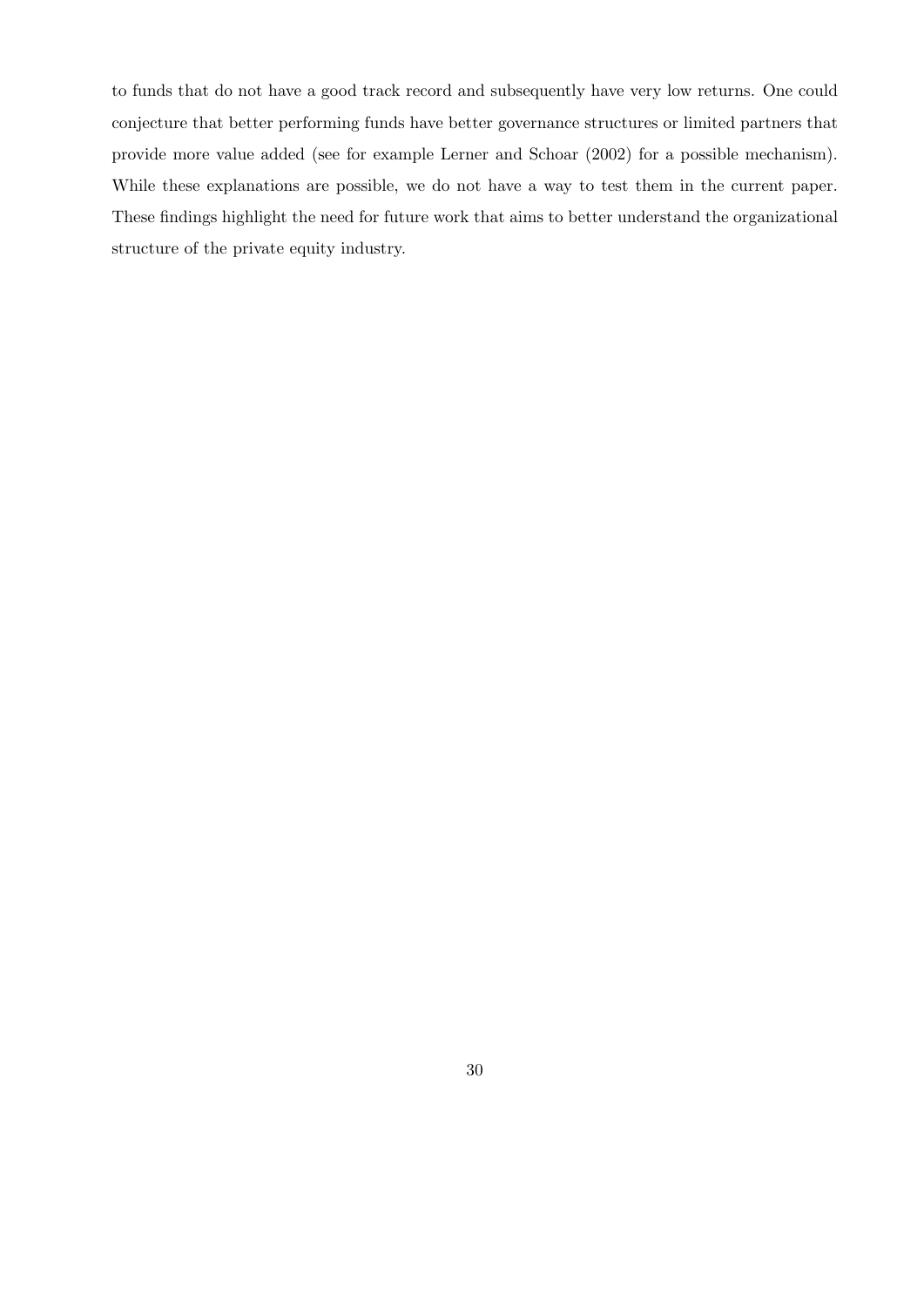## References

- Bares, P., R. Gibson, and S. Gyger, Performance in the Hedge Fund Industry: An analysis of short-term and long-term Persistence, Working paper, Swiss Banking Institute, University of Zurich, 2002.
- Berk, J. and R. Green, Mutual Fund Flows and Performance in Rational Markets, Working Paper No. 9275, National Bureau of Economic Research, 2002.
- Brown, Goetzman, Ibbotson, Offshore Hedge Funds: Survival and Performance, Journal of Business, 72, 1999, 91-119.
- Cahart, Mark M., On Persistence in Mutual Fund Performance, The Journal of Finance, Vol LII, 1997, 57-82.
- Carhart, M., J. Carpenter, A. Lynch, and D. Musto, Mutual Fund Survivorship, Review of Financial Studies 15(5), Winter 2002, 1439-1463
- Chevalier, Judith and Paul Ellison, Risk Taking by Mutual Funds as a Response to Incentives, Journal of Political Economy, vol 105, 1997, 1167-1200.
- Cochrane, John, 2003, The Risk and Return of Venture Capital, Working paper, University of Chicago.
- Edwards, E. and M. Cagalyan, Hedge Fund Performance and Manager Skill, Working Paper Columbia University, 2001.
- Gompers, P., and J. Lerner, What Drives Venture Capital Fundraising? Brookings Papers on Economic Activity and Microeconomics (July 1998): 149-192.
- Gompers, P., and J. Lerner, An Analysis of Compensation in the U.S. Venture Capital Partnership. Journal of Financial Economics, 51, 1999, 3-44.
- Gompers, P. and J. Lerner, Money Chasing Deals? The Impact of Fund Inflows on Private Equity Valuation, Journal of Financial Economics 55, 2000, 281-325.
- Jones, C. and M. Rhodes-Kropf, The price of diverifyable risk in venture capital and private equity, Working Paper Columbia University, 2003
- Kaplan, Steven and Jeremy Stein, The evolution of buyout pricing and financial structure in the 1980s, Quarterly Journal of Economics, Vol 27, 1993, 215-246.
- Kaplan, S. and P. Str<sup>5</sup>omberg, Financial Contracting Theory Meets the Real World: Evidence From Venture Capital Contracts, Review of Economic Studies, forthcoming.
- Kat, H. and F. Menexe, Persistence In Hedge Fund Performance: The True Value Of A Track Record, Working paper, University of Reading, 2002.
- Khorana, Ajay and Henri Servaes, The Determinants of Mutual Fund Starts, The Review of Financial Studies, Vol 12, 1999, 1043-1074.
- Lerner, J. and A. Schoar, The Illiquidity Puzzle: Theory and Evidence from Private Equity, Journal of Financial Economics, forthcoming.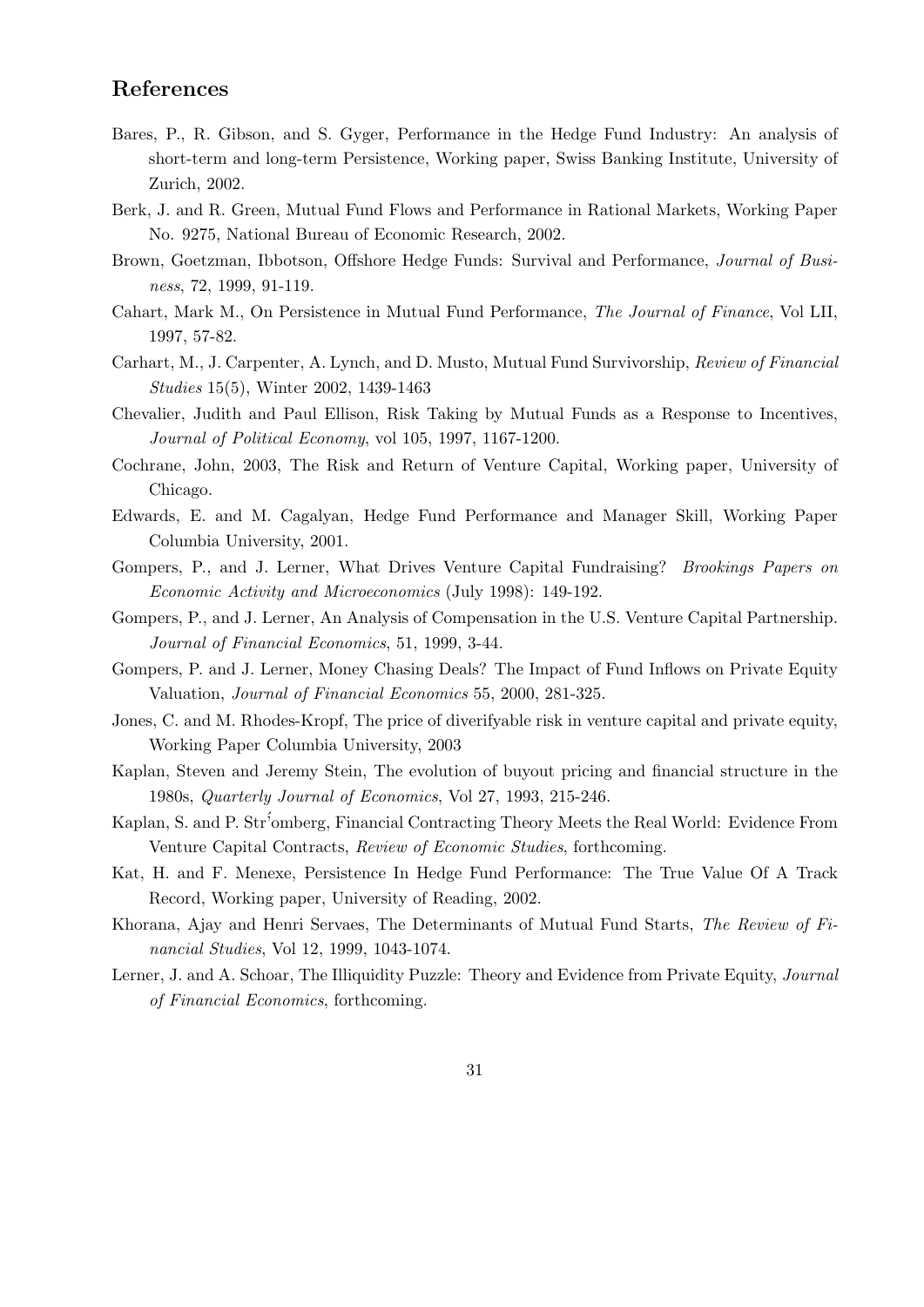- Ljungqvist and Richardson, The cash flow, return and risk characteristics of private equity, Working paper, New York University, 2002.
- The Private equity Analyst., December 2001, Vol.11, Limited Partners Lack Complete Faith in Industry Return Data, The Private Equity Analyst.
- Sirri, Erik R. and Peter Tufano, Costly Search and Mutual Fund Flows, The Journal of Finance, Vol LIII, 1998, 1589-1622.
- Toll, David M., December 2001, Vol.11, Venture Write-Downs Accelerate as hope of quick rebound fades, The Private Equity Analyst.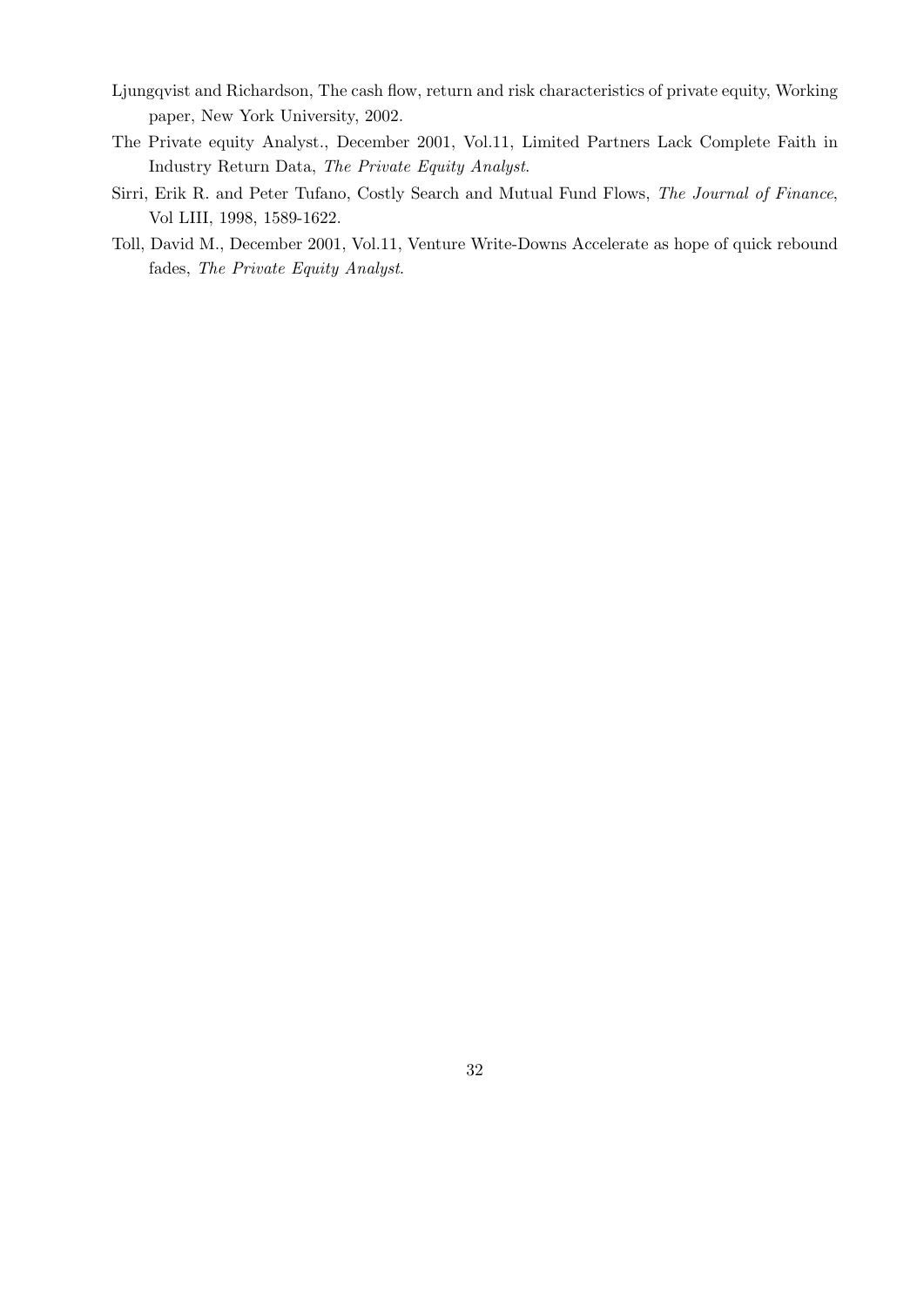| <i>Sample:</i>    |                  | Funds with Performance Data |                   | Full Sample of VE Funds |                |                  |  |  |
|-------------------|------------------|-----------------------------|-------------------|-------------------------|----------------|------------------|--|--|
|                   | All Funds        | VC Funds                    | Buyout Funds      | All Funds               | VC Funds       | Buyout Funds     |  |  |
| Size              | 172.2<br>(378.1) | 102.9<br>(138.6)            | 415.79<br>(612.1) | 115.5<br>(279.2)        | 53.3<br>(78.6) | 261.5<br>(430.4) |  |  |
| Fraction 1st      | 0.41             | 0.38                        | 0.50              | 0.40                    | 0.39           | 0.42             |  |  |
| Fraction 2nd      | 0.23             | 0.24                        | 0.21              | 0.21                    | 0.21           | 0.22             |  |  |
| Fraction 3rd      | 0.14             | 0.16                        | 0.10              | 0.13                    | 0.13           | 0.11             |  |  |
| N of Observations | 746              | 580                         | 166               | 1814                    | 1272           | 542              |  |  |

Table 1: Descriptive Statistics<sup>a</sup>

<sup>a</sup>In Columns (1) to (3) we restrict the sample to funds for which all relevant cash flows have been realized. This restricts the sample mainly to funds that were started before 1996. In the following we base most of the performance analysis on this sample of funds with realized performance. Size is measured as the dollar amount of capital that is committed to a fund. The first entry in this cell is mean fund size, and the second entry is the standard deviation. Sequence is the sequence number of a fund. Fraction 1st, 2nd 3rd indicates the fraction of funds in the overall sample that are first time, second time and third time funds respectively. Columns (4) to (6) are based on the full sample of private equity funds in the Venture Economics database over the equivalent time period. We exclude funds that are not private equity funds and those that have missing information on size and year of closing. Standard deviations are in parenthesis.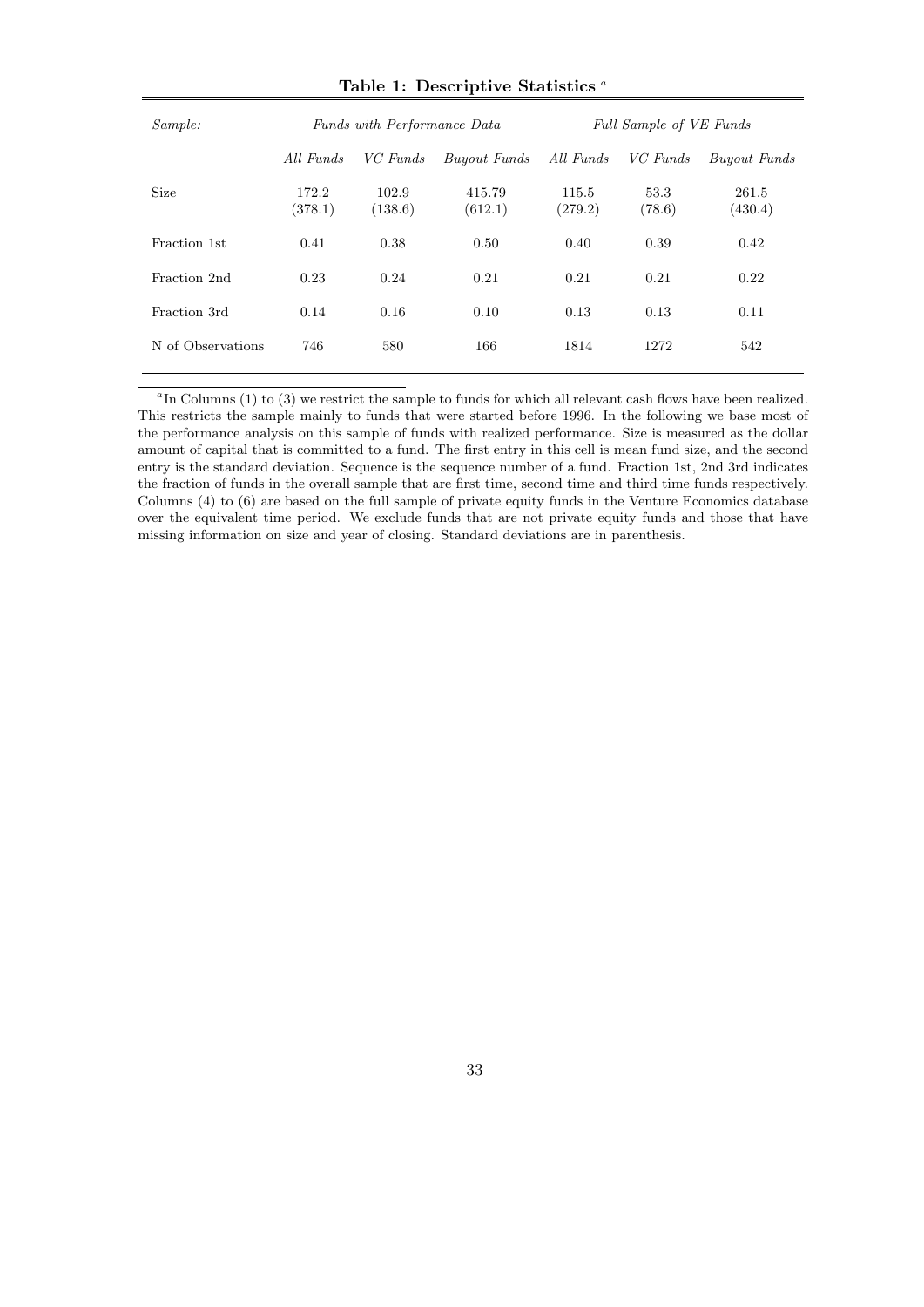|                           | Equal Weighted Peformance Measures |              |                                   |  |  |  |  |  |
|---------------------------|------------------------------------|--------------|-----------------------------------|--|--|--|--|--|
| Sample:                   | All Funds                          | VC Funds     | <b>Buyout</b> Funds               |  |  |  |  |  |
| $\operatorname{IRR}_{VE}$ | 0.12                               | 0.11         | 0.13                              |  |  |  |  |  |
|                           | 0.17                               | 0.17         | 0.19                              |  |  |  |  |  |
|                           | (0.32)                             | (0.34)       | (0.27)                            |  |  |  |  |  |
|                           | [0.04; 0.20]                       | [0.03; 0.19] | [0.06; 0.24]                      |  |  |  |  |  |
| $\operatorname{IRR}_{CF}$ | 0.12                               | 0.11         | 0.13                              |  |  |  |  |  |
|                           | 0.17                               | 0.17         | 0.18                              |  |  |  |  |  |
|                           | (0.31)                             | (0.30)       | (0.22)                            |  |  |  |  |  |
|                           | [0.03; 0.22]                       | [0.03; 0.22] | [0.05; 0.22]                      |  |  |  |  |  |
| <b>PME</b>                | 0.74                               | 0.66         | 0.80                              |  |  |  |  |  |
|                           | 0.96                               | 0.96         | 0.97                              |  |  |  |  |  |
|                           | (0.81)                             | (0.69)       | (0.52)                            |  |  |  |  |  |
|                           | [0.45;1.14]                        | [0.43;1.13]  | [0.62;1.12]                       |  |  |  |  |  |
| N of Observations         | 746                                | 580          | 166                               |  |  |  |  |  |
|                           |                                    |              | Size Weighted Peformance Measures |  |  |  |  |  |
| IRRVE                     | 0.14                               | 0.14         | 0.15                              |  |  |  |  |  |
|                           | 0.18                               | 0.18         | 0.19                              |  |  |  |  |  |
|                           | (0.19)                             | (0.19)       | (0.19)                            |  |  |  |  |  |
|                           | [0.08; 0.22]                       | [0.05; 0.22] | [0.09; 0.23]                      |  |  |  |  |  |
| $\operatorname{IRR}_{CF}$ | 0.12                               | 0.13         | 0.13                              |  |  |  |  |  |
|                           | 0.18                               | 0.17         | 0.18                              |  |  |  |  |  |
|                           | (0.26)                             | (0.31)       | (0.26)                            |  |  |  |  |  |
|                           | [0.04; 0.23]                       | [0.03; 0.23] | [0.06; 0.20]                      |  |  |  |  |  |
| <b>PME</b>                | 0.82                               | 0.92         | 0.83                              |  |  |  |  |  |
|                           | 1.05                               | 1.21         | 0.93                              |  |  |  |  |  |
|                           | (0.70)                             | (0.74)       | (0.65)                            |  |  |  |  |  |
|                           | [0.67;1.11]                        | [0.55;1.40]  | [0.72;1.03]                       |  |  |  |  |  |
|                           |                                    |              |                                   |  |  |  |  |  |

Table 2: Private Equity Returns: Cash Flow Based<sup>a</sup>

<sup>a</sup>Fund IRRs and PME (Public Market Equivalent) are calculated based on the actual cash flows of the funds. For each cell we report four different entries: The first is the median return, the second the average return, the third the standard deviation and finally we report the distribution of returns at the 25th and 75th percentile. The first panel of the table reports equal weighted performance measures, while the second panel reports size weighted performance measures (where size is the amount of committed capital that a fund has). PME is calculated by discounting cash inflows and outflows with the returns in the public markets over the same time period. The benchmark we use here to discount fund are the returns on the  $S\&P$  500 index. Only funds that did not have a cash inflow or outflow for at least 2 years are included in this calculation. IRRCF is the IRR at the end of a fund's lifetime based on actual cash inflows and outflows. On average this excludes funds which were started after 1994. IRR $_{VE}$  contains the IRR that are reported to Venture Economics at the end of a fund's lifetime for the sample for which we can calculate  $IRR_{CF}$ .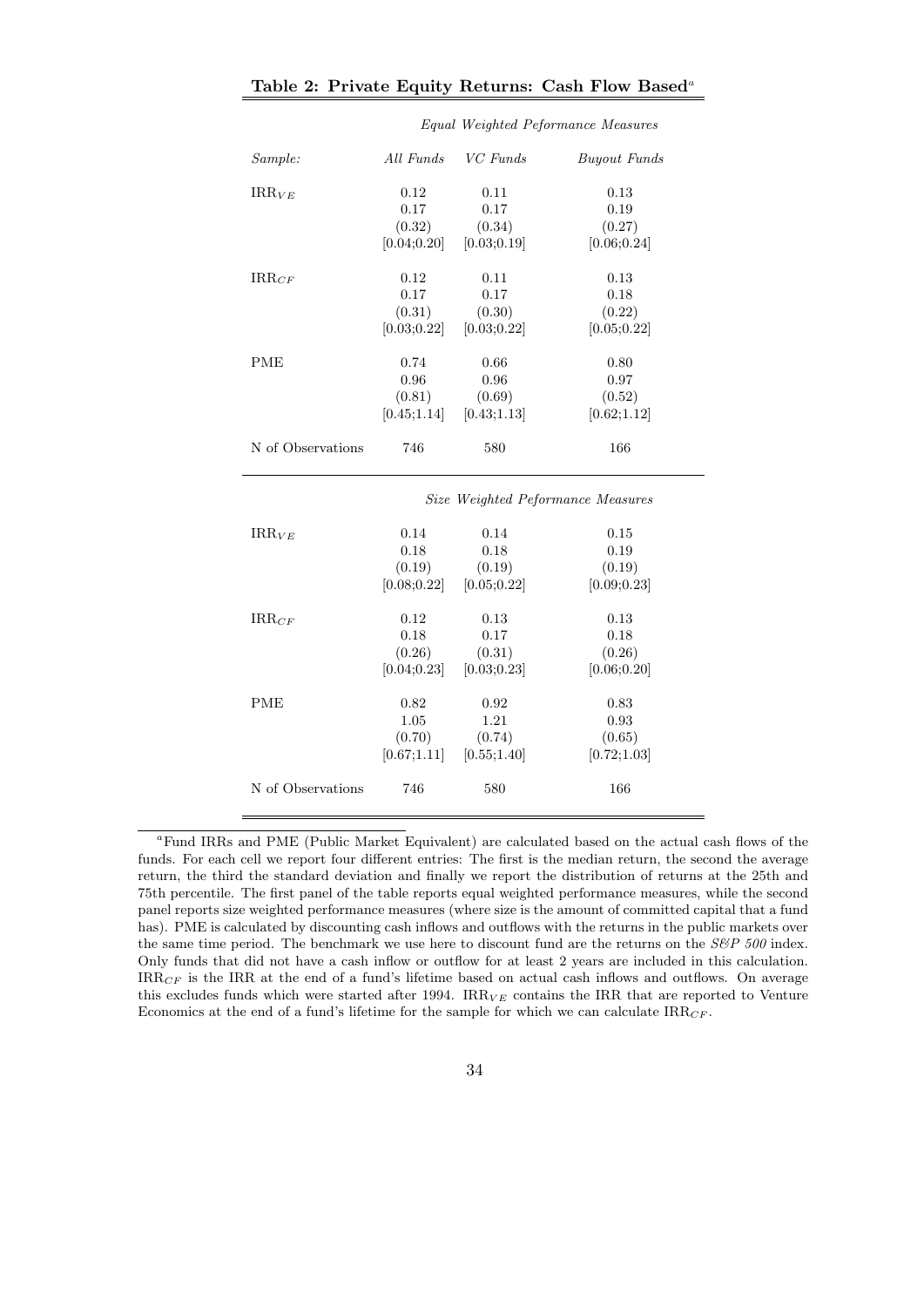|                      |           |                               | Equal Weighted Peformance Measures |  |
|----------------------|-----------|-------------------------------|------------------------------------|--|
| Sample:              | All Funds | VC Funds                      | <b>Buyout</b> Funds                |  |
| $IRR_{VE5}$          | 0.11      | 0.10                          | 0.12                               |  |
|                      | 0.18      | 0.20                          | 0.14                               |  |
|                      |           | $(0.36)$ $(0.40)$             | (0.24)                             |  |
|                      |           | $[0.02;0.22]$ $[0.02;0.21]$   | [0.02; 0.22]                       |  |
| <b>TVPI</b>          | 1.66      | 1.75                          | 1.53                               |  |
|                      | 2.24      | 2.42                          | 1.83                               |  |
|                      |           | $(2.30)$ $(2.54)$             | (1.55)                             |  |
|                      |           | $[1.12; 2.49]$ $[1.15; 2.75]$ | [1.09;2.02]                        |  |
| N of Observations    | 1090      | 754                           | 336                                |  |
|                      |           |                               | Size Weighted Peformance Measures  |  |
| $\mathrm{IRR}_{VE5}$ | 0.13      | 0.15                          | 0.12                               |  |
|                      | 0.18      | 0.30                          | 0.13                               |  |
|                      |           | $(0.32)$ $(0.46)$             | (0.23)                             |  |
|                      |           | $[0.03; 0.23]$ $[0.04; 0.42]$ | [0.02; 0.21]                       |  |
| <b>TVPI</b>          | 1.58      | 2.09                          | 1.43                               |  |
|                      | 1.97      | 2.87                          | 1.61                               |  |
|                      |           | $(1.83)$ $(2.83)$             | (1.00)                             |  |
|                      |           | $[1.09;2.13]$ $[1.27;3.47]$   | [1.06; 1.83]                       |  |
| N of Observations    | 1090      | 754                           | 336                                |  |

Table 3: Private Equity Returns: Sample of Mature Funds<sup>a</sup>

<sup>a</sup>Fund IRRs and TVPI (Total Value to Paid-in-Capital) are obtained from Venture Economics. IRR<sub>VE5</sub> is the reported IRR after 5 years of fund existence. We only use funds that have at least a five year horizon. For each cell we report four different entries: The first is the median return, the second the average return, the third the standard deviation and finally we report the distribution of returns at the 25th and 75th percentile. The first panel of the table reports equal weighted performance measures, while the second panel reports size weighted performance measures (where size is the amount of committed capital that a fund has under management).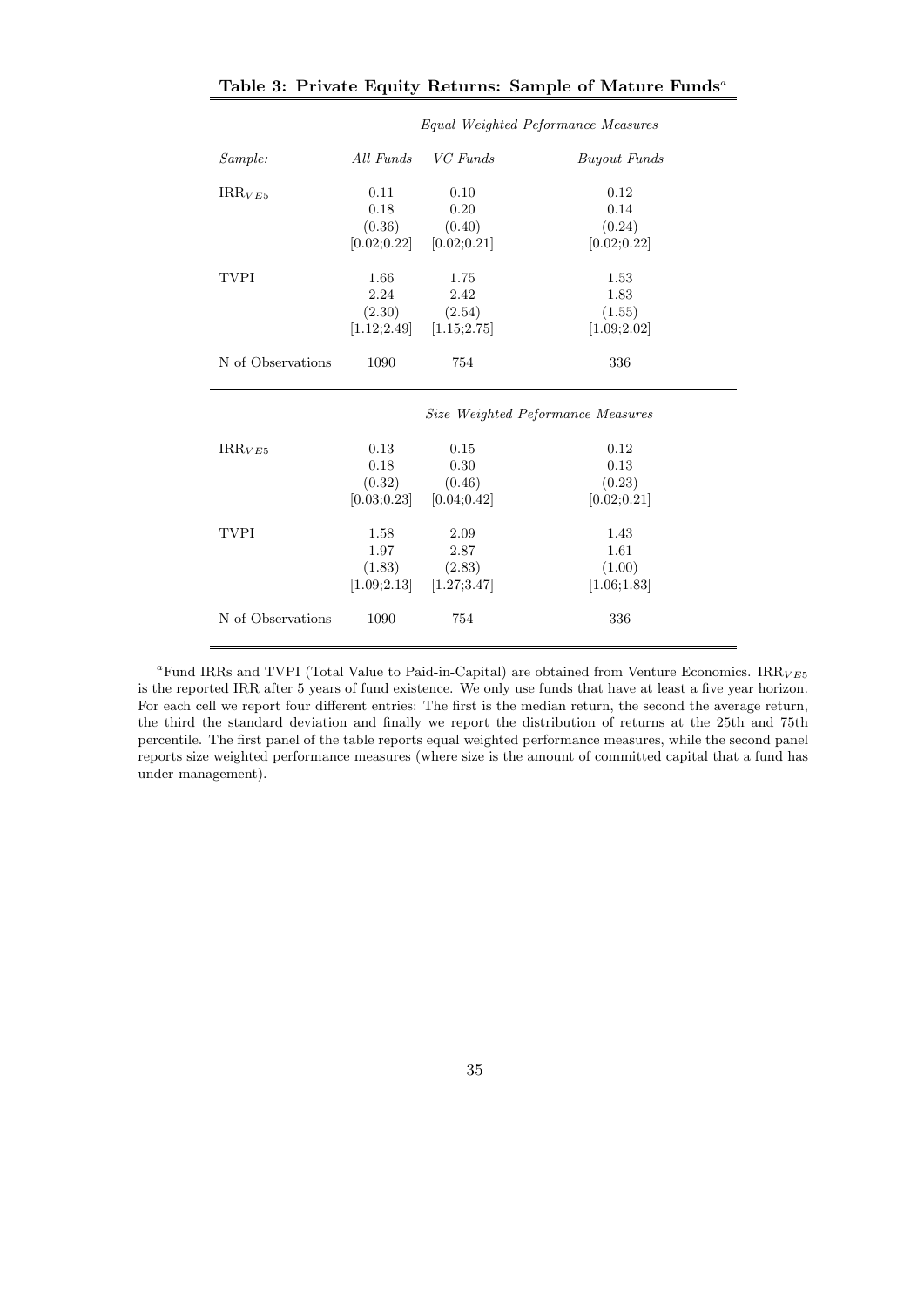|                           | $\operatorname{IRR}_{VE}$ | $IRR_{CF}$ PME |      | $\mathrm{IRR}_{VE5}$ | TVPI |
|---------------------------|---------------------------|----------------|------|----------------------|------|
| $IRR_{VE}$                | 1                         |                |      |                      |      |
| $\operatorname{IRR}_{CF}$ | 0.98                      | 1              |      |                      |      |
| <b>PME</b>                | 0.88                      | 0.88           | 1    |                      |      |
| $\mathrm{IRR}_{VE5}$      | 0.92                      | 0.89           | 0.86 | 1                    |      |
| TVPI                      | 0.74                      | 0.75           | 0.65 | 0.60                 | 1    |
|                           |                           |                |      |                      |      |

Table 4: Fund Performance Measures<sup>*a*</sup>

<sup>a</sup>Each entry reports the correlation between the different measures of fund perofrmance based on a sample of 746 funds that have information about cash flow data.  $\mathrm{IRR}_{VE}$  is based on the realized IRR of funds started in a given period as reported by Venture Economics. PME (Public Market Equivalent) is the ratio of capital outflows to capital inflows discounted by the cummulative returns on the  $S\&P$  500 during the same period.  $IRR_{VE5}$  is based on the IRR reported to Venture Economics at the end of five years after the first closing of the funds. TVPI (Total Value to Paid-in-Capital) is the sum of all cash outflows

to LPs divided by the sum of all cash contributions to the fund.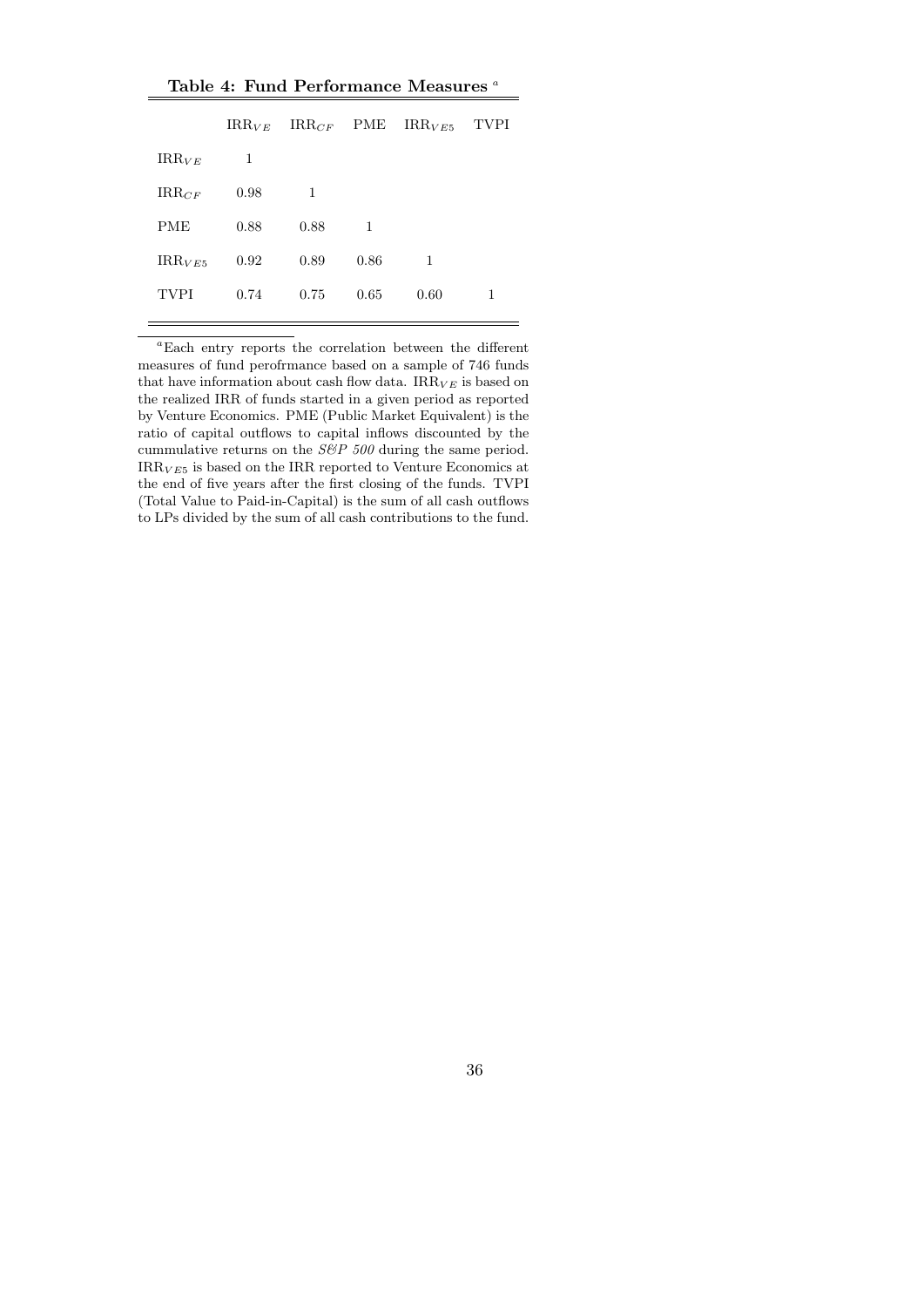|  |  |  | Table 5: Private Equity Returns by Vintage Year <sup>®</sup> |  |  |  |
|--|--|--|--------------------------------------------------------------|--|--|--|
|--|--|--|--------------------------------------------------------------|--|--|--|

| Sample: |     |                           | All Funds                             |                           |                   |     |            | VC Funds                 |                           |                                 |                          |                           | <b>Buyout</b> Funds      |                           |                          |
|---------|-----|---------------------------|---------------------------------------|---------------------------|-------------------|-----|------------|--------------------------|---------------------------|---------------------------------|--------------------------|---------------------------|--------------------------|---------------------------|--------------------------|
| Year    | Obs | $\operatorname{IRR}_{VE}$ | Obs                                   | $\operatorname{IRR}_{CF}$ | PME               | Obs | $IRR_{VE}$ | Obs                      | $\operatorname{IRR}_{CF}$ | PME                             | O <sub>bs</sub>          | $\operatorname{IRR}_{VE}$ | Obs                      | $\operatorname{IRR}_{CF}$ | PME                      |
| 1980    | 22  | 0.23                      | 21                                    | 0.22                      | 0.99              | 20  | 0.21       | 20                       | 0.22                      | 0.95                            | -                        |                           |                          |                           |                          |
| 1981    | 24  | 0.13                      | 18                                    | 0.14                      | 0.68              | 23  | 0.09       | 18                       | 0.10                      | 0.51                            | $\overline{\phantom{0}}$ | $\overline{\phantom{0}}$  | $\overline{\phantom{a}}$ | $\overline{\phantom{a}}$  | $\overline{\phantom{a}}$ |
| 1982    | 29  | 0.05                      | 25                                    | 0.05                      | 0.35              | 28  | 0.05       | 23                       | 0.05                      | 0.35                            | $\overline{\phantom{0}}$ | $\overline{\phantom{0}}$  | $\overline{\phantom{a}}$ | $\overline{\phantom{m}}$  |                          |
| 1983    | 65  | 0.14                      | 54                                    | 0.15                      | 0.71              | 59  | 0.08       | 48                       | 0.07                      | 0.53                            | 6                        | 0.33                      | 6                        | 0.30                      | 1.06                     |
| 1984    | 74  | 0.15                      | 63                                    | 0.16                      | 0.89              | 68  | 0.06       | 57                       | 0.07                      | 0.54                            | 6                        | 0.29                      | 6                        | 0.29                      | 1.30                     |
| 1985    | 59  | 0.23                      | 49                                    | 0.23                      | 1.24              | 47  | 0.09       | 37                       | 0.10                      | 0.73                            | 12                       | 0.34                      | 12                       | 0.18                      | 1.00                     |
| 1986    | 61  | 0.13                      | 52                                    | 0.14                      | 0.91              | 45  | 0.10       | 36                       | 0.10                      | 0.76                            | 16                       | 0.17                      | 16                       | 0.18                      | 1.13                     |
| 1987    | 97  | 0.14                      | 85                                    | 0.16                      | 0.84              | 68  | 0.12       | 63                       | 0.12                      | 0.98                            | 29                       | 0.14                      | 22                       | 0.16                      | 0.84                     |
| 1988    | 71  | 0.12                      | 63                                    | 0.14                      | 0.90              | 48  | 0.18       | 42                       | 0.20                      | 1.16                            | 23                       | 0.11                      | 21                       | 0.13                      | 0.79                     |
| 1989    | 79  | 0.18                      | 67                                    | 0.16                      | 1.01              | 54  | 0.18       | 45                       | 0.18                      | 1.03                            | 25                       | 0.18                      | 22                       | 0.14                      | 1.00                     |
| 1990    | 45  | 0.21                      | 36                                    | 0.22                      | 1.18              | 27  | 0.27       | 20                       | 0.29                      | 1.53                            | 18                       | 0.18                      | 14                       | 0.20                      | 1.05                     |
| 1991    | 24  | 0.20                      | 15                                    | 0.16                      | 0.95              | 18  | 0.26       | 11                       | 0.22                      | 1.13                            | 6                        | 0.14                      | 6                        | 0.14                      | 0.87                     |
| 1992    | 50  | 0.23                      | 35                                    | 0.23                      | 0.99              | 26  | 0.26       | 18                       | 0.32                      | 1.31                            | 24                       | 0.22                      | 17                       | 0.09                      | 0.79                     |
| 1993    | 67  | 0.23                      | 56                                    | 0.21                      | 1.09              | 39  | 0.30       | 45                       | 0.35                      | 1.65                            | 28                       | 0.20                      | 11                       | 0.18                      | 0.84                     |
| 1994    | 68  | 0.23                      | 55                                    | 0.38                      | 1.45              | 42  | 0.32       | 49                       | 0.48                      | 1.81                            | 26                       | 0.17                      | 6                        | 0.19                      | 0.89                     |
| 1995    | 70  | 0.18                      | 52                                    | 0.20                      | 1.14              | 43  | 0.44       | $\overline{\phantom{a}}$ | 0.54                      | 2.05                            | 27                       | 0.10                      | 7                        | 0.07                      | 0.62                     |
| 1996    | 67  | 0.19                      | $\hspace{1.0cm} \rule{1.5cm}{0.15cm}$ | $\overline{\phantom{a}}$  | $\qquad \qquad =$ | 31  | 0.61       |                          | $\overline{\phantom{a}}$  | $\hspace{0.1mm}-\hspace{0.1mm}$ | 36                       | 0.05                      | $\overline{\phantom{a}}$ | $\overline{\phantom{a}}$  | $\overline{\phantom{m}}$ |
| 1997    | 109 | 0.13                      | -                                     | -                         |                   | 58  | 0.41       |                          | $\overline{\phantom{a}}$  | $\overline{\phantom{0}}$        | 51                       | 0.06                      | -                        |                           |                          |
|         |     |                           |                                       |                           |                   |     |            |                          |                           |                                 |                          |                           |                          |                           |                          |

 ${}^{a}$ IRR $_{VE}$  is based on the realized IRR at the end of a fund's lifetime (as calculated by Venture Economics) for funds that were started in a given period. IRRCF is the IRR that we calculate based only on the actual cash flows of a fund. We base our IRR calculations only on the actual cash flows of funds, not reported net asset value. Therefore, we concentrate on funds that have already realized most of their investments. PME (Public Market Equivalent) is the ratio of capital outflows to capital inflows discounted by the cummulative returns on the  $S\&P$  500 during the same period. Again we base our calculations only on actual cash flows. All fund performance measures are weighted by the capital under management. Obs is the number of observations per year. Since we have less than three observations per year for the buyout funds prior to 1983, we only start reporting annual performance measures for these funds in 1983.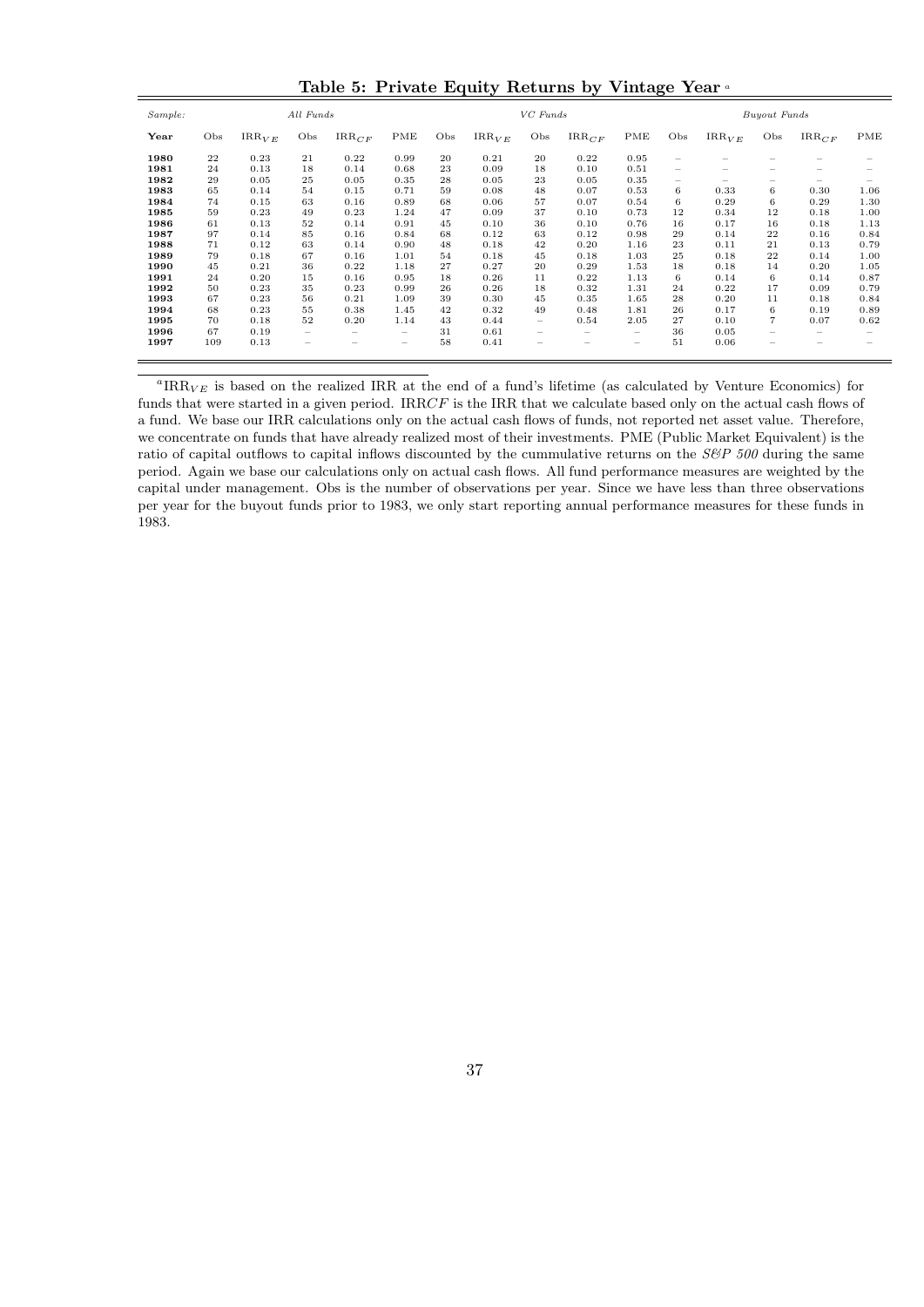|                                                                        |                          |                          | <b>Full Sample</b>       |                           |                           | VC only                  |                           | Buyout only              |                           |
|------------------------------------------------------------------------|--------------------------|--------------------------|--------------------------|---------------------------|---------------------------|--------------------------|---------------------------|--------------------------|---------------------------|
| log(Size)                                                              | 0.08<br>(0.03)           | 0.53<br>(0.11)           | 0.09<br>(0.03)           | $-0.14$<br>(0.06)         | 0.30<br>(0.20)            | 0.46<br>(0.17)           | $-0.14$<br>(0.08)         | 0.08<br>(0.06)           | $-0.11$<br>(0.21)         |
| $log(Size)^2$                                                          |                          | $-0.05$<br>(0.01)        |                          |                           | $-0.05$<br>(0.03)         | $-0.04$<br>(0.02)        |                           | $-0.01$<br>(0.10)        |                           |
| log(Sequence)                                                          | 0.14<br>(0.06)           | 0.03<br>(0.01)           |                          | $-0.37$<br>(0.25)         | $-0.43$<br>(0.28)         | 0.02<br>(0.18)           | $-0.18$<br>(0.32)         | 0.19<br>(0.20)           | $-0.26$<br>(0.39)         |
| $log(Sequence)^2$                                                      |                          | 0.07<br>(0.09)           |                          |                           | 0.07<br>(0.12)            | 0.09<br>(0.11)           |                           | $-0.06$<br>(0.11)        |                           |
| First Dummy                                                            |                          |                          | $-0.10$<br>(0.04)        |                           |                           |                          |                           |                          |                           |
| VC Dummy                                                               | 0.24<br>(0.09)           | 0.20<br>(0.09)           | 0.28<br>(0.09)           | 0.05<br>(0.24)            | 0.03<br>(0.23)            |                          |                           |                          |                           |
| Firm F.E.<br>Year F.E.<br>Adjusted $\mathbb{R}^2$<br>N of Observations | No<br>Yes<br>0.17<br>746 | No<br>Yes<br>0.18<br>746 | No<br>Yes<br>0.18<br>746 | Yes<br>Yes<br>0.29<br>398 | Yes<br>Yes<br>0.30<br>398 | No<br>Yes<br>0.25<br>577 | Yes<br>Yes<br>0.16<br>577 | No<br>Yes<br>0.13<br>169 | Yes<br>Yes<br>0.01<br>169 |

Dependent Variable: PME (Public Market Equivalent)

<sup>a</sup>The dependent variable is realized PME (Public Market Equivalent). PME is calculated by discounting the actual cash outflows and cash inflows that the fund received with the returns on the  $S\&P$  500 over the same time period and forming the ratio of the discounted cash inflows over the discounted outflows. Since we only include funds for which the majority of the cash flows have been realized, on average this restricts the sample to funds that were started before 1996. All the data is obtained from Venture Economics. Size is the amount of capital a fund has under management. Sequence is the sequence number of a fund. VC Dummy is equal to one if the fund is a venture capital fund and zero for buyout, LBO and mezzanine funds. First is a dummy equal to one if the fund is a first time fund. Standard errors are in parenthesis and are adjusted for serial correlation and heteroskedasticity.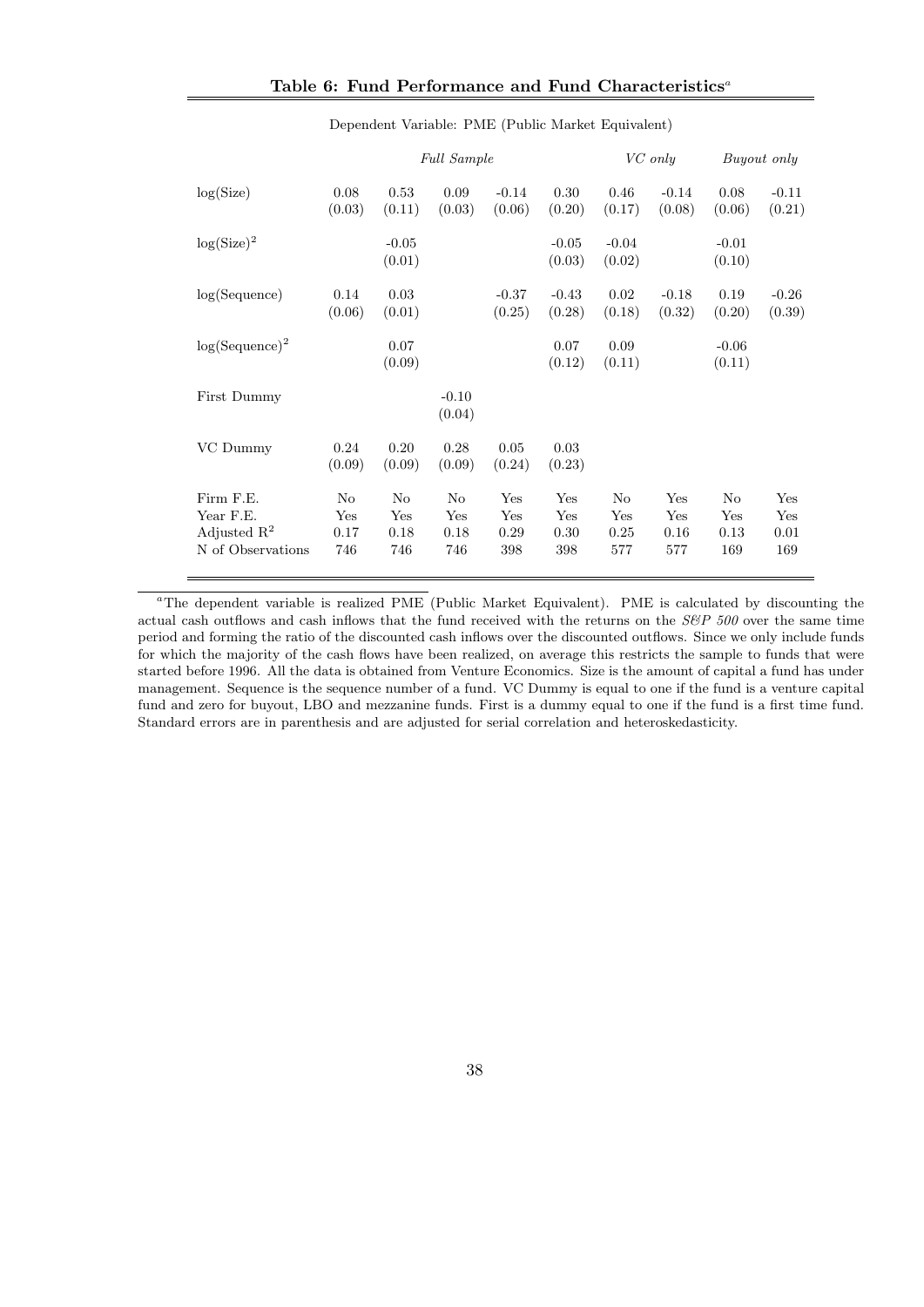|                                                               |                          |                          | <b>Full Sample</b>       |                          |                          |                                | VC only                  |                               | Buyout only                   |
|---------------------------------------------------------------|--------------------------|--------------------------|--------------------------|--------------------------|--------------------------|--------------------------------|--------------------------|-------------------------------|-------------------------------|
| $\text{PME}_{t-1}$                                            | 0.54<br>(0.17)           | 0.49<br>(0.21)           |                          |                          | 0.46<br>(0.21)           | 0.69<br>(0.21)                 | 0.62<br>(0.25)           | 0.17<br>(0.08)                | 0.19<br>(0.06)                |
| $\mathrm{PME}_{t-2}$                                          |                          | 0.28<br>(0.13)           | 0.39<br>(0.14)           |                          | 0.28<br>(0.13)           |                                | 0.48<br>(0.26)           |                               | 0.07<br>(0.05)                |
| $\mathrm{PME}_{t-3}$                                          |                          |                          |                          | 0.32<br>(0.24)           |                          |                                |                          |                               |                               |
| log(Size)                                                     |                          |                          |                          |                          | 0.09<br>(0.05)           |                                |                          |                               |                               |
| log(Sequence)                                                 |                          |                          |                          |                          | 0.20<br>(0.20)           |                                |                          |                               |                               |
| VC Dummy                                                      | 0.41<br>(0.12)           | 0.51<br>(0.16)           | 0.46<br>(0.14)           | 0.49<br>(0.20)           | 0.60<br>(0.17)           |                                |                          |                               |                               |
| Firm F.E.<br>Year F.E.<br>Adjusted $R^2$<br>N of Observations | No<br>Yes<br>0.19<br>398 | No<br>Yes<br>0.21<br>225 | No<br>Yes<br>0.20<br>225 | No<br>Yes<br>0.25<br>128 | No<br>Yes<br>0.27<br>225 | $\rm No$<br>Yes<br>0.12<br>323 | No<br>Yes<br>0.12<br>184 | $\rm No$<br>Yes<br>0.23<br>76 | $\rm No$<br>Yes<br>0.10<br>41 |

### Table 7: Persistence of Fund Performance<sup>a</sup>

#### Dependent Variable: PME (Public Market Equivalent)

<sup>a</sup>The dependent variable is realized PME (Public Market Equivalent). PME is calculated by discounting the actual cash outflows and cash inflows that the fund received with the returns on the  $S\&P$  500 over the same time period and forming the ratio of the discounted cash inflows over the discounted outflows. Since we only include funds for which the majority of the cash flows have been realized, on average this restricts the sample to funds that were started before 1996. All the data is obtained from Venture Economics. PME<sub>t-1</sub>,  $PME_{t-2}$  and  $PME_{t-3}$  are lagged realized PMEs of a given private equity firm's previous fund, the fund before the last, and the third previous fund, respectively. Size is the amount of capital a fund has under management. Sequence is the sequence number of a fund. VC Dummy is equal to one if the fund is a venture capital fund and zero for buyout, LBO and mezzanine funds. Standard errors are in parenthesis and are adjusted for serial correlation and heteroskedasticity.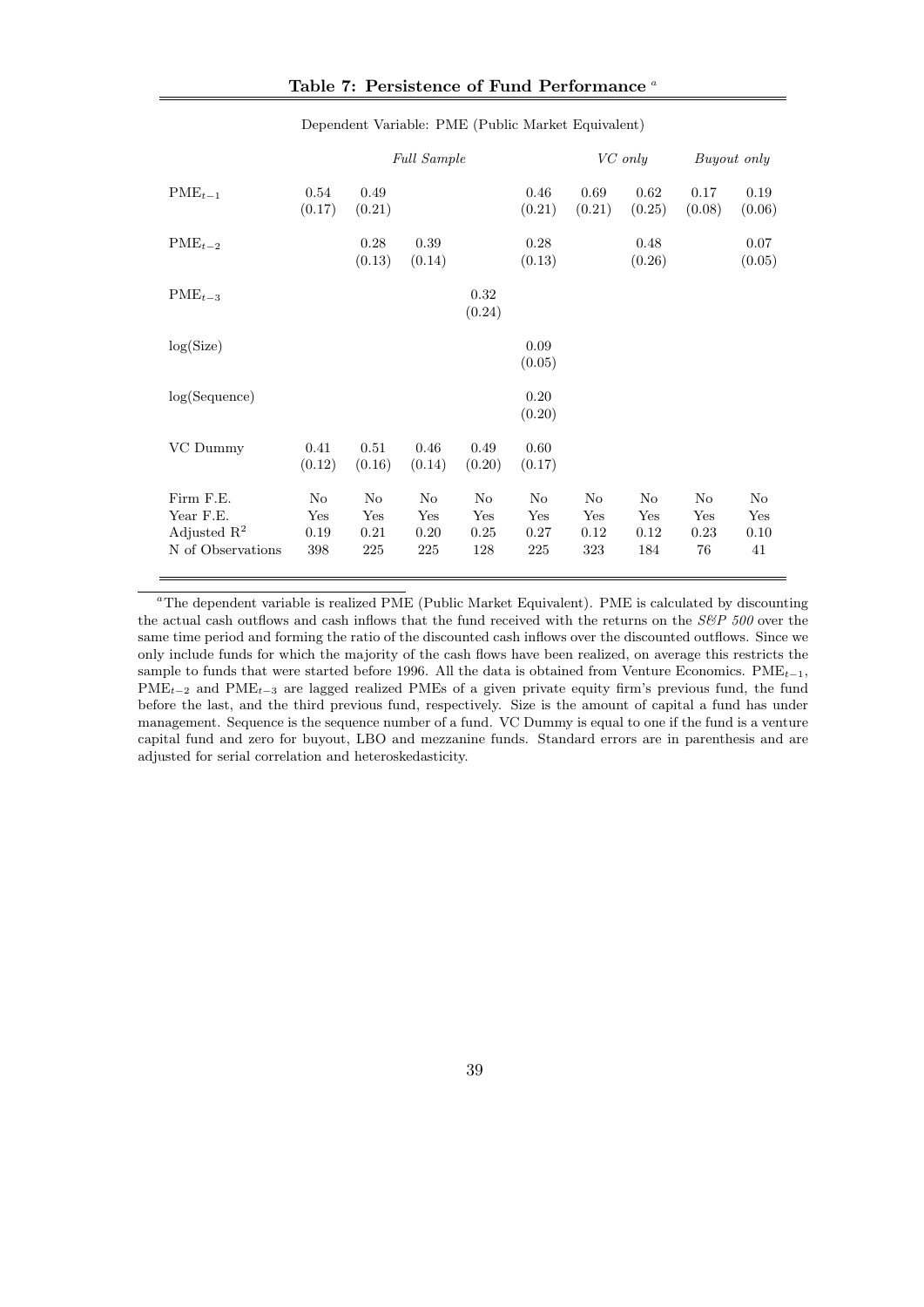| Panel A                                                   |                            |                          |                         | Full sample                     |                                |                       |                            |                         |
|-----------------------------------------------------------|----------------------------|--------------------------|-------------------------|---------------------------------|--------------------------------|-----------------------|----------------------------|-------------------------|
| log(Size)                                                 | 0.03<br>(0.01)             | 0.18<br>(0.03)           |                         |                                 |                                |                       |                            |                         |
| $log(Size)^2$                                             |                            | $-0.02$<br>(0.00)        |                         |                                 |                                |                       |                            |                         |
| log(Sequence)                                             | 0.43<br>(0.02)             | $-0.01$<br>(0.03)        |                         |                                 |                                |                       |                            |                         |
| $log(Sequence)^2$                                         |                            | 0.04<br>(0.03)           |                         |                                 |                                |                       |                            |                         |
| $\text{IRR}_{t-1}$                                        |                            |                          | 0.47<br>(0.13)          | 0.40<br>(0.15)                  |                                | 0.67<br>(0.15)        |                            |                         |
| $\text{IRR}_{t-2}$                                        |                            |                          |                         | $\rm 0.32$<br>(0.15)            |                                | 0.32<br>(0.19)        |                            |                         |
| S&P 500                                                   |                            |                          |                         |                                 | 1.12<br>(0.34)                 | 0.52<br>(0.23)        |                            |                         |
| VC Dummy                                                  | 0.08<br>(0.03)             | $0.06\,$<br>(0.03)       | 0.10<br>(0.03)          | 0.12<br>(0.03)                  | $0.09\,$<br>(0.03)             | 0.11<br>(0.04)        |                            |                         |
| Year F.E.<br>Adjusted $R^2$<br>N of Observations          | Yes<br>0.25<br>746         | Yes<br>0.16<br>746       | Yes<br>0.29<br>398      | Yes<br>0.32<br>225              | $\rm No$<br>0.19<br>746        | No<br>0.21<br>$225\,$ |                            |                         |
| Panel B                                                   |                            |                          | VC only                 |                                 |                                |                       | Buyout only                |                         |
| log(Size)                                                 | 0.15<br>(0.06)             |                          |                         |                                 | 0.01<br>(0.06)                 |                       |                            |                         |
| $log(Size)^2$                                             | $-0.02$<br>(0.01)          |                          |                         |                                 | $-0.01$<br>(0.03)              |                       |                            |                         |
| log(Sequence)                                             | $-0.03$<br>(0.05)          |                          |                         |                                 | $0.06\,$<br>(0.07)             |                       |                            |                         |
| $log(Sequence)^2$                                         | $0.04\,$<br>(0.04)         |                          |                         |                                 | $-0.02$<br>(0.04)              |                       |                            |                         |
| $\text{IRR}_{t-1}$                                        |                            | $0.36\,$<br>(0.16)       | $\,0.61\,$<br>(0.16)    |                                 |                                | $\rm 0.53$<br>(0.14)  | 0.45<br>(0.06)             |                         |
| $\text{IRR}_{t-2}$                                        |                            | 0.42<br>(0.21)           | $\rm 0.32$<br>(0.23)    |                                 |                                | $0.25\,$<br>(0.18)    | $\rm 0.32$<br>(0.14)       |                         |
| S&P 500                                                   |                            |                          | $1.07\,$<br>(0.38)      | $1.23\,$<br>(0.42)              |                                |                       | $0.38\,$<br>(0.25)         | 0.41<br>(0.29)          |
| Year F.E.<br>Adjusted $\mathbf{R}^2$<br>N of Observations | Yes<br>$0.24\,$<br>$577\,$ | Yes<br>$\rm 0.35$<br>184 | $\rm No$<br>0.19<br>l84 | $\rm No$<br>$0.16\,$<br>$577\,$ | ${\rm Yes}$<br>0.16<br>$169\,$ | Yes<br>0.49<br>$41\,$ | $\rm No$<br>0.22<br>$41\,$ | $\rm No$<br>0.09<br>169 |

<sup>a</sup>The dependent variable is realized fund IRR at the end of the fund's existence. IRR is calculated based on the actual cash flows of the fund (takedowns and distributions), as reported to venture Economics. On average this restricts the sample to funds that were started before 1998.  $IRR_{t-1}$  and  $IRR_{t-2}$  are lagged realized returns of a given private equity firm's previous fund and the fund before the last, respectively. Size is the amount of capital a fund has under management. Sequence is the sequence number of a fund. VC Dummy is equal to one if the fund is a venture capital fund and zero for buyout, LBO and mezzanine funds. Standard errors are in parenthesis and are adjusted for serial correlation and heteroskedasticity.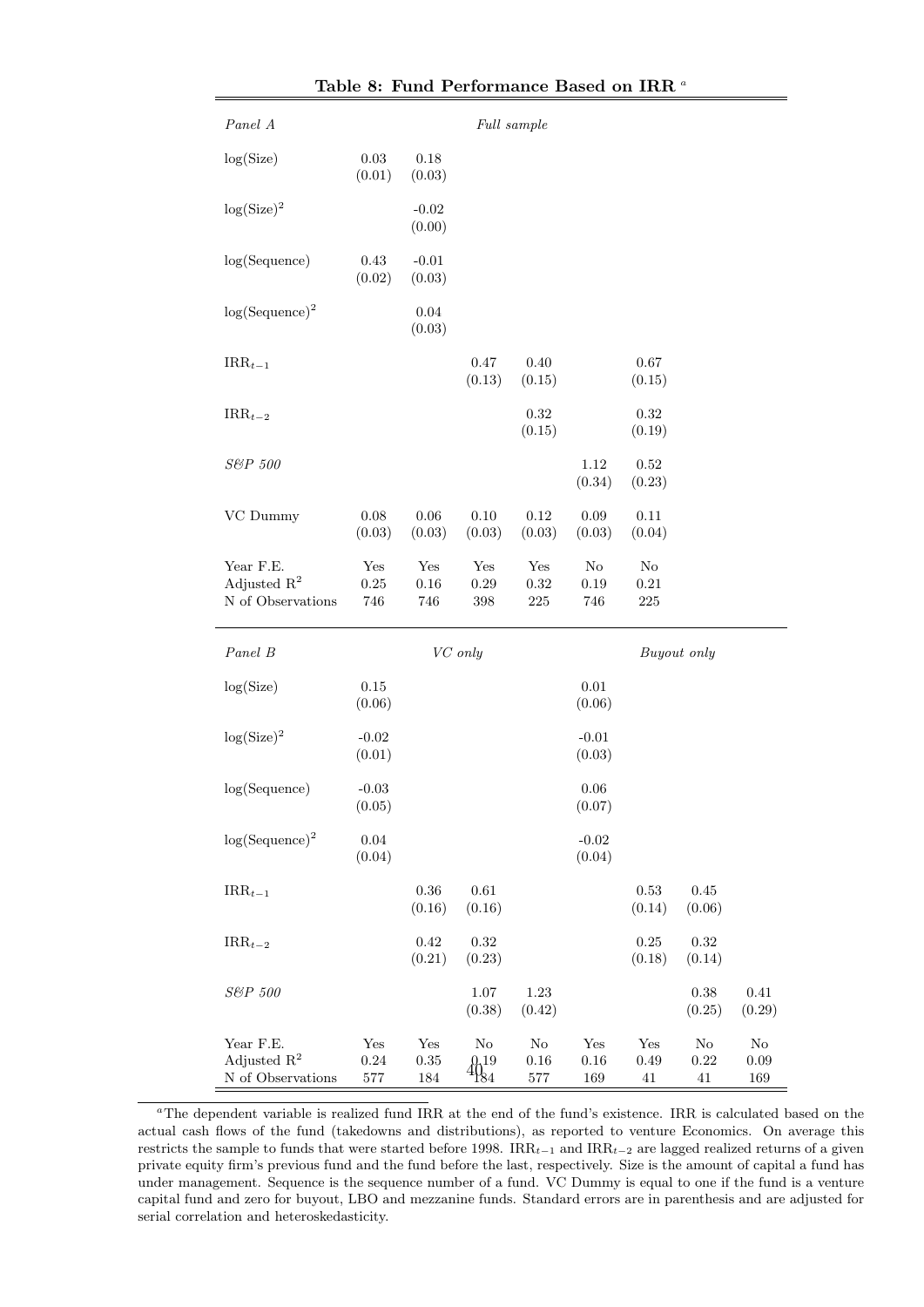| Panel A: PME         | Lower Tercile | Medium Tercile | Upper Tercile |
|----------------------|---------------|----------------|---------------|
| Lower Tercile        | $44\%$        | $37\%$         | 19%           |
| Medium Tercile       | $24\%$        | 34\%           | $42\%$        |
| Upper Tercile        | 11\%          | $34\%$         | 55%           |
| Panel B: $IRR_{VE5}$ | Lower Tercile | Medium Tercile | Upper Tercile |
| Lower Tercile        | 49\%          | $31\%$         | 20%           |
| Medium Tercile       | $30\%$        | $38\%$         | $32\%$        |
| Upper Tercile        | 21%           | $31\%$         | 48\%          |

Table 9: Transition Probabilities: Fund Performance<sup>®</sup>

<sup>a</sup>We sort all funds for which we have follow on funds into performance terciles and calculate the conditional probability that a partnership's next fund will either stay in the same performance tercile, or move into one of the other two terciles. The results in Panel A are based on PME (Public Market Equivalent over the entire lifetime of the fund). For this calculation we use 398 funds that have at least one follow-on fund in our sample of realized funds. In Panel B we use  $IRR_{VE5}$ , the IRR of a fund after five years of a fund's existence. This allows us to employ a larger sample of 639 funds that have at least one follow-on fund. Again we calculate conditional Markov probablilites as in Panel A.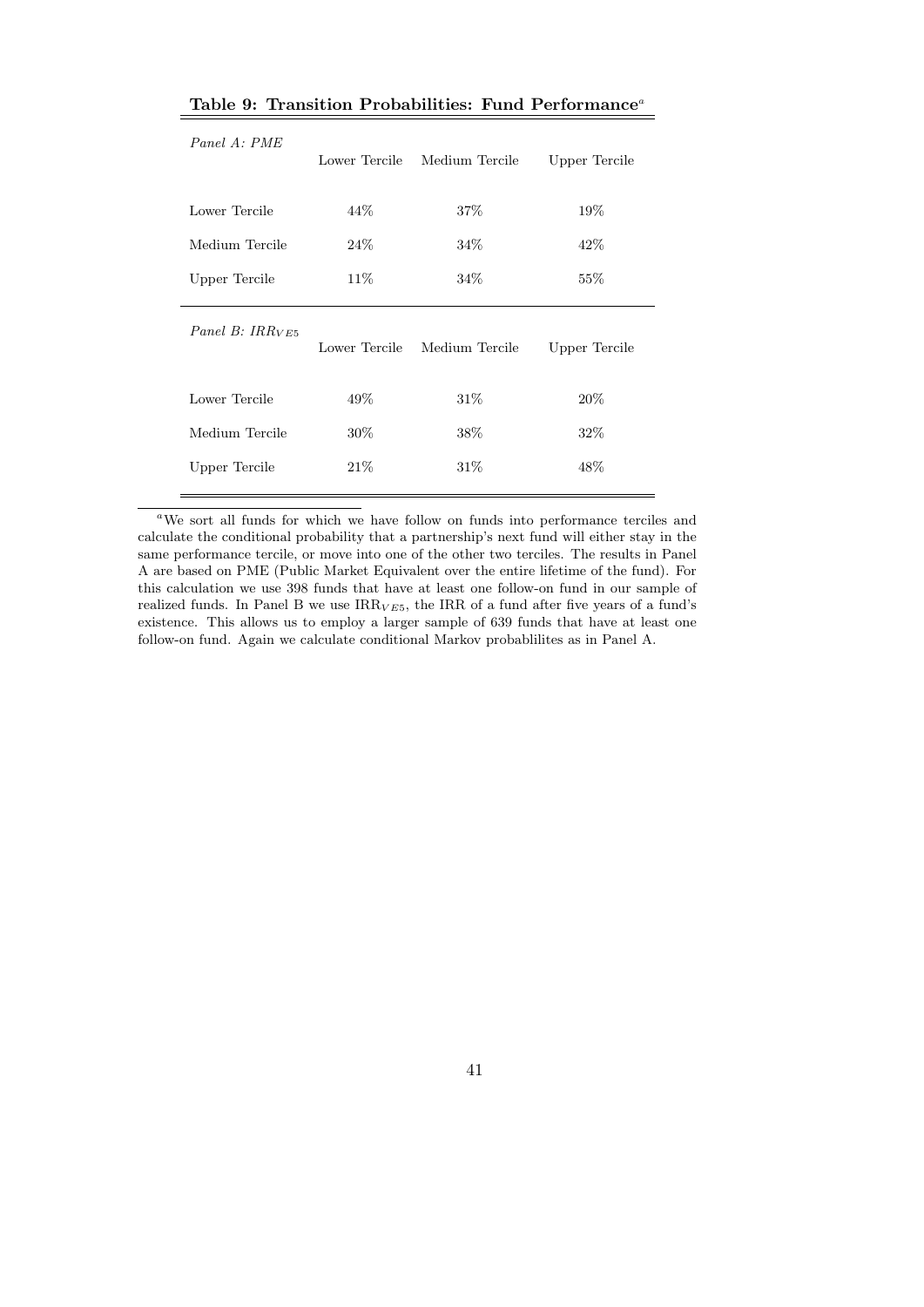|                                                |                    |                    | Full sample        |                    |                    | VC only            |                    | Buyout only        |                    |
|------------------------------------------------|--------------------|--------------------|--------------------|--------------------|--------------------|--------------------|--------------------|--------------------|--------------------|
| $\text{PME}_{t-1}$                             | 0.27<br>(0.09)     | 0.20<br>(0.08)     | 0.23<br>(0.09)     | 0.88<br>(0.18)     | 0.49<br>(0.19)     | 0.17<br>(0.08)     | 0.89<br>(0.18)     | 1.17<br>(0.44)     | 2.32<br>(0.94)     |
| $\mathrm{PME}_{t-2}$                           |                    |                    | 0.34<br>(0.16)     |                    | 0.65<br>(0.35)     |                    |                    |                    |                    |
| $\text{PME}_{t-1}^2$                           |                    |                    |                    | $-0.11$<br>(0.02)  | $-0.06$<br>(0.02)  |                    | $-0.10$<br>(0.02)  |                    | $-0.36$<br>(0.25)  |
| $\text{PME}_{t-2}^2$                           |                    |                    |                    |                    | $-0.10$<br>(0.05)  |                    |                    |                    |                    |
| log(Lagsize)                                   |                    | 0.78<br>(0.09)     | 0.73<br>(0.10)     | 0.72<br>(0.09)     | 0.67<br>(0.11)     | 0.80<br>(0.09)     | 0.71<br>(0.10)     | 0.86<br>(0.20)     | 0.82<br>(0.20)     |
| log(Sequence)                                  | 1.07<br>(0.14)     | 0.73<br>(0.14)     | 0.43<br>(0.21)     | 0.71<br>(0.18)     | 0.52<br>(0.21)     | 0.53<br>(0.15)     | 0.53<br>(0.15)     | 1.04<br>(0.34)     | 1.04<br>(0.34)     |
| VC Dummy                                       | $-1.20$<br>(0.22)  | $-0.25$<br>(0.24)  | $-0.48$<br>(0.27)  | $-0.29$<br>(0.23)  | $-0.55$<br>(0.27)  |                    |                    |                    |                    |
| Year F.E.<br>Pseudo $R^2$<br>N of Observations | Yes<br>0.16<br>746 | Yes<br>0.22<br>746 | Yes<br>0.25<br>399 | Yes<br>0.22<br>746 | Yes<br>0.25<br>399 | Yes<br>0.07<br>577 | Yes<br>0.08<br>577 | Yes<br>0.08<br>169 | Yes<br>0.09<br>169 |

Dependent Variable: Logarithm of Fundsize

<sup>a</sup>The dependent variable (fund size) is the logarithm of the amount of capital committed to the next fund of a partnership. We estimate a Tobit regression, since the size variable is censored at zero. If a partnership does not raise a follow on fund, the size of the next fund is zero.  $PME_{t-1}$  and  $PME_{t-2}$  are the Public Market Equivalent (for construction of PME please see Table 6) of the previous fund and the one prior to this, respectively. We only include funds that are raised prior to 1996, and only one observation per fund. Lagsize is the amount of capital a fund has under management in the fund before the current one. Sequence is the sequence number of a fund. VC Dummy is equal to one if the fund is a venture capital fund and zero for buyout, LBO and mezzanine funds. Standard errors are in parenthesis and are adjusted for serial correlation and heteroskedasticity.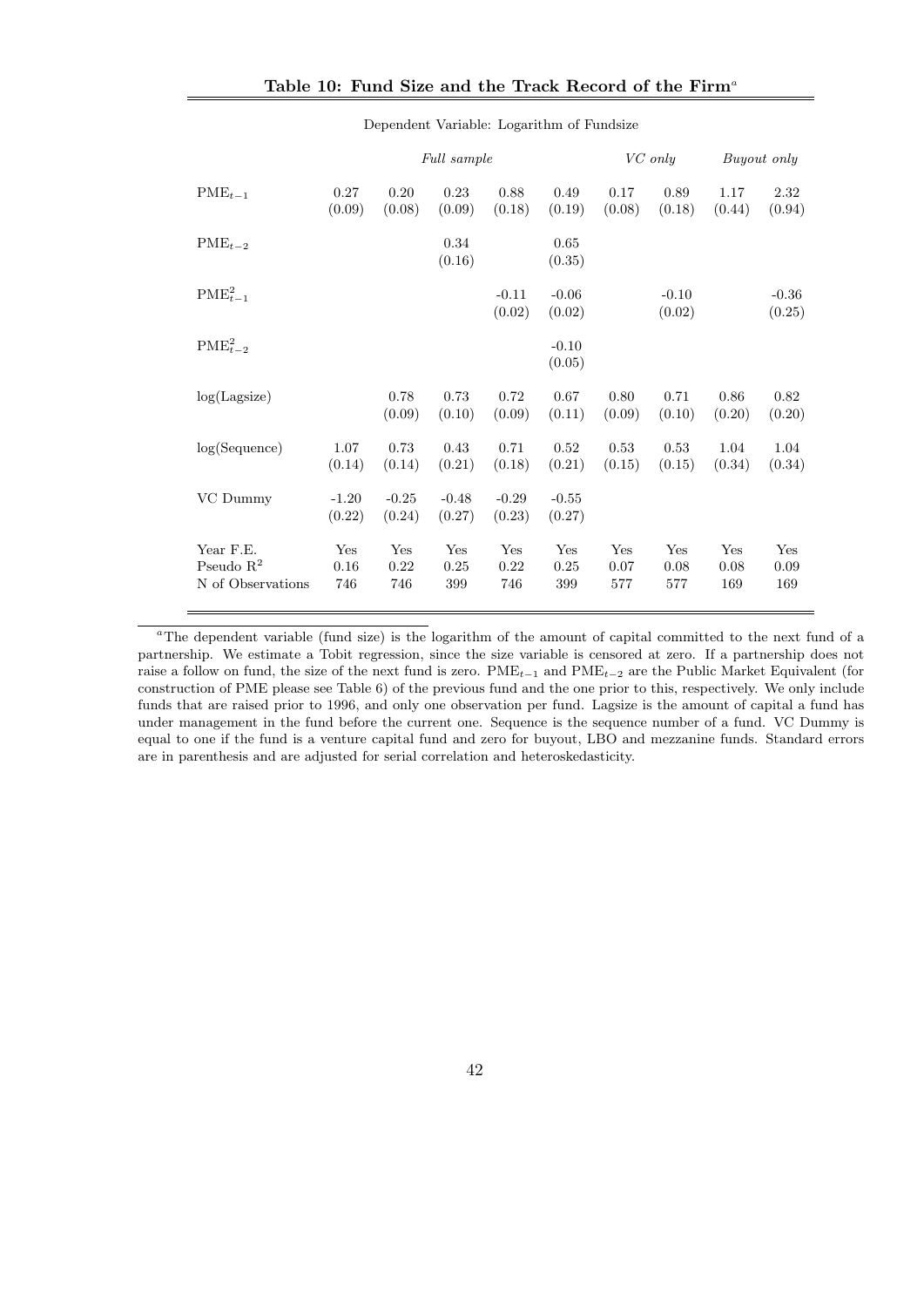| Dependent Variable:                 |                          | Number of New PE Firms |                   |                |                | Capital Raised by New PE Firms |                   |
|-------------------------------------|--------------------------|------------------------|-------------------|----------------|----------------|--------------------------------|-------------------|
| $Nasdaq_t$                          | 0.47<br>(0.88)           |                        |                   | 1.53<br>(1.66) |                |                                |                   |
| $Nasdaq_{t-1}$                      | 1.46<br>(0.90)           |                        |                   | 3.20<br>(1.81) |                |                                |                   |
| $S\&P_t$                            | 2.60<br>(1.41)           |                        |                   |                | 5.11<br>(2.66) |                                |                   |
| $S\&P_{t-1}$                        | 2.41<br>(1.41)           |                        |                   |                | 5.01<br>(2.60) |                                |                   |
| VC Returns $_t$                     |                          | $\rm 0.02$<br>(0.07)   |                   |                |                | $-0.08$<br>(0.13)              |                   |
| VC Returns $_{t-1}$                 |                          | 0.20<br>(0.06)         |                   |                |                | 0.45<br>(0.13)                 |                   |
| Buyout $Returnst$                   |                          |                        | 0.00<br>(0.01)    |                |                |                                | $-0.03$<br>(0.02) |
| Buyout $Returnst-1$                 |                          |                        | $-0.01$<br>(0.01) |                |                |                                | $-0.01$<br>(0.02) |
| Adjusted $R^2$<br>N of Observations | 0.02<br>0.11<br>26<br>26 | 0.55<br>20             | 0.21<br>20        | 0.08<br>26     | 0.13<br>26     | 0.56<br>20                     | 0.21<br>20        |

<sup>&</sup>lt;sup>a</sup>The dependent variable in columns (1) to (3) is the aggregate number of new partnerships that are started in a given year from 1975 to 2000. The dependent variable in columns (4) to (6) is the logarithm of the total amount of capital raised by first time funds in a given year, again from 1975 to 2000. Nasdaq and Nasdaqt−<sup>1</sup> are the annual returns on the Nasdaq Composite index in the current and the prior year, respectively. Similarly,  $S\&P$  and  $S\&P_{t-1}$  are the annual returns on the  $S\&P$  500 index in the current and the prior year, respectively. And finally, VC Returns and Buyout Returns are the aggregate annual returns of the venture capital and the buyout industry, respectively, as reported by Venture Economics. Since we only have venture industry returns since 1980 the number of observations in columns (3), (4), (7) and (8) drops to 20. Moreover, entering firms in columns (3) and (7) are restricted to venture capital firms. Similarly entering firms in column (4) and (8) are restricted only to buyout firms. Standard errors are in parenthesis and are adjusted for serial correlation and heteroskedasticity.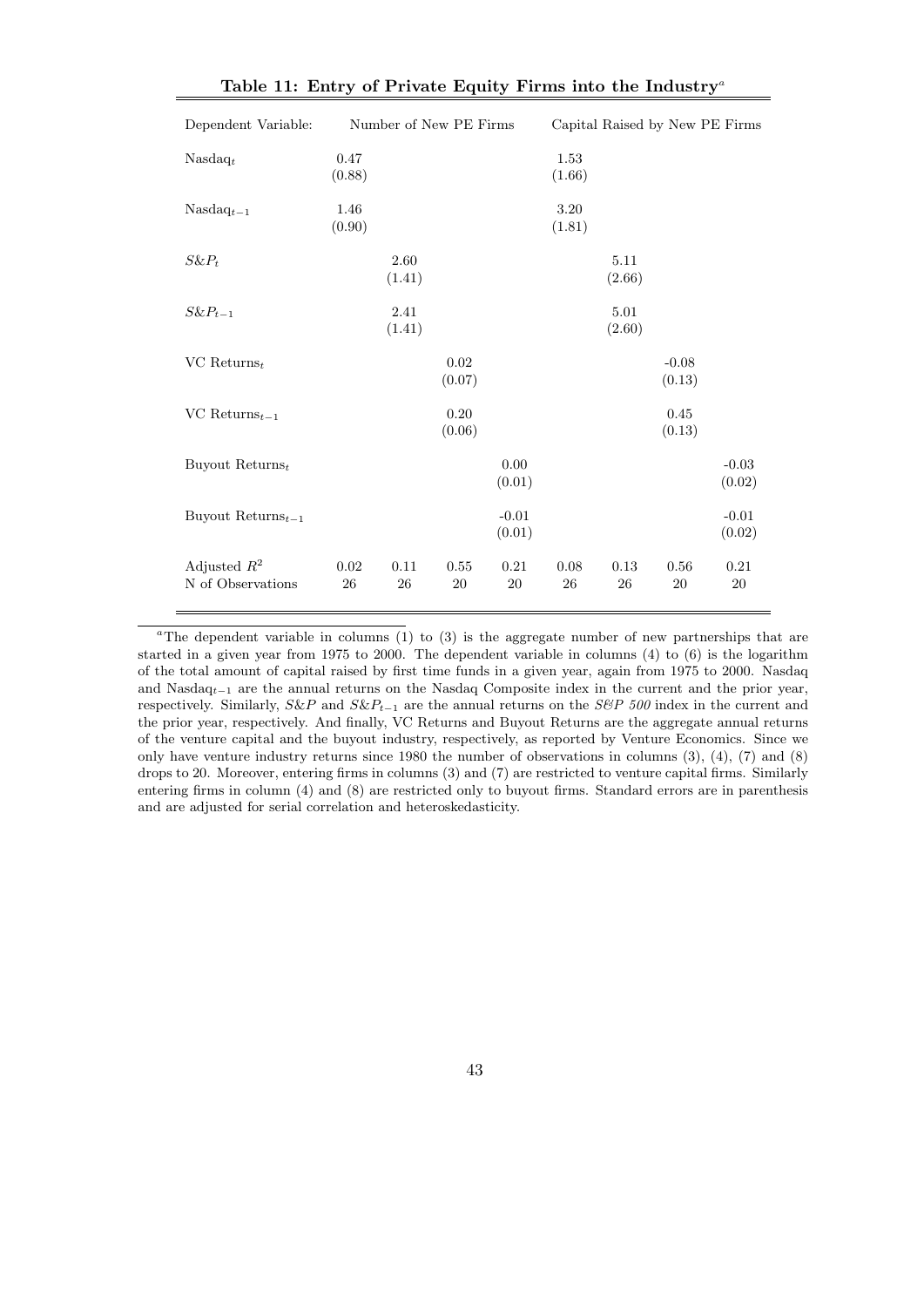| $Nasdaq_t$                          | $-0.26$<br>(0.03)    | $-0.15$<br>(0.04)  | $-0.16$<br>(0.09)    |                    |                    |                   |                    |                      |                    |
|-------------------------------------|----------------------|--------------------|----------------------|--------------------|--------------------|-------------------|--------------------|----------------------|--------------------|
| $Nasdaq_{t-1}$                      | $-0.12$<br>(0.04)    | $-0.06$<br>(0.04)  | $-0.03$<br>(0.09)    |                    |                    |                   |                    |                      |                    |
| $Nasdaq_{t+3}$                      |                      | 0.10<br>(0.04)     | $\rm 0.12$<br>(0.05) |                    |                    |                   |                    |                      |                    |
| $S\&P_t$                            |                      |                    |                      | $-0.30$<br>(0.05)  | $-0.23$<br>(0.05)  | $-0.24$<br>(0.11) |                    |                      |                    |
| $S\&P_{t-1}$                        |                      |                    |                      | $-0.44$<br>(0.05)  | $-0.25$<br>(0.06)  | $-0.31$<br>(0.11) |                    |                      |                    |
| $S\&P_{t+3}$                        |                      |                    |                      |                    | $0.15\,$<br>(0.05) | 0.17<br>(0.10)    |                    |                      |                    |
| $VC$ Returns <sub>t</sub>           |                      |                    |                      |                    |                    |                   | 0.04<br>(0.00)     | $\rm 0.01$<br>(0.01) | 0.01<br>(0.01)     |
| VC Returns $_{t-1}$                 |                      |                    |                      |                    |                    |                   | $-0.04$<br>(0.00)  | $-0.01$<br>(0.00)    | $-0.01$<br>(0.01)  |
| VC Returns $_{t+3}$                 |                      |                    |                      |                    |                    |                   |                    | 0.00<br>(0.00)       | $0.02\,$<br>(0.00) |
| log(Sequence)                       | $\rm 0.09$<br>(0.01) | $0.07\,$<br>(0.01) |                      | $0.09\,$<br>(0.01) | $0.07\,$<br>(0.01) |                   | 0.09<br>(0.01)     | $0.07\,$<br>(0.01)   |                    |
| log(Size)                           | $-0.01$<br>(0.00)    | $-0.01$<br>(0.00)  | $-0.01$<br>(0.00)    | $-0.01$<br>(0.00)  | $-0.02$<br>(0.00)  | $-0.00$<br>(0.00) | $0.00\,$<br>(0.01) | 0.00<br>(0.01)       | 0.04<br>(0.02)     |
| Adjusted $R^2$<br>N of Observations | $0.07\,$<br>2789     | 0.04<br>2467       | $\rm 0.03$<br>751    | $0.07\,$<br>2831   | $\,0.04\,$<br>2503 | $0.01\,$<br>756   | $0.06\,$<br>1608   | 0.02<br>1147         | 0.03<br>481        |

Dependent Variable: Does Fund Raise a Follow-on Fund?

<sup>a</sup>Linear probability regression of the likelihood that an existing fund raises a follow on fund. The dependent variable is a dummy equal to one if the fund raises a next fund and zero otherwise. Nasdaq is the annual return on the Nasdaq Composite Index in the year the fund was raised,  $Nasdaq_{t-1}$  and  $Nasdaq_{t+3}$ are the returns in the one year lagged and the three year leading Nasdaq Composite index, respectively. The former captures the market conditions in which the current fund was raised and the latter capture the market conditions in which the next fund will be raised. Similarly,  $S\&P_i$  is the annual return on the  $S\&P$ 500 and VC Returns is the annual return of the venture capital industry as reported by Venture Economics. To avoid bias for funds that were only raised very recently, we drop the last three years of data, 1999-2001. Size is the amount of capital under management in the current fund. Sequence is the sequence number of the current fund. VC Dummy is equal to one if the fund is a venture capital fund and zero for buyout, LBO and mezzanine funds. Columns (3), (6) and (9) only include the sup-sample of first time funds. Standard errors are in parenthesis and are adjusted for serial correlation and heteroskedasticity.